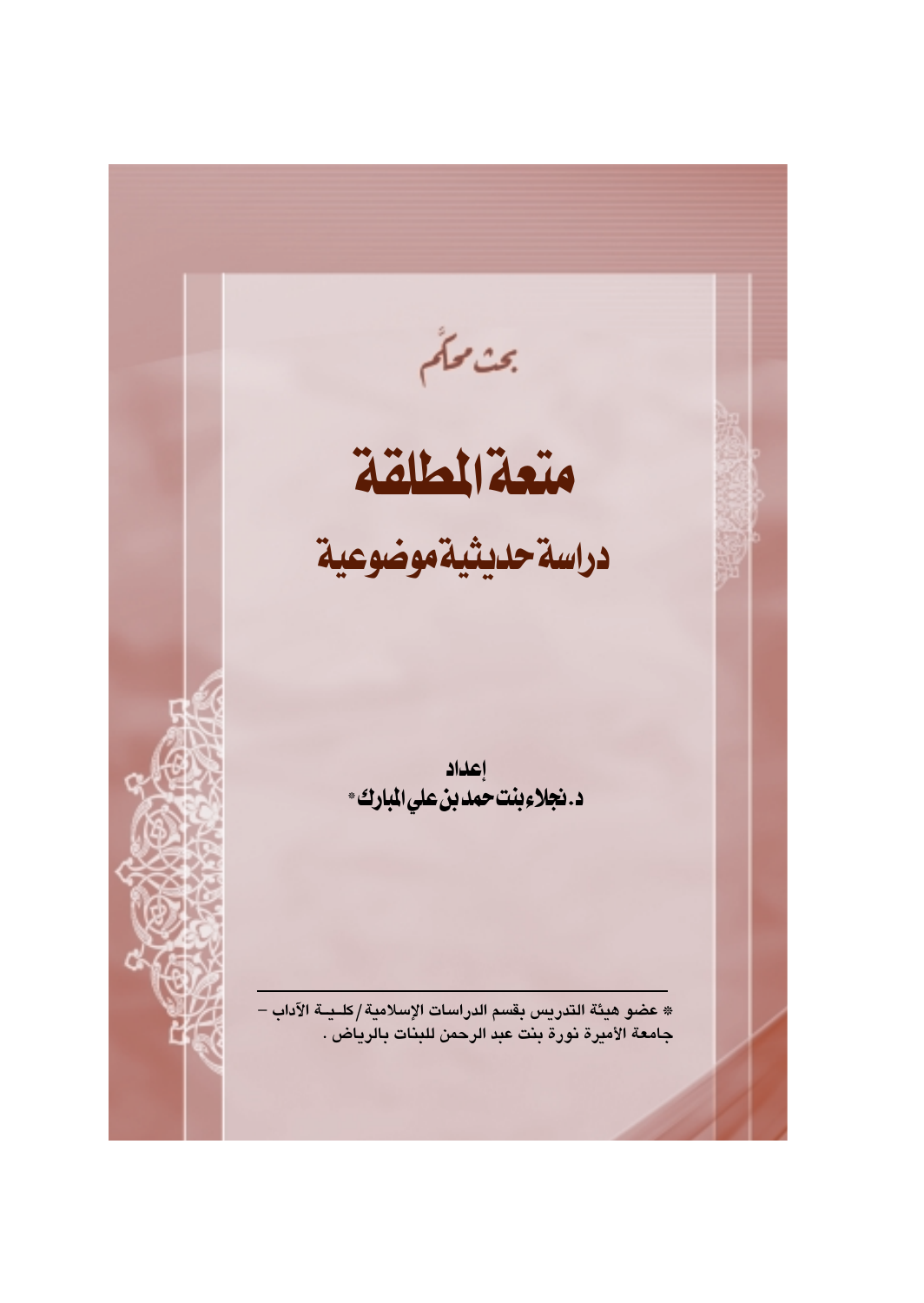إن الحمد لله نحمده ونستعينه ونستهديه ، ونعوذ بالله من شرور أنفسنا ومن سيئات أعمالنا، من يهده الله فلا مضل له، ومن يضلل فلا هادي له، وأشهد أن لا إله إلا الله وحده لا شريك له، وأشهد أن محمداً عبده ورسوله . صلى الله عليه وسلم .

إن كانت المنظمات الدولية ، والمؤتمر ات العالمية ، والبحوث العلمية تتحدث عن حقو ق المرأة وتتصدر الدفاع عنها، فإن الإسلام لم يترك حقاً من تلك الحقوق إلا كان له سبق التوجيه له والحفاظ عليه ، فلما شرع الطلاق حلاً أخيراً لحياة زوجية مستحيلة لم يغفل حق المرأة التي كانت تحت كنف زوج يرعاها وينفق عليها، وإنما دعمها بمال تتمتع به في مرحلة حياتها الانتقالية حتى يكلف بنفقتها غيره، ويغفل كثير من المطلقين والمطلقات عن هذا الواجب الشرعي، فيعطلون العمل به، قال في (مغنى المحتاج)(١): إن وجوب المتعة مما يغفل النساء عن العلم بها، فينبغي تعريفهن وإشاعة حكمها ليعرف ذلك اهـ.

ورغبة منى في إيضاح أحكام ذلك الحق من حقوق المرأة آثرت أن أدرس هذا الموضوع دراسة حديثية موضوعية، أسأل الله التوفيق والقبول، إنه جوادٌ كريمٌ برٌّ رحيم.

(١) مغنى المحتاج ٢٤١/٣.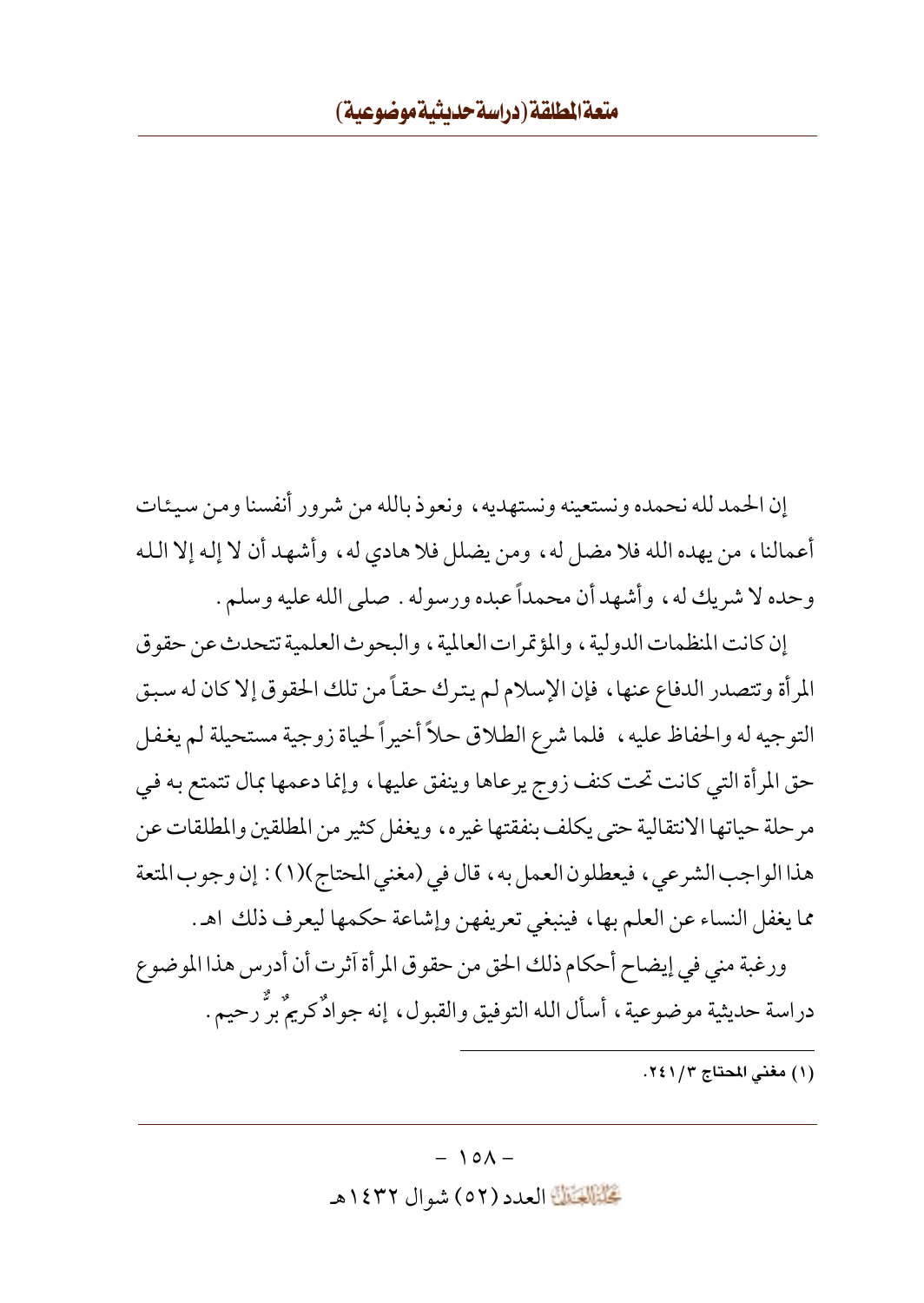التمهيد

و فيه ميحثان :

المحث الأول: تعريف متعة المطلقة

أولاً: تعريف متعة المطلقة لغةً:

١- المتعة لغة(٢):

قال ابن فارس : الميم والتاء والعين أصل صحيح يدل على :

منفعة، وامتداد مدة في خير .

والمتعة : بضم الميم وحكي كسرها، والمتاع : المنفعة في قول تعالى : ﴿بُيُوتًا غَيْرَ مَسْكُونَةِ فِيهَا مَتَاعٌ لَكُمْ ﴿ وَيَنْكَ ﴾ [النور : ٢٩].

ومتع النهار يمتع : أي ارتفع وطال، والماتع : الطويل من كل شيء، ومتعه الله : أي أبقاه ليستمتع به فيما يحب من الانتفاع به والسرور بمكانه .

وقيل : المتعة : الزاد القليل، وجمعها مُتَع ﴿ يَا قَوْمِ إِنَّمَا هَذِهِ الْحَيَاةُ الدُّنْيَا مَتَاعٌ ﴿ وَجَمَ [غافر : ٣٩] أي : بلغة يتبلَّغ به لا بقاء له .

> والمتاع: كل ما ينتفع به من عروض الدنيا قليلها كثيرها . والمتاع: انتفاع ممتد الوقت، وكل ما ينتفع به فهو متاع.

والاسم: المتعة، ومنه: متعة النكاح وهو التمتع بالمرأة لا تريد إدامتها لنفسك؛ وهو محرم، ومتعة الحج ؛ لأنه ينتفع بالحل بعد العمرة، ومتعة الطلاق؛ لأن المطلقة تنتفع به مدة .

(٢) معجم مقاييس اللغة ٢٩٤/٥، الصحاح ١٢٨٢/٢، لسان العرب ٤١٢٧/٦.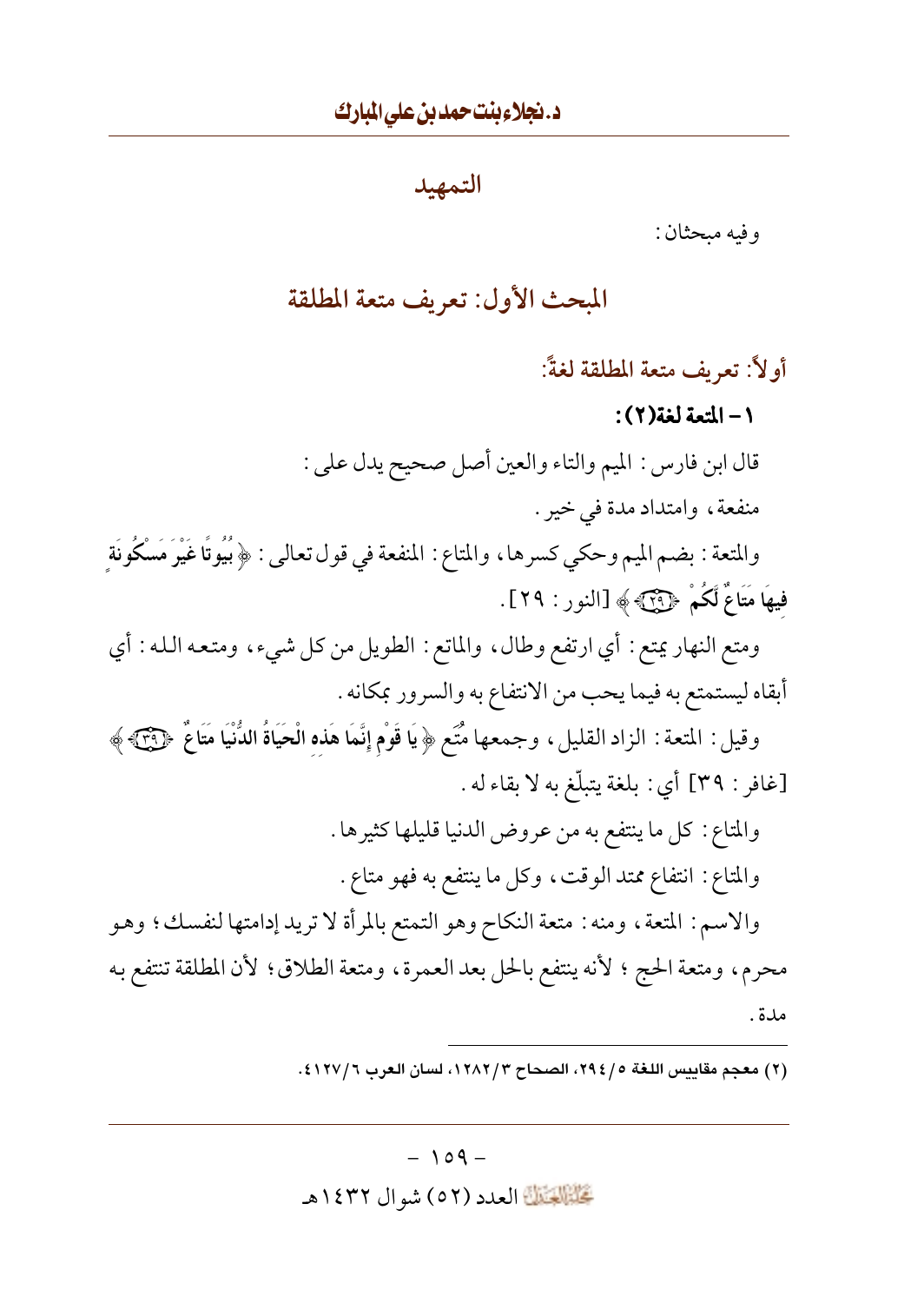## ٢ – الطلقة لغة(٣) :

قال ابن فارس : الطاء واللام والقاف أصل صحيح مطر د واحد ، وهو يدل على التخلية والإرسال، يقال: انطلق الرجل ينطلق انطلاقاً، وأطلقت الأسير أي خليته، والطلق: الشيء الحلال، كأنه خلي عنه فلم يحظر، والطالق: الناقة تُرسل ترعى حيث شاءت، وامرأة طالق: طلقها زوجها ؛ وطلاق النساء لمعنيين:

أحدهما : حل عقد النكاح، والآخر بمعنى التخلية والإرسال .

ثانياً: تعريف متعة المطلقة اصطلاحاً:

عرفها المالكية بقولهم : «هو ما يؤمر الزوج بإعطائه للمطلقة ليجبر بها ألم فراقها»(٤) .

وعرفها الشافعية بقولهم : «اسم للمال الذي يدفعه الرجل إلى امرأته لمفارقته إياها(٥)» . وقالوا: «مال يجب على الزوج دفعه لامرأته لمفارقة في الحياة بطلاق وما في معناه ېشىروط»(٦).

أما الحنفية ، والحنابلة فلم أقف لهم على تعريف لمتعة المطلقة ، وإن كانت أحكامها واردة في كلا المذهبين .

وقد لو حظ على التعريفات السابقة أمور منها :

١ – أن تعريف المالكية يتضمن ما يعطيه الزوج لمطلقته عن طريق الأمر ، وهذا لا يتحقق إلا إذا كان الإلزام من الحاكم أو من ينوب عنه ؛ والأصل أن متعة الطلاق تستحق بمجرد الطلاق وليس بمجرد حكم القاضي .

- (٣) معجم مقاييس اللغة ٣/ ٤٢٠)، لسان العرب ٤ / ٢٦٩٤.
	- (٤) جواهر الإكليل ٣٦٥/١.
		- (٥) روضة الطالدين ص ١٢٩٤.
			- (٦) مغنى المحتاج ٢٤١/٢.

#### $-17+$

تَحَلَّمُوا الْعَدَدِ (٥٢ ) شوال ١٤٣٢هـ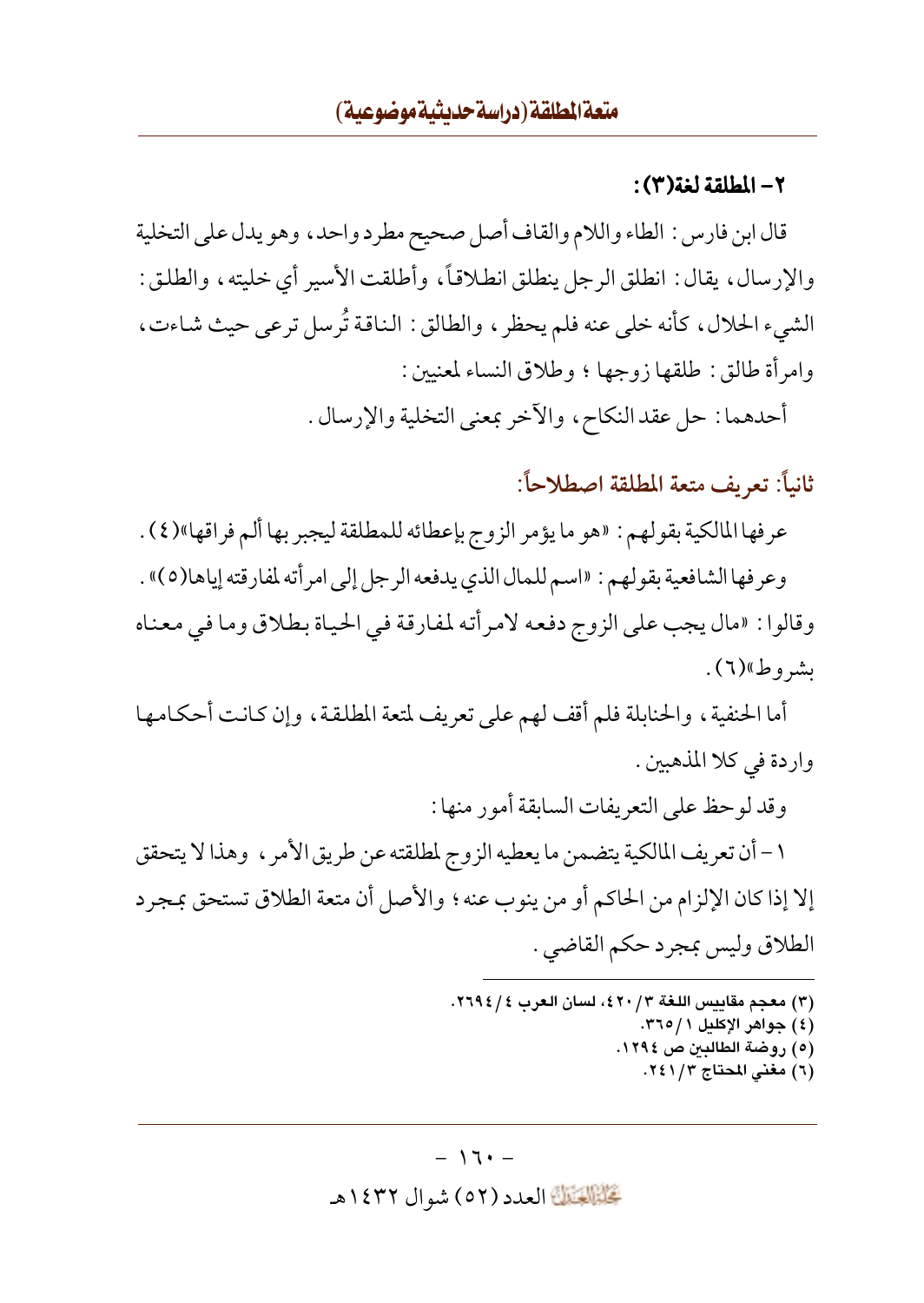٢- أن التعريفات السابقة يدخل فيها ما يعطيه الزوج من غير متعة ، كأى التزام آخر يترتب على الطلاق، كالمهر المؤجل مثالاً .

٣- أن التعريفات السابقة شملت كل طلاق، مع أن الفقهاء نصوا على أن الطلاق الذي كان بسبب الزوجة لا تستحق فيه المتعة .

ولعل التعريف المختار هو :

«المال الذي يدفعه الرجل لمطلقته تعويضاً عما لحقها من ضرر في فرقة لم تكن المتسببة فيها»(٧).

فقولنا : «المال» : يخرج كل ما لا قيمة له ، فيدخل فيه الكسوة ، والخادم وكل ما يقوم مقام المال .

وقولنا : «يدفعه الرجل لمطلقته» : يخرج النفقة المستديمة ، بل يكلف به المطلق دفعة واحدة . وقولنا : «تعويضاً عما لحقها من ضرر» : أخرج ما سوى المتعة من الحقوق على الزوج كالمهر المؤجل.

وقولنا : «في فرقة لم تكن المتسببة فيها» : أخرج الفرقة التي تكون بسببها كالخلع .

المبحث الثاني: الحكمة من مشروعية المتعة للمطلقة

اتفق العلماء على مشروعية المتعة للمطلقة وإن اختلفوا في وجوبها ، ﴿وَلَلْمُطَلَّقَاتِ مَتَاعٌ بِالْمَعْرُوفِ حَقًّا عَلَى الْمُتَّقِينَ ﴿[َيَٰٓئَ﴾ ﴾ [البقر ة : ٢٤١] ﴿ وَمَتَّعُوهُنَّ عَلَى الْمُوسع قَدَرُهُ وَعَلَى الْمُقْترِ قَدَرُهُ مَتَاعًا بِالْمَعْرُوفِ حَقًّا عَلَى الْمُحْسنينَ ﴿لِآيَنَ؟ ﴾ [البقرة: ٢٣٦] . فقد شرعت حفظاً لحقوق المطلقة التي كانت تعيش في بيت الزوجية وتنفق من نفقته ،

(٧) حكم المتعة للمطلقات ص ٣.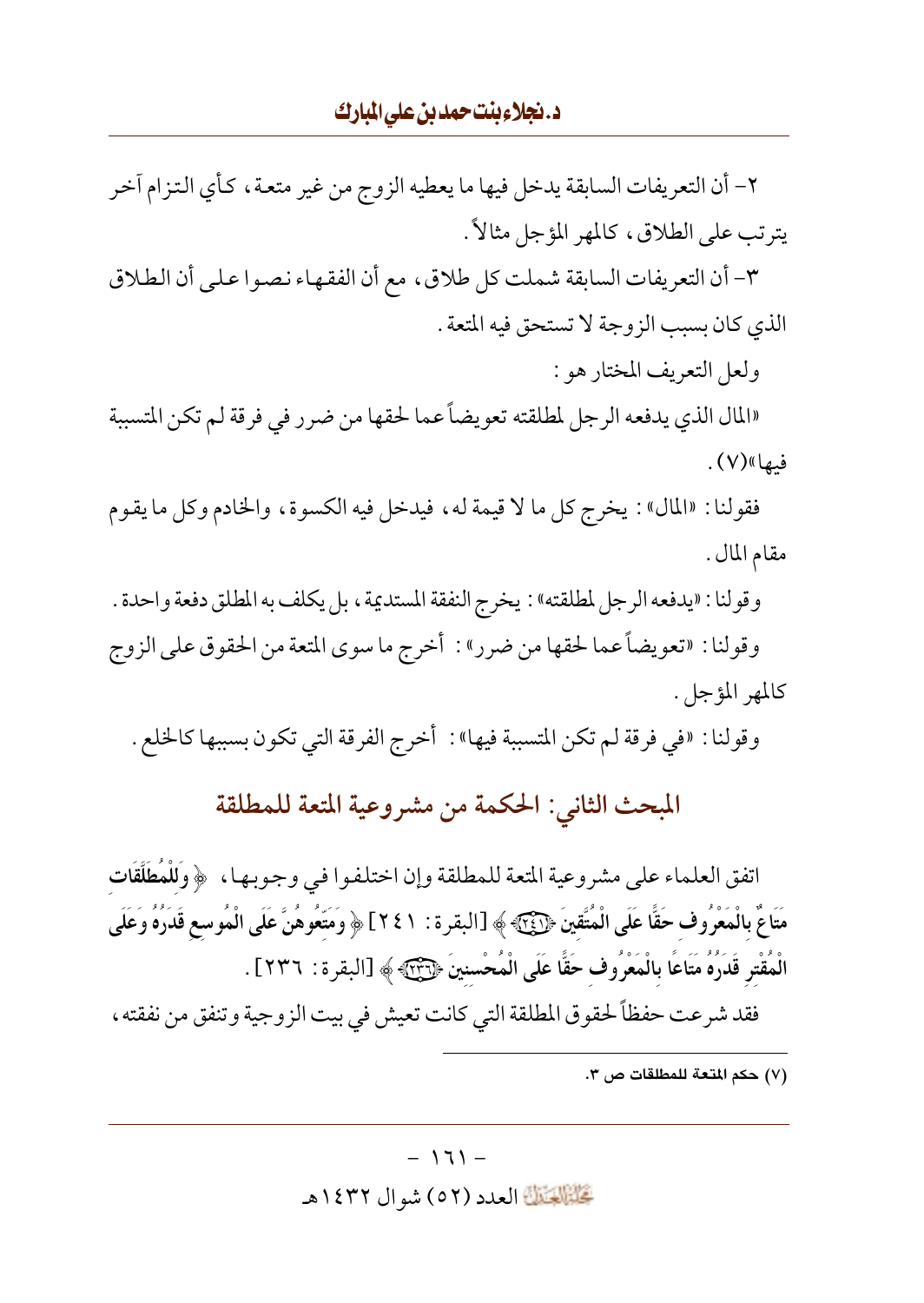## متعة المطلقة (دراسة حديثية موضوعية)

فشرعت المتعة دعماً مادياً تتمتع به في مرحلتها الانتقالية إلى غيره من ولي ، أو زوج ، أو بيت مال .

وفي المتعة للمطلقة تطييب لخاطرها من ألـم الفراق(٨)، وجبر لها من استيحاش الطلاق(٩)، وتخفيف مما يلحق بها من الابتذال بالعقد وقلة الرغبة فيها بالطلاق(١٠)، وفيها استبقاء للمودة الإنسانية(١١)، واحتفاظ بالذكرى الكريمة، وفي الوقت نفسه لا يكلُّف الزوج ما لا يطيق، فعلى الغني بقدر غناه، وعلى الفقير في حدود ما يستطيع، فيسود التجمل والتفضل، وتبقى القلوب نقية خالصة صافية موصولة بالله، فلله الحمد أو لاً وأخراً ظاهراً وباطناً .

## الفصل الأول: الدراسة الحديثية

و فيها ميحثان :

المبحث الأول: الأحاديث الواردة في متعة المطلقة

١ – أخرج ابن ماجه «كتاب الطلاق/ باب متعة المطلقة» ١ / ٦٥٧ (٢٠٣٧) قال : حدثنا أحمد بن المقدام أبو الأشعث العجلي ثنا عبيد بن القاسم، ثنا هشام بن عروة، عن أبيه، عن عائشة أن عمرة بنت الجون(١٢) تعوذت من رسول الله صلى الله عليه وسلم حين

(٨) جواهر الإكليل ٢٦٥/١. (۹) تفسير أبي السعود ٣٦٣/١. (١٠) المجموع ١٥/ ٢٦٧. (١١) تفسير التحرير والتنوير ٤٧٤/٢. (١٢) هي عمرة بنت يزيد بن الجون، قال الحافظ في الإصابة: تزوجها رسول الله صلى الله عليه وسلم، فبلغه أن بها برصاً فطلقها ولم يدخل بها، وقيل: إنها استعاذت منه. الإصابة ٢٤٧/٨ (٢١٥٢٠)، أسد الغابة ٥/  $.$  (VITA) ۳٥۲

#### $-177 -$

تَحَلَّمُ الْقَالَةَ العدد (٥٢) شو ال ١٤٣٢هـ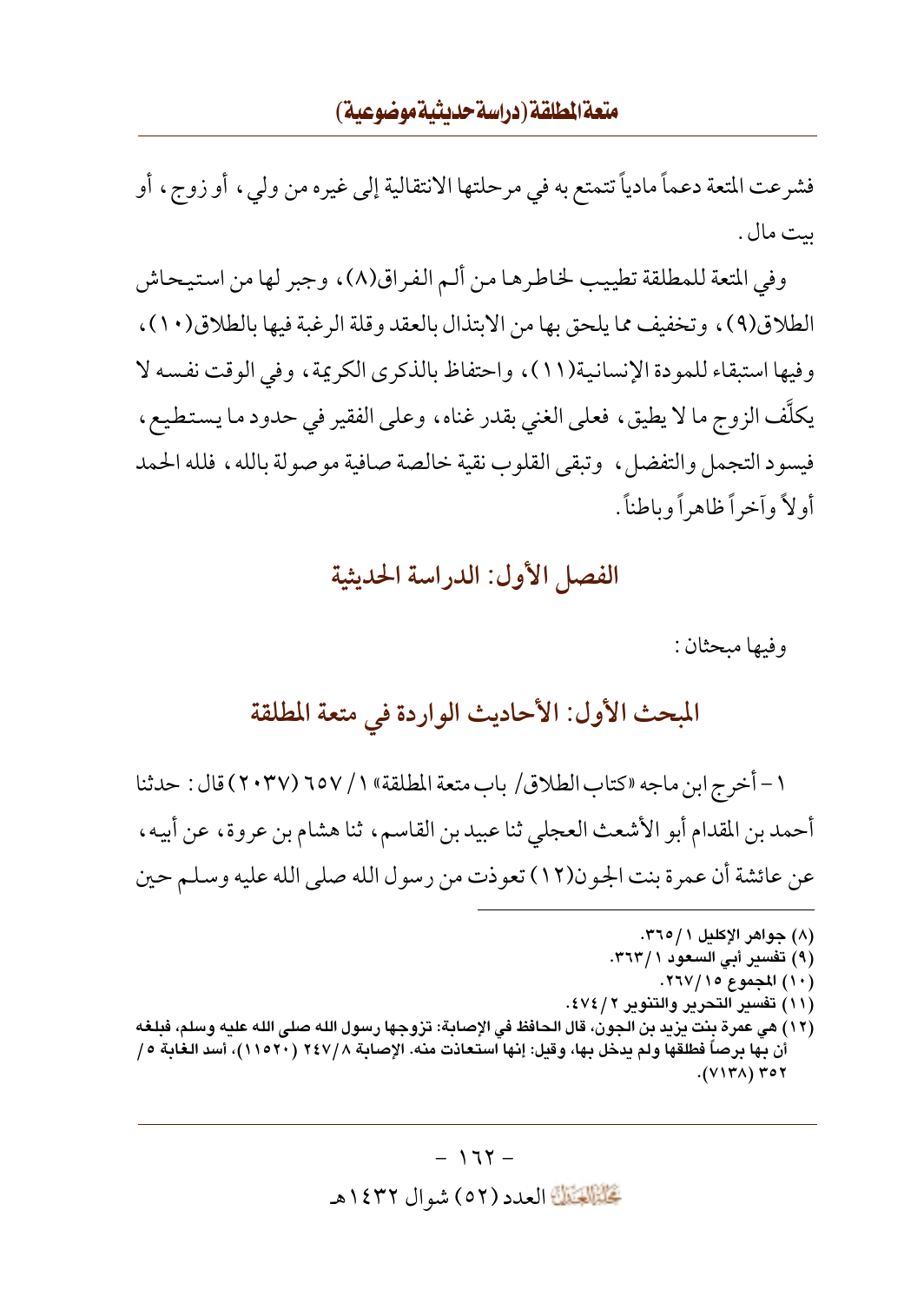أدخلت عليه فقال : « لقد عذت بمعاذ» فطلقها ، و أمر أسامة أو أنساً فمتعها بثلاثة أثواب  $\mathcal{N}(\mathcal{N})$ از قىة

تخريجه: هذا الحديث روى من طريق عروة بن الزبير عن عائشة رضي الله عنها، وله إلى عروة ثلاثة طرق:

الطريق الأول : هشام بن عروة : أخرجه الطبراني في المعجم الأوسط ٧/ ٣٦٦ (٧٧٤٢) من طريق محمد بن يعقوب عن أحمد بن المقدام به ، بلفظ حديث ابن ماجه ، إلا أنه ليس فيه ذكر أنس، وليس فيه قوله (رازقيه) .

الطريق الثاني : ابن أخي ابن شهاب الزهري : أخرجه ابن سعد في طبقاته ١/ ١٠١ ، والحاكم في مستدركه ٢٨ /٣٨ (٦٨١٣) كلاهما من طريق محمد بن عبد الله بن مسلم عن ابن أخي ابن شهاب عن عروة به، بنحوه، وليس فيه ذكر أنه متعها .

الطريق الثالث : محمد بن مسلم بن شهاب الزهري : رواه الوليد بن مسلم عن الأوزاعي، عن الزهري، عن عروة به، وله إلى الوليد ثمانية طرق :

١- أخرجه البخاري ص ١١٣٩ (٥٢٥٤) عن الحميدي .

٢- أخرجه النسائي ٦/ ١٥٠ (٣٤١٧)، وفي الكبرى ٣/ ٣٥٥ (٥٦١٠) عن الحسين بن حديث .

٣- أخرجه ابن ماجه ١/ ٦٦١ (٢٠٥٠)، وابن حبان ١٠/ ٨٣ (٤٢٦٦)، والبيهقي ٧/ ٣٤٢ كلهم عن عبد الرحمن بن إبراهيم .

٤- وأخرجه ابن الجارود في المنتقى ١/ ١٨٤ (٧٣٨)، والطحاوي في مشكل الأثار(٦٣٥) عن دحيم اليتيم .

(١٣) الرازقية: ثباب كتان بيض. النهاية ص ٣٥٦.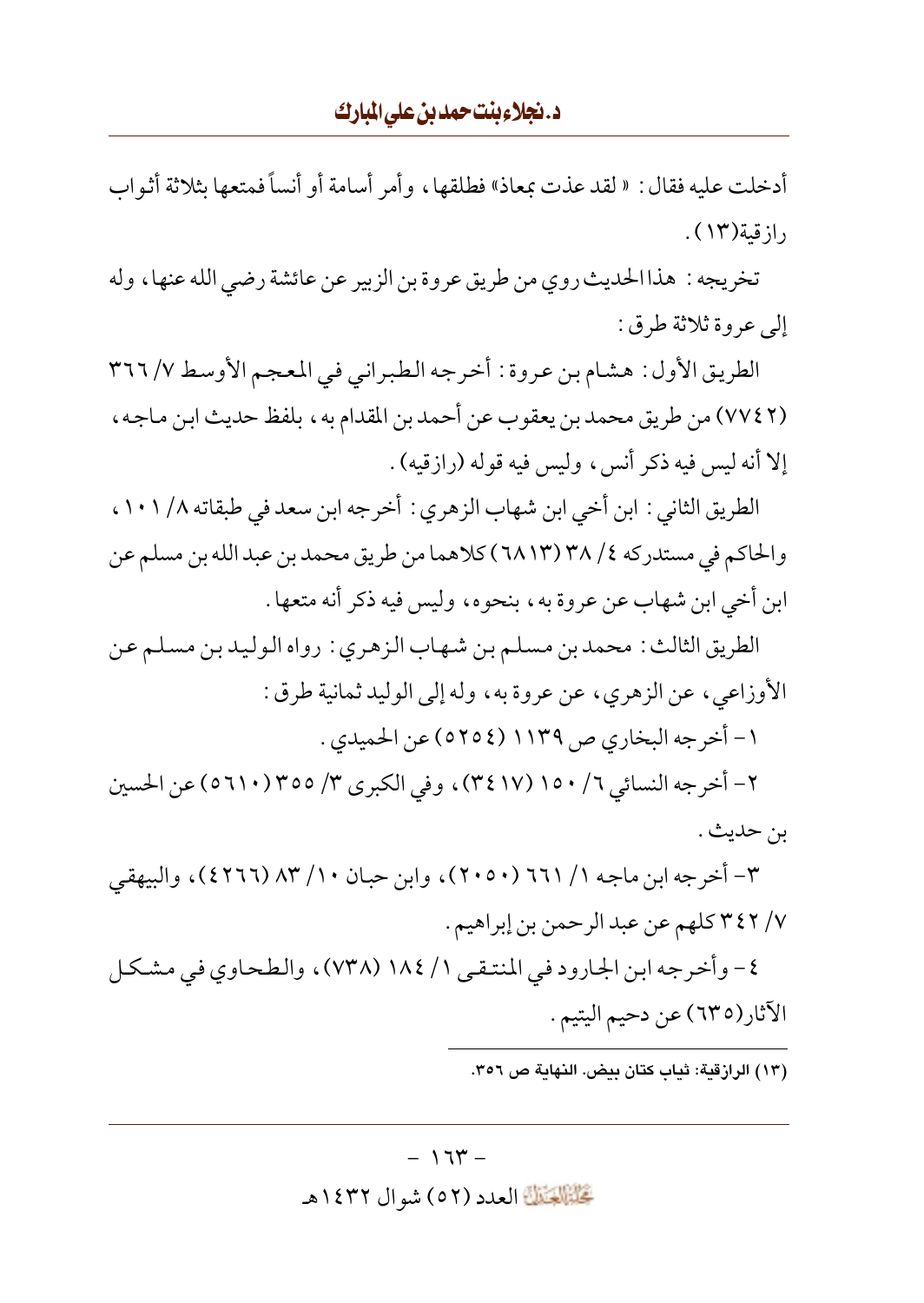٥– وأخرجه أبو يعلي في مسنده ٢/ ٣٠٦ (٤٩٠٣) عن سهلة بن زنجلة . ٦- وأخرجه الحاكم في المستدرك ٢٨/٤(٦٨١٤)، والبيهقي ٣٧/ ٣٩(٤٩)٣٠) عن محمد بن أسد الحر شي .

> ٧- وأخرجه البيهقي أيضاً ٧/ ٣٤٢ عن نوح بن الهيثم . ٨- وأخرجه أيضاً ٧/ ٣٤٢ عن صفوان بن صالح .

كلهم: الحميدي، والحسين بن حريث، وعبد الرحمن بن إبراهيم، ودحيم، وسهلة بن زنجلة، ومحمد بن أسد، ونوح بن الهيثم، وصفوان بن صالح عن الوليد بن مسلم عن الأوزاعي عن الزهري عن عروة به، بنحوه، وليس فيه ذكر أنه متعها . إسناده: هذا الإسناد فيه:

١- أحمد بن المقدام بن سلمان بن الأشعث بن أسلم العجلي أبو الأشعث البصري . روي عن: بشر بن المفضل، وحماد بن زيد، ويزيد بن زريع، وغيرهم. روي عنه: البخاري، والترمذي، والنسائي، وابن ماجه وأبو زرعة، وغيرهم.

قال أبو حاتم: صالح الحديث، محله الصدق، وقال صالح جزرة: ثقة، وقال ابن خريمة : كان كيساً صاحب حديث، وقال النسائي : ليس به بأس، وقال أبو داود : كان يعلِّم الْمجَّانَ المجونَ، فأنا لا أحدث عنه، كان مُجَّان بالبصرة يصرِنمون صرر دراهـم، فيطرحونها على الطريق ويجلسون ناحية؟ فإذا مر مارٌّ بصرَّة، وأراد أن يأخذها صاحوا : ضعها، ضعها، ليخجل الرجل، فعلم أبو الأشعث المارة، فقال لهم: هيئوا صرر زجاج كصرر الدراهم ؛ فإذا مررتم بصررهم فأردتم أخذها فصاحوا بكم، فاطرحوا صرر الزجاج وخذوا صرر الدراهم التي لهم، ففعلوا ذلك. وتعقب ابن عدى كلام أبي داود هذا فقال: لا يؤثر ذلك فيه ؛ لأنه من أهل الصدق، حدَّث عنه أئمة الناس، وسمعت أبا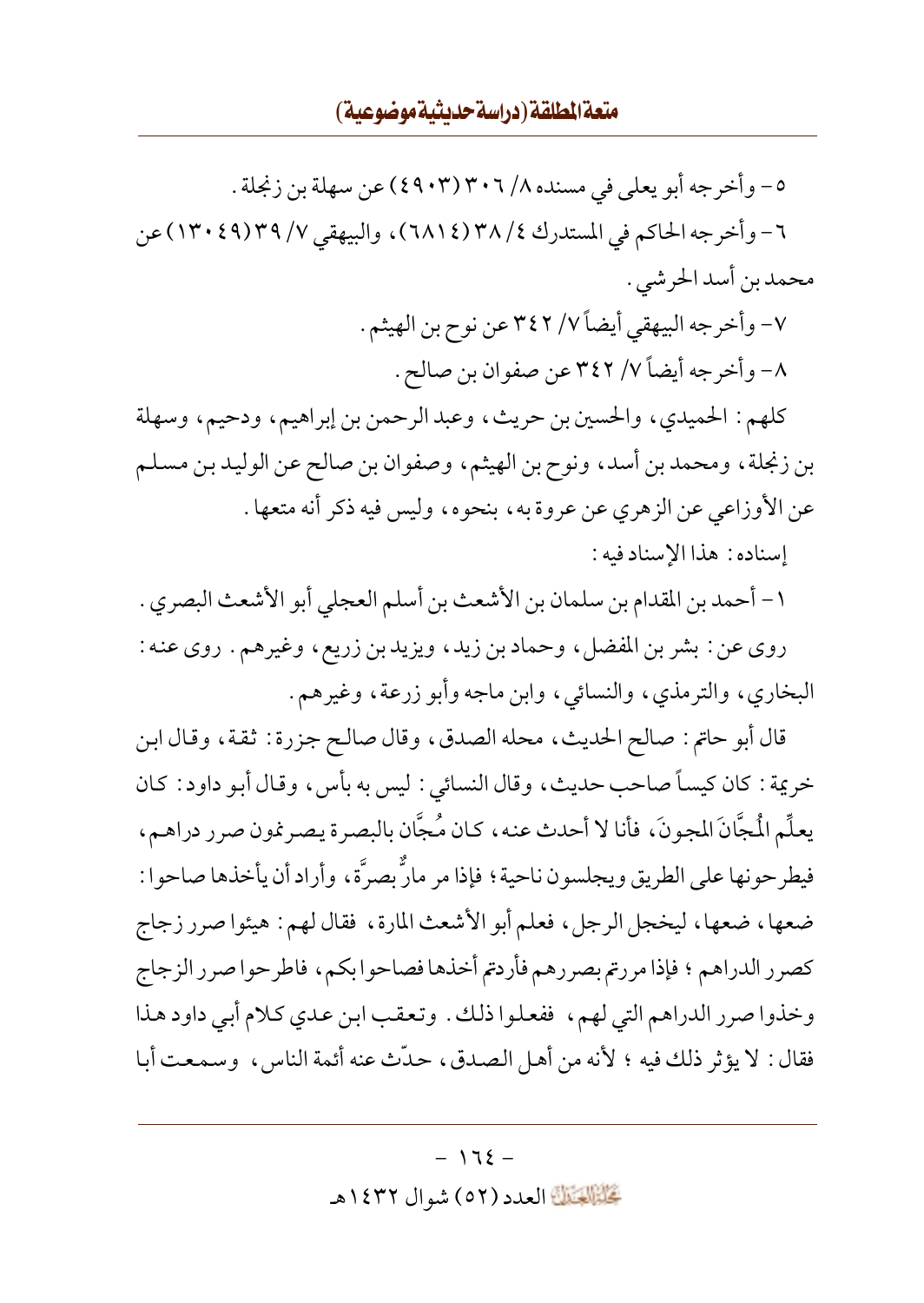عروبة يثني عليه ويفتخر حيث لقيه وكتب عنه إسناده .

قال الحافظ ابن حجر في مقدمة (الفتح) : ووجه عدم تأثيره فيه أنه لـم يعلّم الـمُجَّان كما قال أبو داود، وإنما علّم المارّة الذين كان قصد المجون أن يخجلوهم، وكأنه كان يذهب مذهب من يؤدب بالمال، فلهذا جوَّز للمارة أن يأخذوا الدراهم تأديباً للمُجَّان حتى لا يعودوا لتخجيل الناس، من احتمال أن يكونوا بعد ذلك أعادوا لهم دراهم، والله أعلم .

وذكره ابن حبان في الثقات، وقال الذهبي : ثقة، وقال الحافظ في التقريب : صدوق صاحب حديث، طعن أبو داود في مروءته .

قلت : الظاهر أنه ثقة، وثَّقه صالح جزرة، وابن حبان، وابن عبد البر، وأثنى عليه أبو عروبة، روى عنه البخاري في صحيحه والترمذي والنسائي وابن ماجه وأبو زرعة الرازي وغيرهم من الكبار ، وما قاله أبو داود لا يؤثر فيه كما قال ابن عدي في الكامل . والله أعلم . الجرح ٧/ ٧٧، الكامل ١ / ١٨٣، الثقات ٨/ ٣٢، الكاشف ١ / ٢٠٤، مقدمة الفتح

ص ٣٨٧، التهذيب ١ / ٤٧، التقريب. ص ٨٥.

٢- عبيد بن القاسم التيمي الكوفي، يقال: إنه ابن أخت سفيان الثوري .

روي عن: هشام بن عروة، والأعمش، والثوري، وإسماعيل ابن أبي خالد، والعلاء بن ثعلبة .

روى عنه : أحمد بن حنبل، ويحيى بن معين، وأبو الأشعث أحمد بن المقدام، وغيرهم.

قال ابن معين : سمعت منه وليس بثقة ، وقال ابن الجنيد عن ابن معين : كذاب ، وقال البخاري : ليس بشيء، وقال العقيلي : كانت له هيبة وكان كذاباً، وقال أبو زرعة : كوفي قدم البصرة حدث بأحاديث منكرة لا ينبغي أن يحدث عنه، وقال أبو حاتم : ضعيف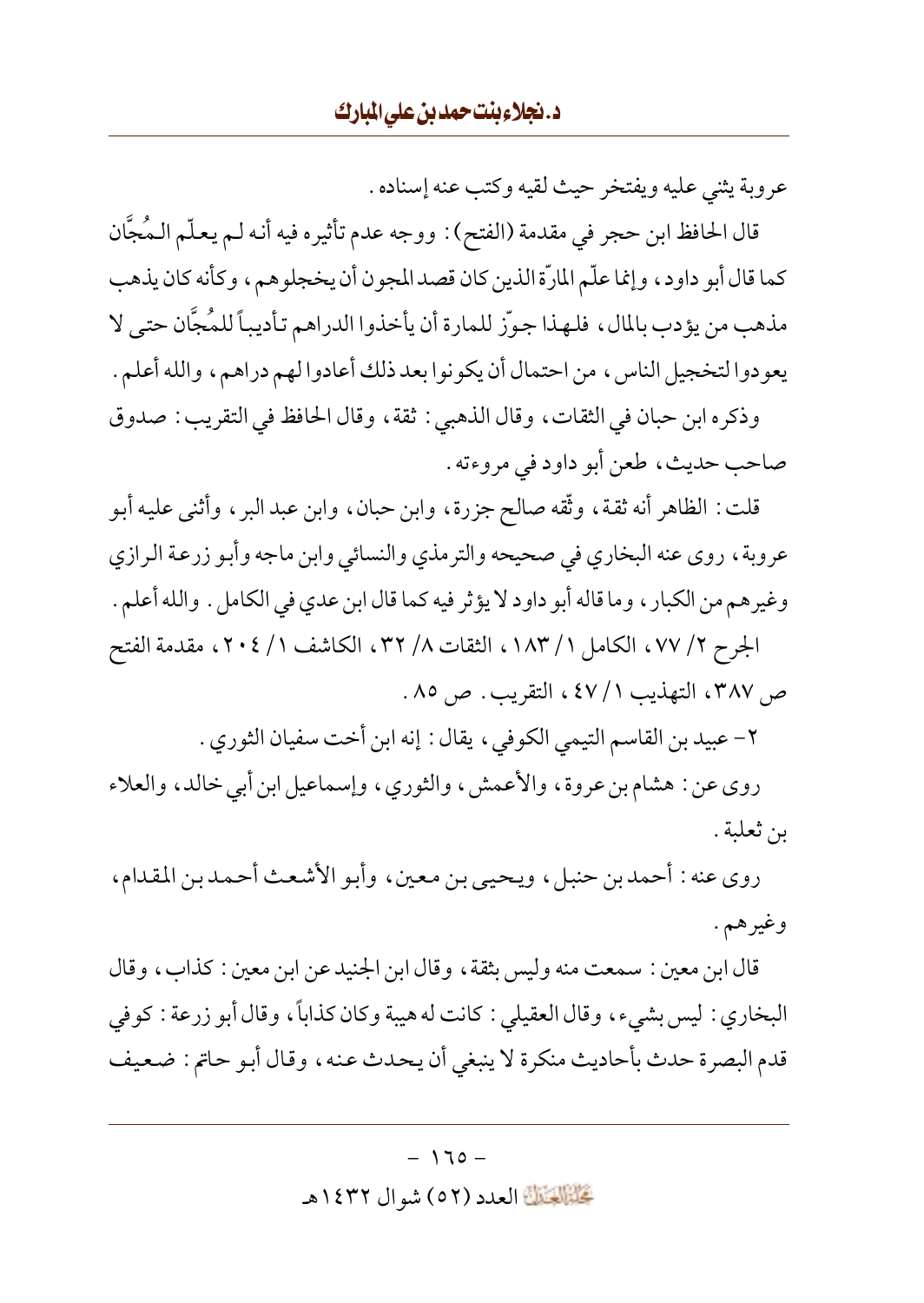## متعة المطلقة (دراسة حديثية موضوعية)

الحديث ذاهب الحديث، وقال الآجري عن أبي داود : كان يضع الحديث، وما علمته قريباً لسفيان، قلت له : هكذا قال ابن معين، فسكت، وقال النسائي : متروك الحديث، وذكره ابن حبان في المجروحين، وقال: كان ممن يروى المعضلات عن الثقات، وقال الذهبي في الكاشف : وهَّاه ابن معين ، وقال غيرهم : متهم ، وقال في (المغنى) : كذبه ابن حبان وغيرهم من الحفاظ، وقال في (الديوان) : كذبه غير واحد، وقال الحافظ في (التقريب) : متروك كذبه ابن معين، واتهمه أبو داود بالوضع .

تاريخ ابن معين ٢/ ٣٨٦، سؤالات ابن الجنيد ص ٤٧٠، ضعفاء العقيلي ٣/ ١١٦، الضعفاء والمتروكين للنسائي ص ١٧٠، الكامل ٥/ ١٩٨٧، المجروحين ٢/ ١٧٥، الكاشف ١/ ٦٩٢، المغنى ص ٤٢٠، الديوان ص ٢٠٧، التهذيب ٣/ ٣٩، التقريب ٣٣٨.

الحكم عليه : الحديث - بهذا الإسناد - ضعيف ؛ فيه عبيد بن القاسم متروك .

وقد روى من طرق أخرى صحيحة ، وليس فيها ذكر أنه صلى الله عليه وسلم متعها ، وقد ذكره الألباني في صحيح ابن ماجه ١/ ٣٤٦ (٢٦٥٧)، وفي ضعيف ابن ماجه ص ١٥٦ (٤٤٢)، وقال في كليهما : منكر بذكر أسامة وأنس، صحيح بلفظ : «فأمر أبا أسيد أن يجهز ها ويكسو ها ثوبين رازقيين» خ .

٢- أخرج البخاري (كتاب الطلاق / باب من طلق، وهل يواجه الرجل امر أته بالطلاق) ص ١١٣٩ (٥٢٥٧) قال : حدثنا عبد الله بن محمد، حدثنا إبراهيم بن أبي الوزير ، حدثنا عبدالرحمن ، عن حمزة، عن أبيه ، وعن عباس بن سهل بن سعد عن أبيه قالا : تزوج النبي صلى الله عليه وسلم أميمة بنت شراحيل (١٤)، فلما أدخلت عليه

<sup>(</sup>١٤) أمية بنت النعمان بن شراحيل الجونية، تزوجها النبي صلى الله عليه وسلم ثم فارقها. الإصابة ٣٥/٨ (١٠٨٧٢)، أسد الغابة ٢٢٢/ (٦٧٤٢).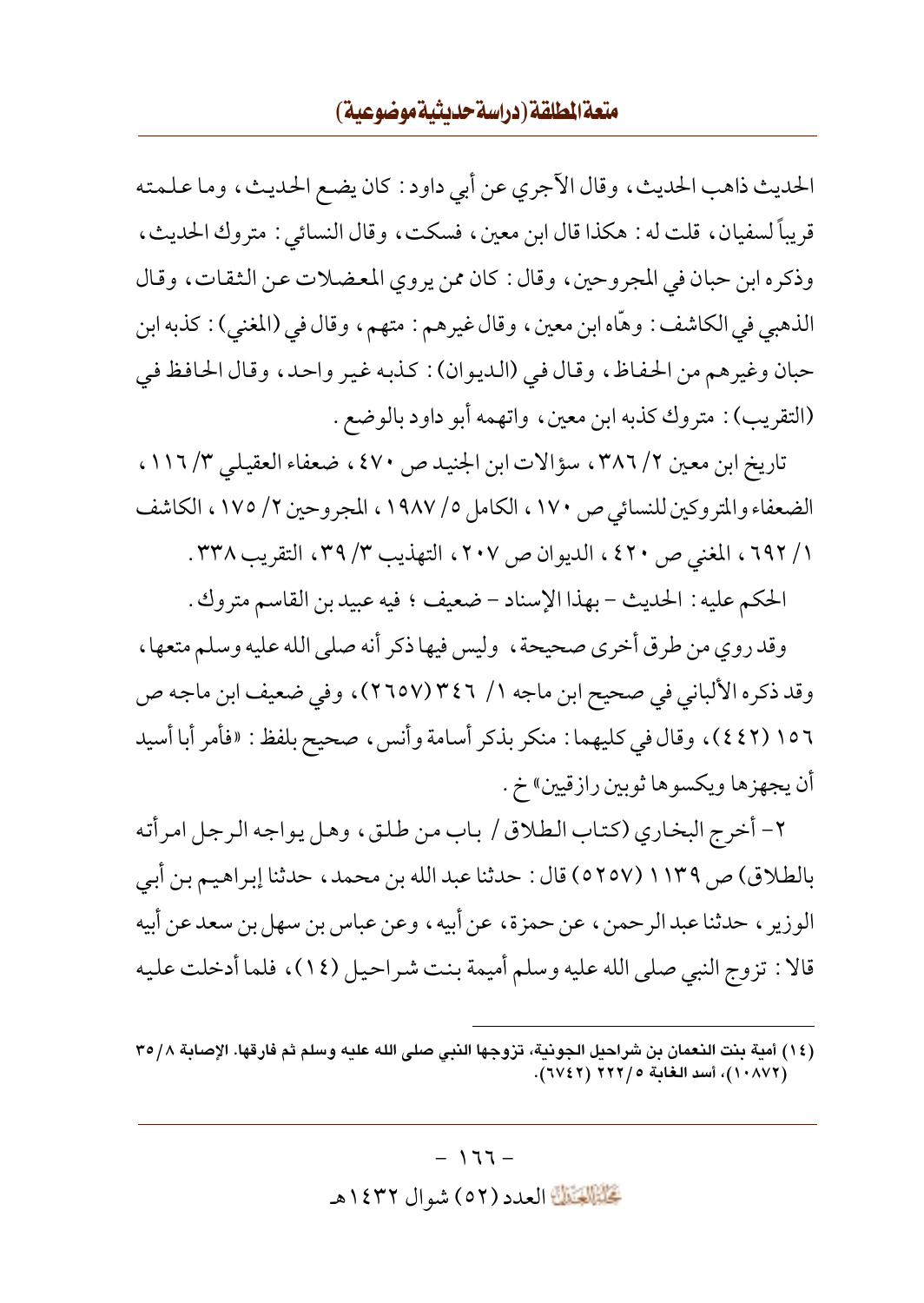## د.نجلاءبنتحمدبن عليالبارك

إلى عبد الرحمن بن غسيل ثلاثة طرق :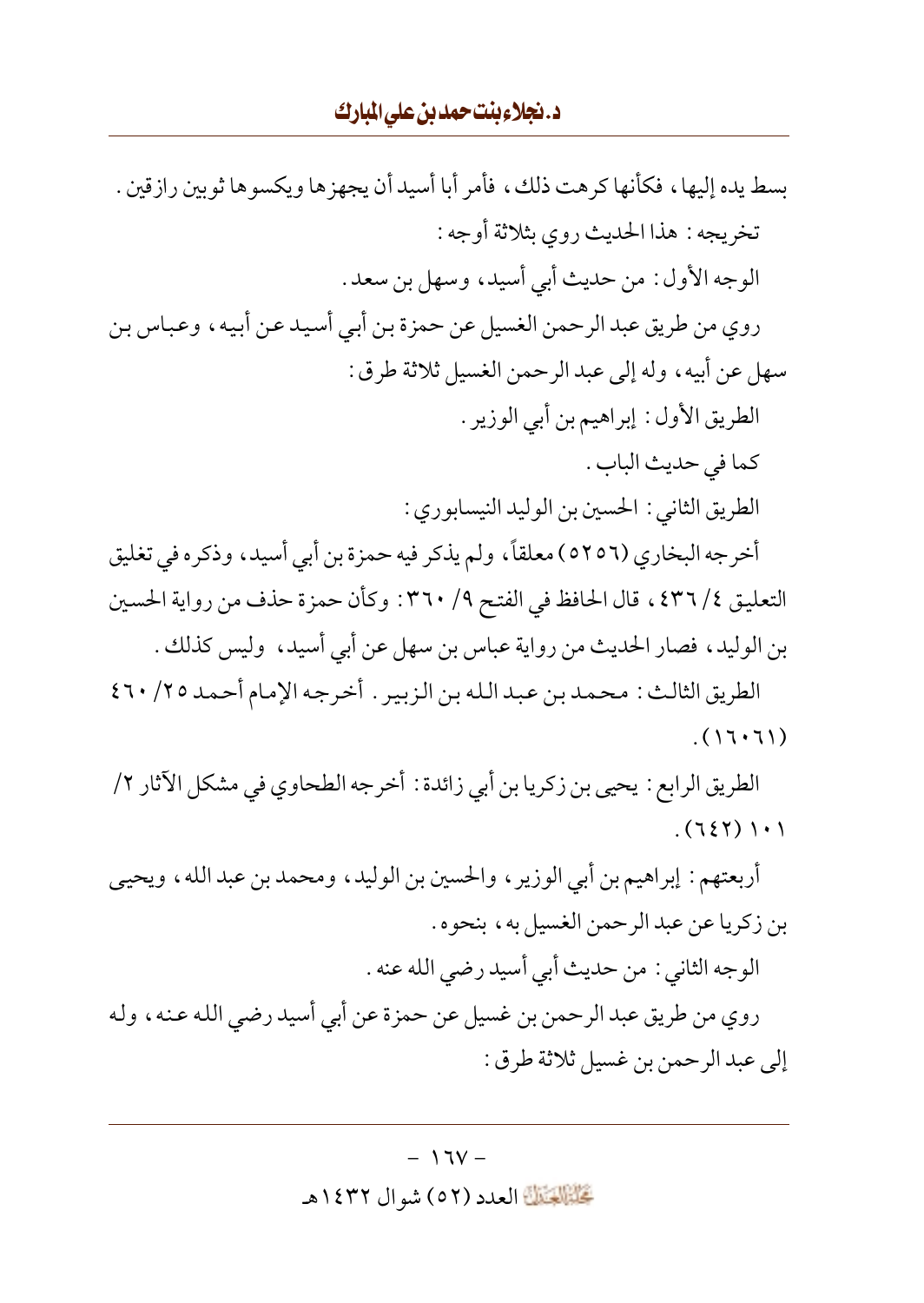الطريق الأول: أبو نعيم. أخرجه ابن الجارود في غوث المكدود ٣/ ٧٦ (٧٥٨)، والطحاوي في شرح مشكل الآثار ٢/ ١٠٠ (١٤١)، والطبراني في الكبير ١٩/ ٢٦٢ (٥٨٣)، بلفظه. الطريق الثاني : هشام بن محمد . أخرجه ابن سعد في الطبقات ٨/ ١٤٥، بنحوه وذكر أن اسمها أسماء بنت النعمان الجونية . الطريق الثالث : يحيى الحماني : أخرجه الطبراني في الكبير ١٩/ ٢٦٢ (٥٨٣) بلفظه . ثلاثتهم: أبو نعيم، وهشام بن محمد، ويحيى الحماني، عن عبد الرحمن الغسيل، به .

<sup>(</sup>١٥) قال ابن دقيق العبد: الضمير في قوله «وكبله» بعود على أبي عمرو بن حفص وقبل: اسمه كنيته، وقبل: اسمه عبد الحميد، وقيل: اسمه أحمد، وقال بعضهم: أبو حفص بن عمرو، وقيل: أبو حفص بن المغيرة، ومن قال: (أبو عمر بن حفص) أكثرُ. إحكام الأحكام ٤ /٥٥.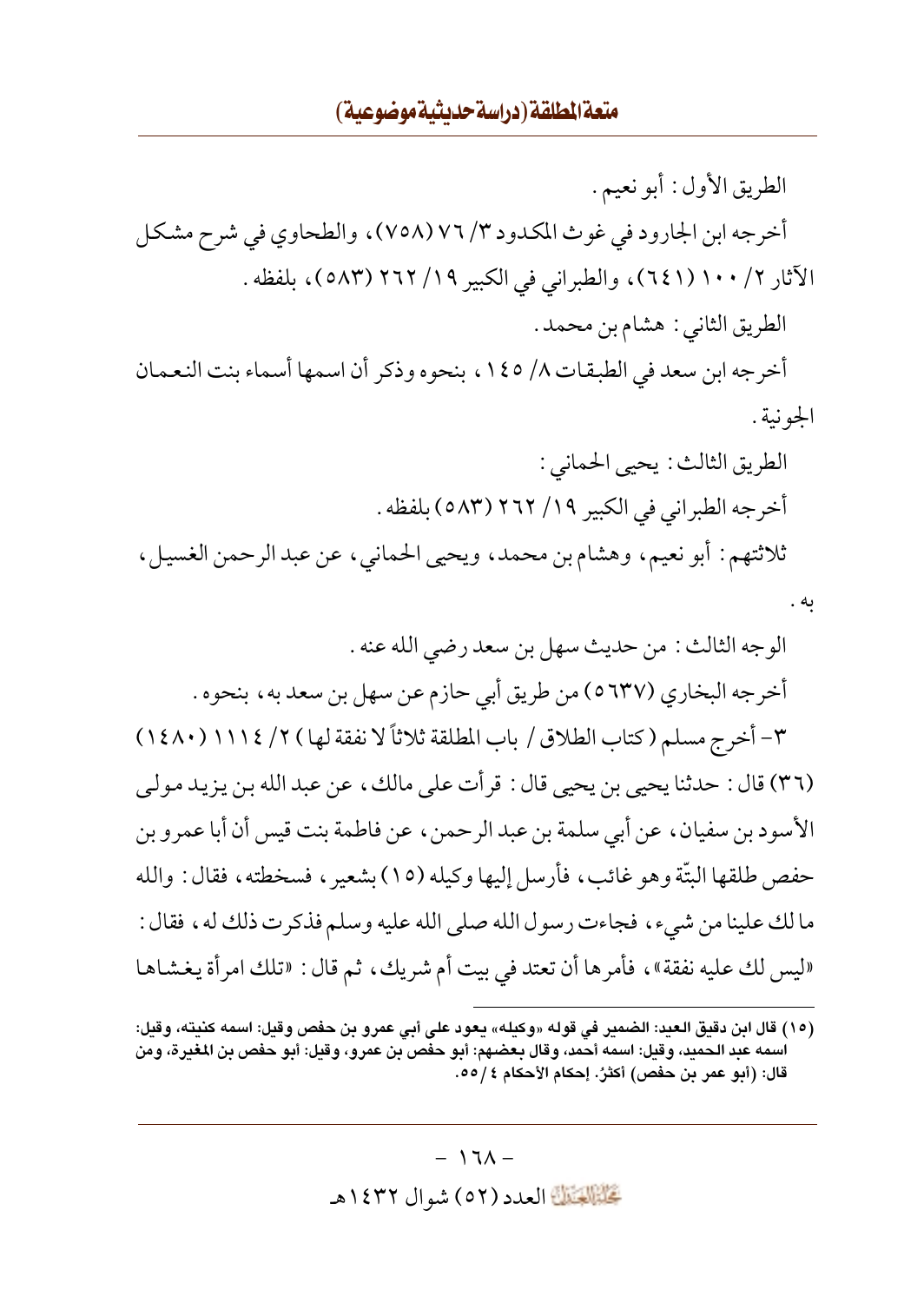## د.نجلاءبنت حمدبن على المبارك

أصحابي ، اعتدى عند ابن أم مكتوم، فإنه رجل أعميي ، تضعين ثيابك ، فإذا حللت فأذنيني»، قالت: فلما حللت ذكرت له أن معاوية بن أبي سفيان، وأبا جهم خطباني، فقال رسول الله صلى الله عليه وسلم: أما أبو جهم فلا يضع عصاه عن عاتقه، وأما معاوية فصعلوك لا مال له، «انكحى أسامة بن زيد» فكرهته، ثم قال : انكحى أسامة، فنكحته، فجعل الله فيه خيراً واغتبطت .

> تخريجه : هذا الحديث روي عن فاطمة بنت قيس من أربعة عشر طريقاً : الطريق الأول : أبو سلمة بن عبد الرحمن : وله إليه تسعة طرق : الأول: مالك عن عبد الله بن يزيد:

أخرجه في الموطأ ٢/ ٤٥٤ (٦٧)، والبيهقي ٧/ ١٧٧ عن يحيى بن يحيى به، بلفظه . وأخرجه الشافعي من طريقه ص ١٨٦ ، ٢٧٠ ، ٢٧٤ ، ٣٠٢، ومن طريق الشافعي أخرجه البيهقي في المعرفة ٢١١ (٢٠٢١٥٣٠٢)، وفي السنن ٧/ ١٨٠، كلاهما بنحوه دون ذكر : «خطبتها»، إلا أن البيهقي في السنن لم يذكر إلا «خطبتها» .

وأخرجه أحمد ٤٥/ ٣٠٩ (٢٧٣٢٧) عن عبد الرحمن بن مهدي، بلفظه .

وأخرجه أبو داود ٢/ ٧١٢ (٢٢٨٤)، والطبراني ٢٤/ ٣٦٧ (٩١٣) ٧/ ١٣٥ ، ٧/ ٤٧١ عن القعنبي، بلفظه.

وأخرجه أحمد ٤٥/ ٣١٠ (٢٧٣٢٨) عن إسحاق بن عيسى، بنحوه . وأخرجه الطبر اني في الكبير ٢٤/ ٣٦٧ (٩١٣) من طريق عبدالله بن يوسف ، بلفظه . وأخرجه النسائي في المجتبي ٦/ ٧٥ (٣٢٤٥) من طريق ابن القاسم، بنحوه . وأخرجه الطحاوي في شرح المعاني ٣/ ٥ (٤٢٤٣) و٣/ ٦٥ (١٢١٢ ٤) عن ابن وهب، في الموضع الأول، ليس فيه إلا ذكر «خطبتها»، وفي الثاني بنحوه، دون ذكر الخطبة .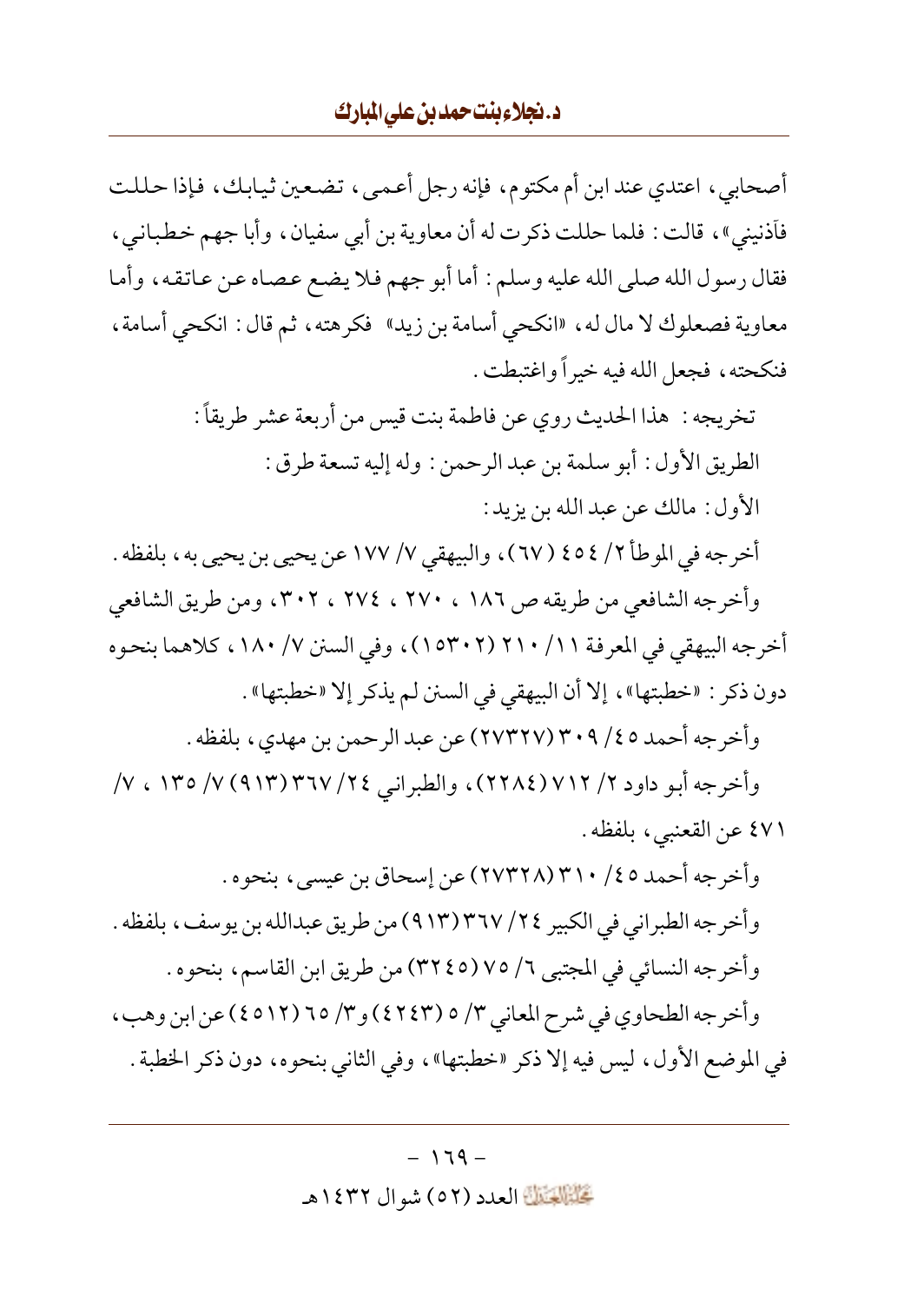وأخرجه الطحاوي في شرح المعاني ٣/ ٦٥ (٤٥١١) من طريق الليث، بنحوه دون ذكر «خطبتها».

> وأخرجه ابن سعد ٨/ ٢٧٣ عن معن ، بلفظه . وأخرجه ابن حبان ١٠/ ١٢٥ (٤٢٩٠) عن أحمد بن أبي بكر ، بلفظه . وأخرجه البغوي ٢٩٦/٩ (٢٣٨٥) عن أبي مصعب، بلفظه .

كلهم: «يحيى بن يحيى، والشافعي، وعبدالرحمن بن مهدي، والقعنبي، وإسحاق بن عيسى، وعبد الله بن يوسف، وابن القاسم، وابن وهب، والليث، ومعن، وأحمد بن أبي بكر ، وأبو مصعبٍ» عن مالك به .

الثاني : يحيى بن أبي كثير : أخرجه مسلم ٢/ ١١١٥( (١٤٨٠)(٣٨)، وأبو داود ٢/ ٧١٤ (٢٢٨٥ ، ٢٢٨٦ ، ٢٢٨٧) والنسائي في المجتبي ٦/ ١٤٤ (٣٤٠٥)، والطحاوي ٣/ ٦٥ (٤٥٠٧)، وابن حبان ١٠/ ٦٥ (٤٢٥٣)، والطبراني ٢٤/ ٣٧٠(٩٢٠)، كلهم بنحوه، إلا أن أبا داود، والنسائي، والطحاوي لم يذكروا «خطبتها» .

الثالث: الزهري: أخرجه عبدالرزاق ٢٠ / ٢٠ (١٢٠٢٢)، وأحمد ٣١٩ / ٣١٩ (٢٧٣٣٥) و٢٥/ ٣٢٧ (٢٧٣٤١)، ومسلم ٢/ ١١٦ (١٤٨٠) (٤٠)، وأبو داود ٢/ ٧١٥ (٢٢٨٩)، والنسائي في المجتبي ٢٠٨/٦ (٣٥٤٦)، والطحاوي في شرح المعاني ۳/ ٦٦ (٤٥١٣ ، ١٤٥١٤) و ٣/ ٦٩ (٤٥٣١) وابن حبان ١٠/ ١٢٤ (٤٢٨٩) والطبراني ٢٤/ ٣٦٦ (٩٠٩ ، ٩١٠ ، ٩١١ ، ٩١٢)، والبيهقي ٧/ ٤٧٢ , ٤٣٢ وابن عبد البر ١٤٠/١٩ بنحوه دون ذكر «خطبتها» عدا رواية لأحمد .

الرابع : محمد بن عمرو : أخرجه ابن سعد (ترجمة فاطمة بنت قيس ) ٨/ ٢٧٤، وأحمد ٢٥/ ٣١٦/ (٢٧٣٣٣) ،

تَحَلَّمُ الْقَالَةَ العدد (٥٢) شو ال ١٤٣٢هـ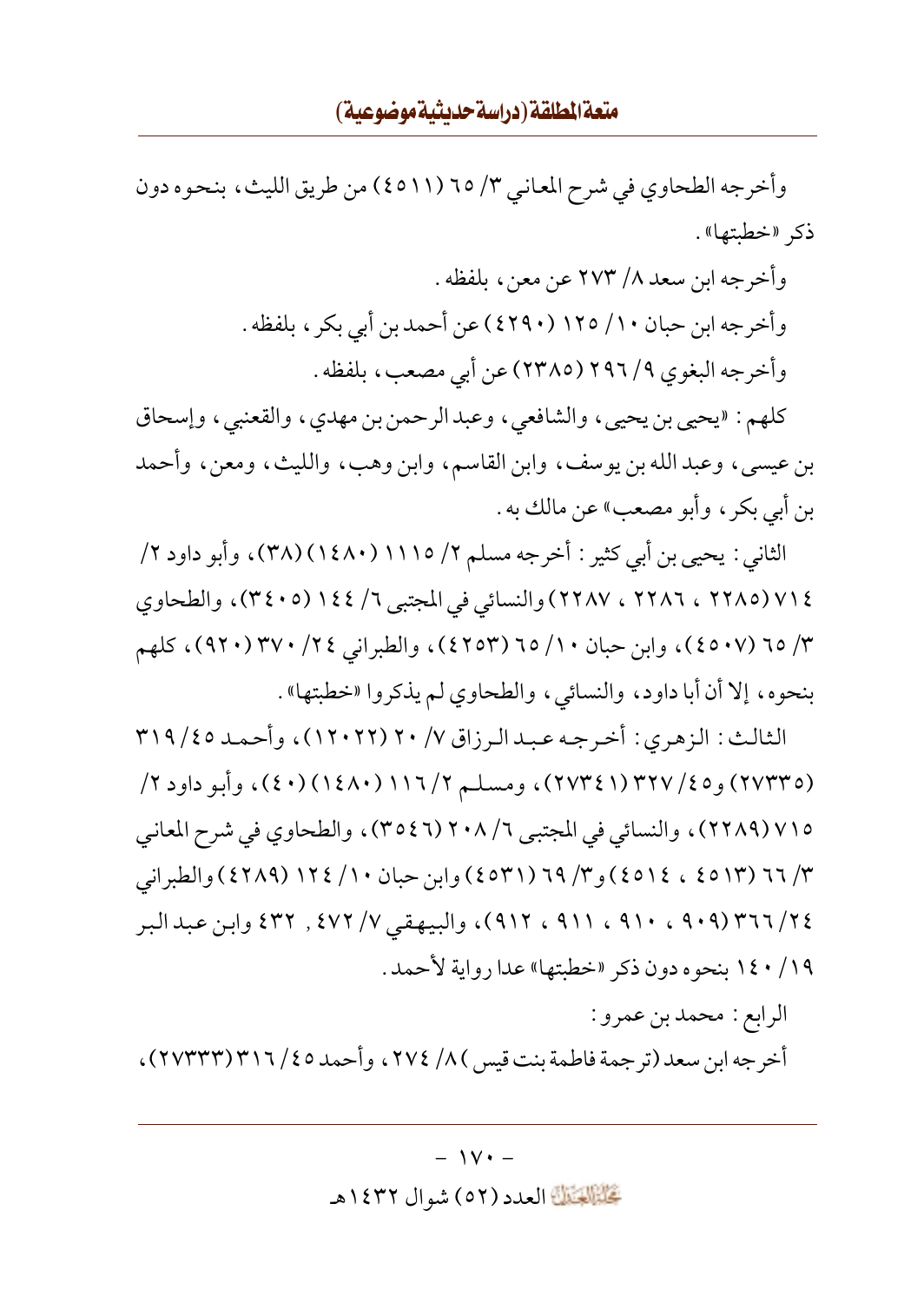ومسلم ٢/ ١١١٦( ١٤٨٠) (٣٩)، والطحاوي ٣/ ٥ (٤٢٤١ ، ٤٢٤٢ ، ٥١٥)، والطبراني في الكبير ٢٤/ ٣٦٩ (٩١٧ ، ٩١٨ ، ٩١٩)، والبيهقي ٧/ (٤٧٢)، كلهم بنحوه، إلا رواية مسلم ورواية للطحاوي لم يذكرا فيها «خطبتها»، أما الرواية الأخرى للطحاوي فاكتفى فيها بذكر خطبة فاطمة .

الخامس : عمران بن أبي أنس : أخرجه أحمد ٣١٨/٤٥ (٢٧٣٣٤)، ومسلم ٢/ ١١١٥(١١٤٨٠)، ٢٧)، والطحاوي ٣/ ٦٥ (٤٥٠٨)، والطبراني ٢٤/ ٣٦٨ ، (٩١٥ ، ٩١٦) بنحوه، إلا أن مسلماً والطحاوي والطبراني لم يذكروا خطبة فاطمة .

السادس: يزيد بن عبد الله بن قسيط:

أخرجه النسائي في الكبرى ٥/ ١٦٤ (٥٣٣٢)، والطبراني ٢٤/ ٣٦٨ (٩١٤)، بنحوه .

- السابع: أبو حازم: أخرجه مسلم ٢/ ١١١١٤ (١٤٨٠) (٣٧)، والطبراني ٢٤/ ٣٧١ (٩٢١)، والبيهقي ٧/ ٤٧٢، كلهم بنحوه دون ذكر «خطبتها».
- الثامن : عبد الرحمن بن هر مز : أخرجه الطحاوي ٣/ ٦٨ (٤٥٢٦ ) وليس فيه إلا ذكر عدتها . التاسع : الحارث بن عبد الرحمن : أخرجه الطحاوي ٣/ ٦ (٤٢٤٤) و٣/ ٦٦ (٤٥١٦) واكتفى في الموضع الأول بذكر «خطبتها»، أما الثاني فرواه بنحوه دون ذكر «خطبتها» .

تستعتهم: «عبدالله بن يزيد، ويحيى بن أبي كثير ، والزهري، ومحمد بن عمرو ،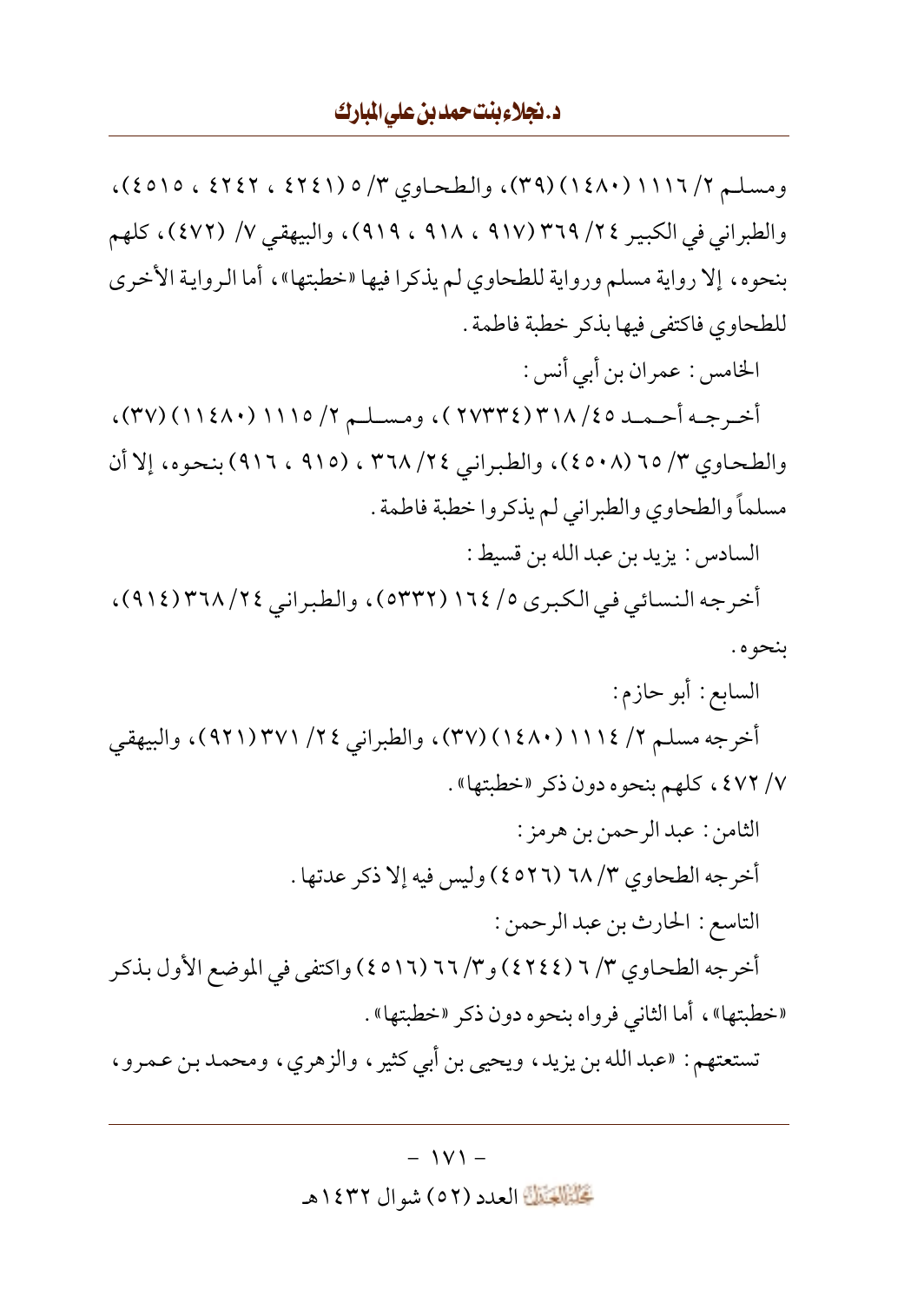## متعة المطلقة (دراسة حديثية موضوعية)

وعمران بن أبي أنس، ويزيد بن عبد الله بن قسيط، وأبو حازم، وعبد الرحمن بن هرمز ، والحارث بن عبد الرحمن» عن أبي مسلمة بن عبدالرحمن، به . الطريق الثاني : الشعبي : وله إليه خمسة وعشرون طريقاً: الأول: سلمة بن كهبل:

أخرجه عبد الرزاق ٧/ ٢٤ (١٢٠٢٧)، وأحمد ٣٠٨/٤٥ (٢٧٣٢٦)، ومسلم ٢/ ١١١٨ (١٤٨٠) (٤٤) وأبسو داود ٢/ ٧١٥ (٢٨٨)، والسدارمسي ٢/ ٨٧ (٢٢٧٩)، والنسائي في المجتبي ٦/ ١٤٤ (٣٤٠٤)، والطحاوي في شرح المعاني ٣/ ٦٧ (٤٥٢٢)، وابن حبان ١٠/ ١٢٧ (٤٢٩١)، والطبراني في الكبير ٢٤/ ٣٧٨ (٩٣٤)، والبيهقي ٧/ ٤٧٥ كلهم بنحوه، وليس فيه ذكر «خطبتها» .

الثاني : مجالد : أخرجه عبدالرزاق ٧/ ٢٣ (١٢٠٢٦)، والحميدي ١/ ١٧٦ (٣٦٣)، وأحمد ٢٥/ ٢٢٦٦/٤٠)٢٧٣٤)، ومسلم ٢/ ٨١١٧/ (٤٢)(٤٢)، وابن حبان ٦٤/١٠ (٤٢٥٢)، والطبراني في الكبير ٢٤/ ٣٧٩ (٩٣٦ ، ٩٣٧ )، والدارقطني ٢/٥ (٣٩٥٧)، كلهم بنحوه، من غير ذكر «خطبتها».

الثالث: سيار أبو الحكم: أخرجه أحمد ٤٥/ ٣٣٠ (٢٧٣٤٢)، ومسلم ٢/ ١١١٧ (٤٨٠) (٤٢) ، وابن حبان ١٠/ ٦٤ (٤٢٥٢) ، والطبر اني في الكبير ٤/ ٣٧٩(٩٣٨) ، والدارقطني ٥/ ٤٣ (٣٩٥٧)، والبيهقي ٧/ ٤٧٣ وابن عبد البر في التمهيد ١٤٤ / ١٤٤ ، بنحوه، دون ذكر «خطبتها».

الرابع : حصين بن عبد الرحمن : أخرجه مسلم ٢/ ١١١٧ (١٤٨٠) (٤٢) ، وابن حبان ١٠/ ٢٤ (٤٢٥٢)، والطبراني ٢٤/ ٣٧٩(٩٣٨)، والدارقطني ٥/ ٤٣ (٣٩٥٧)، البيهقي في السنن ٧/ ٣٢٩ ، و٤٧٣ ، كلهم بنحوه دون ذكر «خطبتها» .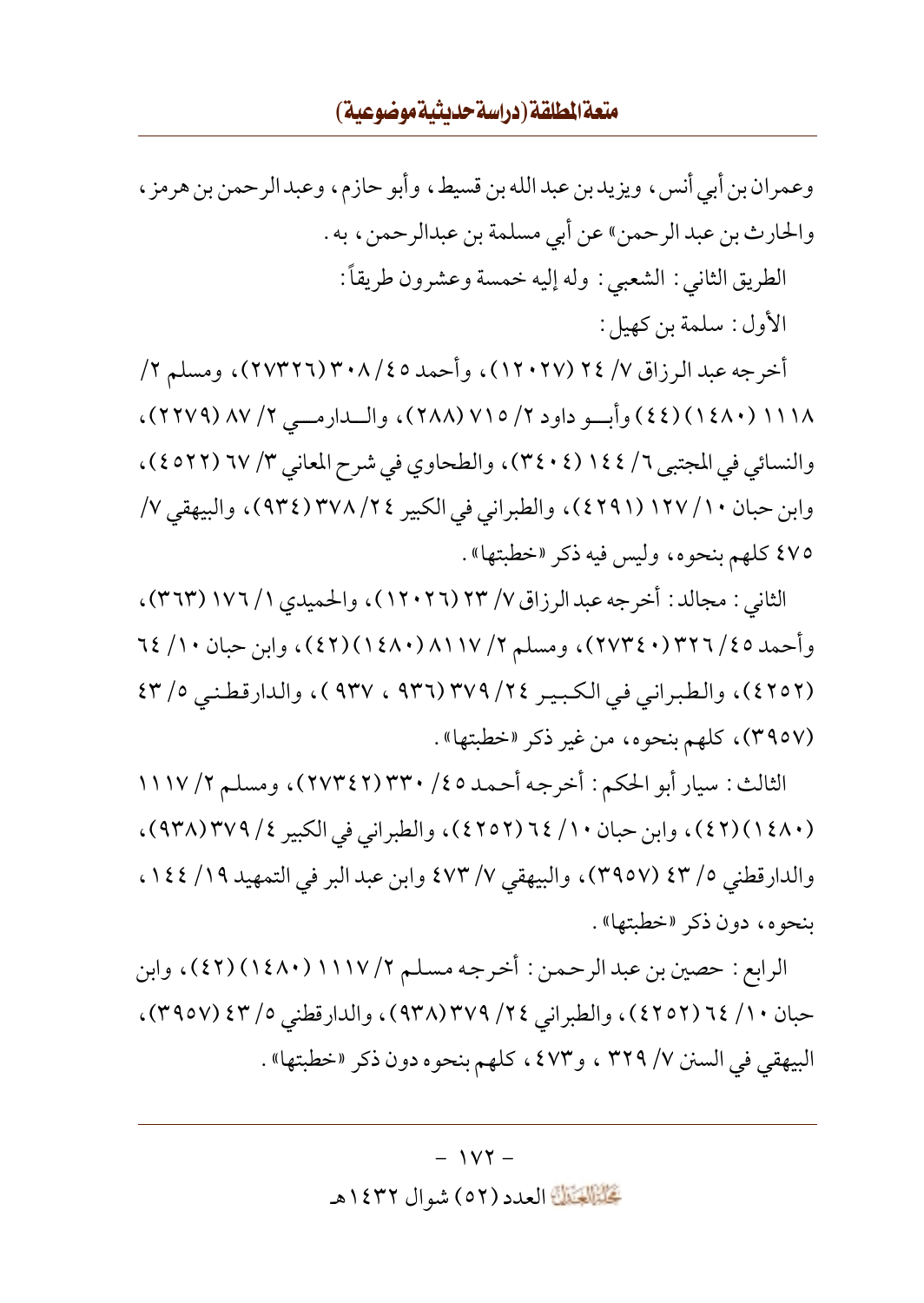الخامس : أبو الحصين الأسدى : أخرجه الترمذي في العلل ١/ ٢٦٤ ، والطبراني في الكبير ٣٤/ ٣٨٠ (٩٤٢) بنحوه دون ذكر «خطبتها» .

السادس : مغيرة : أخرجه ابن أبي شيبـة ٤/ ١٤٢ (١٨٦٥٩)، وأحمد ٥/ ٣٣٠ (٢٧٣٤٢)، ومسلم ٢/ ١١١٧ (١٤٨٠) (٤٢)، وابن ماجه ١/ ٢٥٢ (٢٠٢٤)، والترمذي ٣/ ٤٧٥ (١١٨٠)، وابن حبان ١٠/ ٦٤ (٤٢٥١)، والطبراني في الكبير ٢٤/ ٣٧٩ ، ٣٧٤(٩٥٢ ، ٩٥٣)، والدارقطني ٥/ ٤٣ (٣٩٥٧)، والبيهقي ٧/ ٤٧٣ ، كلهم بنحوه دون ذكر «خطبتها» .

السابع : أشعث : أخرجه أحمد ٢٥/ ٣٣٠ (٢٧٣٤٢)، ومسلم ٢/ ١١١٧ (١٤٨٠) (٤٢)، والطبراني ٣٧٩ (٣٧٨ (٩٣٨)، والدارقطني ٥/ ٤٣ (٣٩٥٧)، والبيهقي ٧/ ٤٧٣ ، كلهم بنحوه دون ذكر «خطبتها» .

الثامن : إسماعيل بن أبي خالد : أخرجه أحمد ٢٥/ ٣٣٠ (٢٧٣٤٢)، ومسلم ٢/ ١١١٧ (١٤٨٠) (٤٢)، والنسائي في المجتبي ٢/ ٢٠٨ (٣٥٤٨)، وابن حبان ١٠/ ٦٤ (٤٢٥٢)، والطبراني ٢٤/ ٣٧٩ (٩٣٨)، والدارقطني ٥/ ٤٣ (٣٩٥٧)، والبيهقي ٧/ ٤٧٣، كلهم بنحوه دون ذكر «خطبتها».

التاسع : داود بن أبي هند : أخرجه أحمد ٤٥/ ٣٣٠ (٢٧٣٤٢)، ومسلم ٢/ ١١١٧ (٤٨٠) (٤٢) والترمذي ٣/ ٤٧٥ (١١٨٠)، والنسائي في المجتبي ٢/ ٢٠٨ (٣٥٤٨)، وابن حبان ٦٤ / ٦٤ (٤٢٥٢)، والطبراني ٢٤ / ٣٧٩ (٩٣٨)، والدارقطني ٥/ ٤٣ (٣٩٥٧)، كلهم بنحوه، دون ذكر «خطبتها».

العاشر : أبو إسحاق: أخرجه أحمد ٢٥/ ٣٣٣ (٣٧٣٤٦)، ومسلم ١١١٨/٢ (١٤٨٠) (٤٥ ، ٤٦)، والنسائي في المجتبي ٦/ ٢٠٩(٣٥٤٩)، والطحاوي في شرح

تَحَلَّمُ الْعَلَيْنَ الْعَدِدِ (٥٢) شو ال ١٤٣٢هـ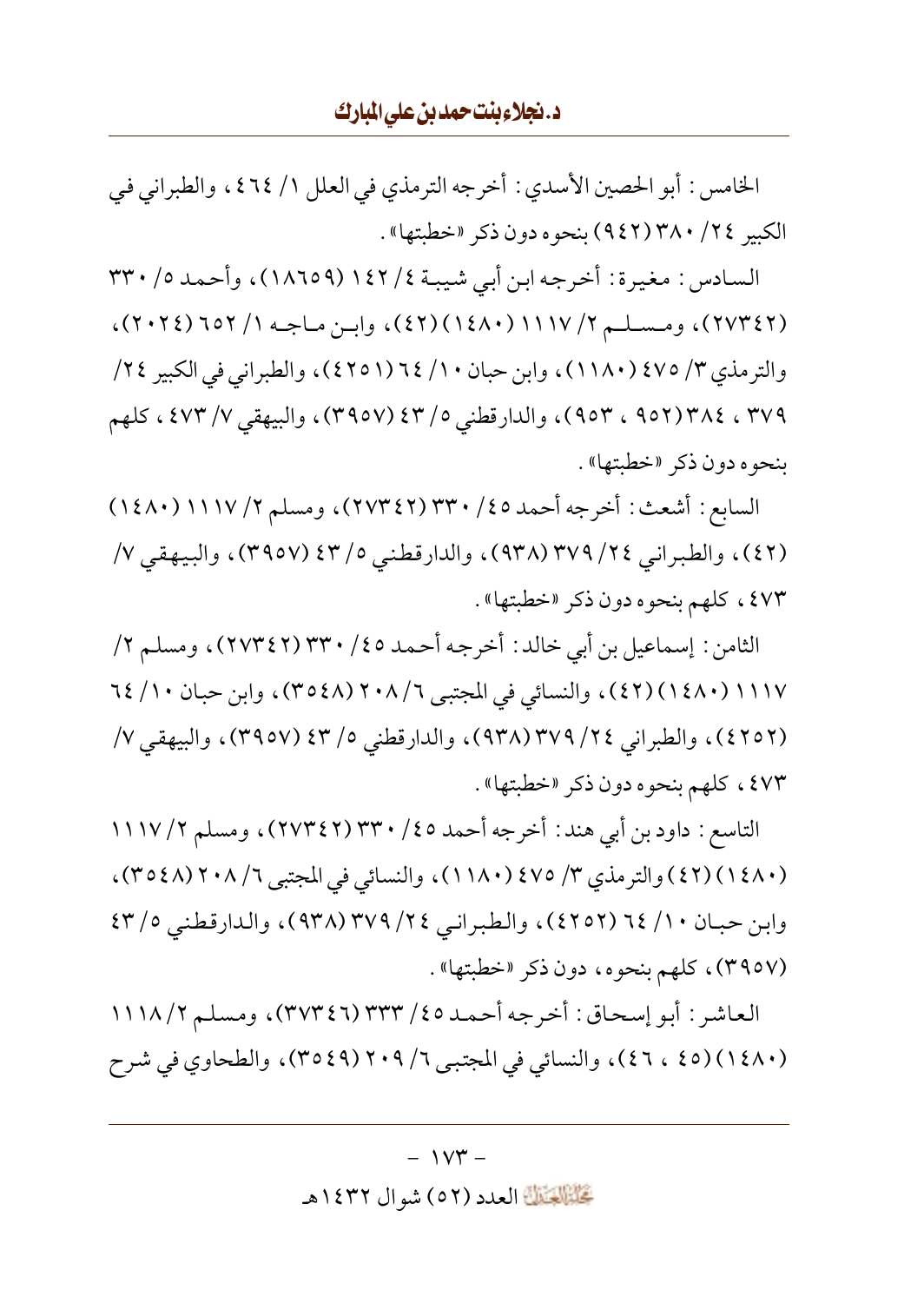## متعة المطلقة (دراسة حديثية موضوعية)

المعاني ٣/ ٦٧ (٤٥٢١)، والطبراني ٢٤/ ٣٨١ (٩٤٦)، والدارقطني ٥/ ٤٥ ، ٤٧ (٣٩٦٠ ، ٣٩٦١)، والبيهقي ٧/ ٤٣١، كلهم بنحوه دون ذكر «خطبتها».

الحادي عشر : داود الأودي : أخرجه الطبراني ٢٤/ ٣٨١ (٩٤٥)، دون ذكر خطبة فاطمة .

الثاني عشر : جابر بن يزيد : أخرجه الدارقطني ٥/ ٤٠ (٣٩٥٢) بنحوه، دون ذكر الخطبة .

الثالث عشر : مطرف بن طريف : أخرجه الطبراني ٢٤/ ٣٨٢ (٩٤٧) بنحوه، دون ذكر خطبة فاطمة .

الرابع عشر : الأعمش : أخرجه الطبراني ٢٤/ ٣٨٠( ٩٤٠) بنحوه، دون ذكر خطبة فاطمة .

الخامس عشر : إسماعيل بن سالم : أخرجه أحمد ٤٥/ ٣٣٠/(٢٧٣٤٢)، بنحوه دون ذكر الخطبة .

السادس عشر : زكريا بن أبي زائدة : أخرجه الطبراني ٢٤/ ٣٧٨ (٩٣٥) بنحوه دون ذكر «خطبتها».

السابع عشر : زكريا بن حكيم : أخرجه الطبراني ٢٤/ ٣٨٥ (٩٥٥)، وليس فيه إلا ذكر مكان عدتها.

الثامن عشر : محمد بن سالم : أخرجه الطبراني ٢٤/ ٣٨١ (٩٤٤) بنحوه دون ذكر : «خطبتها» .

التاسع عشر : أبو الزناد : أخرجه ابن ماجه ١/ ٦٥٢ (٢٠٢٤)، والطبراني ٣٨٠ / ٢٠ (٩٤٣) بنحوه دون ذكر : «خطبتها» .

### كَتَبَيَّلَكَ العدد (٥٢) شو ال ١٤٣٢هـ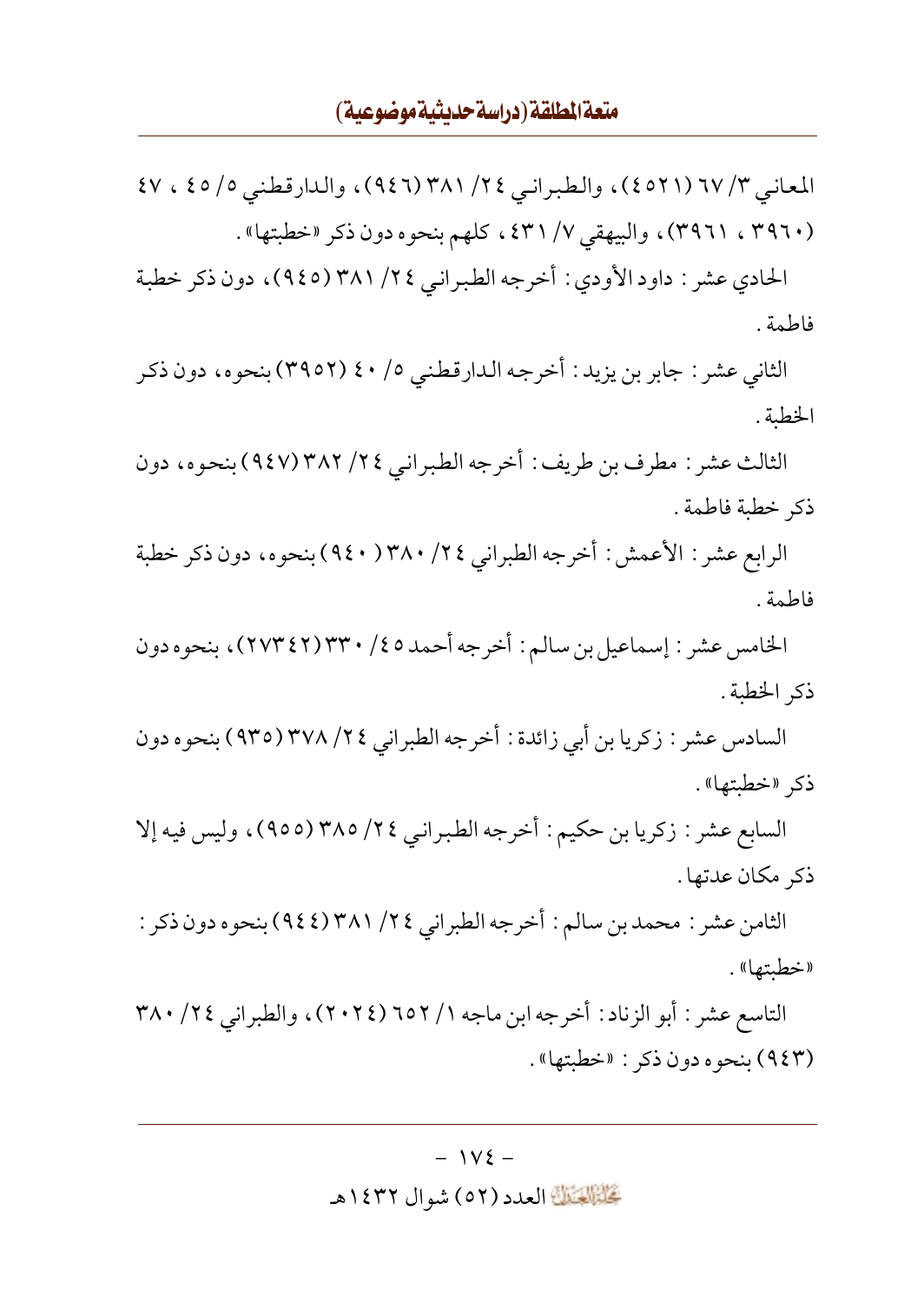العشرون : عبدالله بن بريدة : أخرجه النسائي في المجتبي ٦/ ٧٠/ (٣٢٣٧) ، والطبراني ٢٤/ ٣٨٣ (٩٤٩) بمعناه .

الحادي والعشرون : سعيدبن زيد الأحمسي : ابن سعد ٨/ ٢٧٥ ، والنسائي في المجتبي ٦/ ١٤٤ (٣٤٠٣)، كلاهما بنحوه دون ذكر «خطبتها».

الثاني والعشرون : حماد بن أبي سليمان : أخرجه الطحاوي في شرح المعاني ٦٨/٣ (٤٥٢٤)، والطبراني ٣٨٠ (٩٤١)، كلاهما بنحوه دون ذكر «خطبتها».

الثالث والعشرون : حبيب بن أبي ثابت : أخرجه الطبراني ٢٤/ ٣٨٣ (٩٥٠) بنحوه . الرابع والعشرون: يونس بن إسحاق:

> أخرجه الطبراني ٢٤/ ٣٨٤ (٩٥١) بمعناه دون ذكر «خطبتها» . الخامس والعشرون : فراس بن يحيى :

> > أخرجه البيهقي ٧/ ٤٧٣ بنحوه دون ذكر «خطبتها» .

كلهم: «سلمة بن كهيل، ومجالد، وسيار، وحصين بن عبدالرحمن، وأبو الحصين، ومغيرة، وأشعث، وإسماعيل بن أبي خالد، وداود بن أبي هند، وأبو إسحاق، وداود الأودي، وجابر بن يزيد، ومطرف بن طريف، والأعمش، وإسماعيل بن سالم، وزكريا بن أبي زائدة، وزكريا بن حكيم، ومحمد بن سالم، وأبو الزناد، وعبد الله بن بريدة، وسعيد بن زيد، وحماد بن أبي سليمان، وحبيب بن أبي ثابت، ويونس بن إسحاق، وفراس بن يحيى ) عن الشعبي .

الطريق الثالث : أبوبكر بن أبي الجهم، وله إليه أربعة طرق :

أولاً: عن سفيان: أخرجه ابن أبي شيبة ٤/ ١٤٢ (١٨٦٥٩)، وأحمد ٣٠٣، ٣٠٣، ٢٠٥ ، ٢٧٣٢١ ، ٢٧٣٢١ ، ٢٧٣٢٦ ، ٢٧٣٢٤ ، ٢٧٣٢٤ )، وعبد بن حميد ٢٦٨

تَحَلَّمُوا الْعَدَدِ (٥٢) شوال ١٤٣٢هـ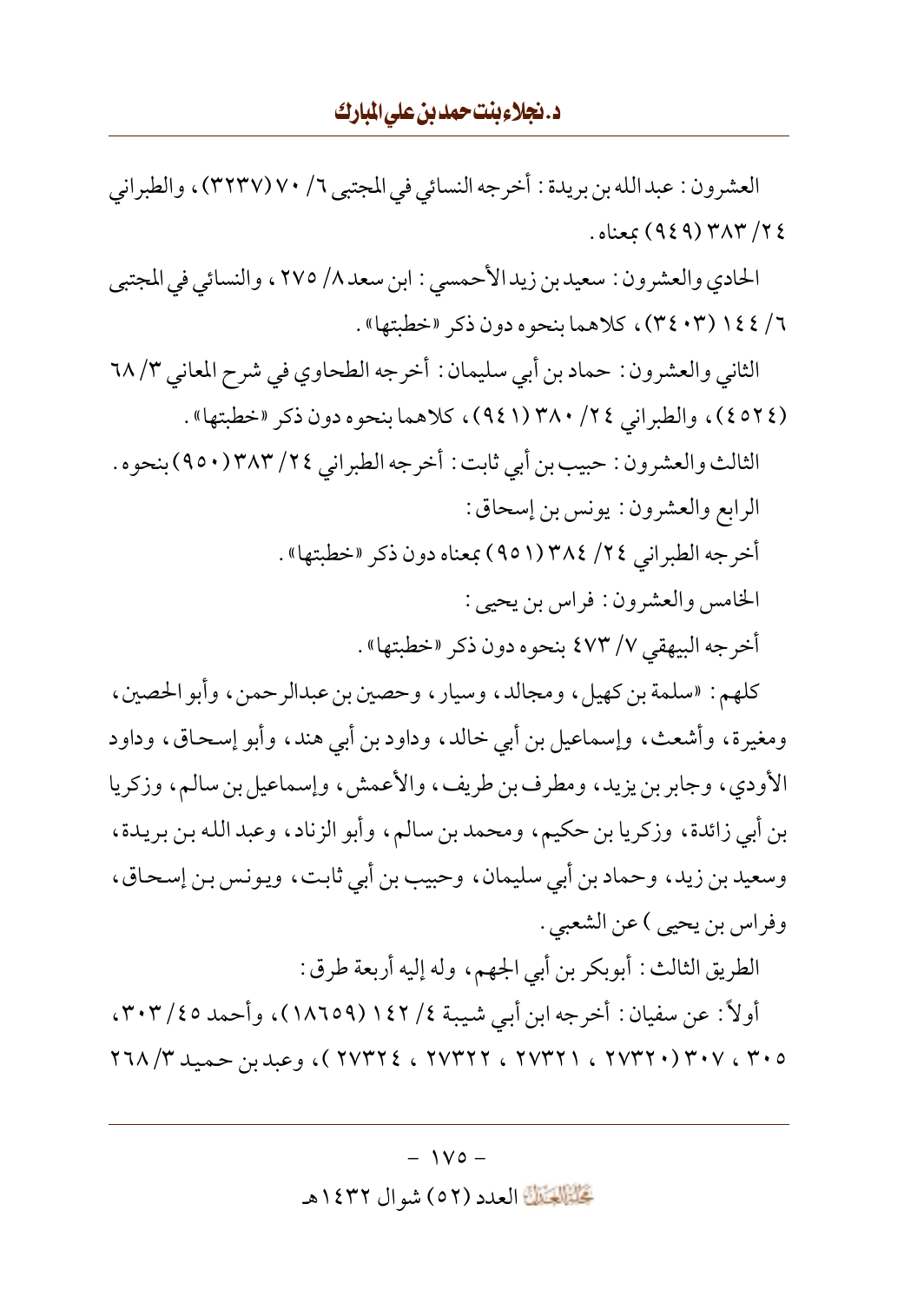(١٥٨٢)، ومسلم ٢/ ١١٩ ، ١٢٠ (١٤٨٠) (٤٧ ، ٤٨ ، ٤٩)، وابن ماجه ٦٥٦/١ (٢٠٣٥)، وابن الجارود ٣/ ٨٠ (٧٦١)، والطحاوي في شرح المعاني ٣/ ٥ (٤٢٣٩)، وابن حبان ٦٣ (٢٥٤٤)، والطبراني في الكبير ٢٧٦ (٩٢٩)، والبيهقي ٧/ ٤٧٣ ، وليس فيه إلا ذكر النفقة والسكني دون الاستشارة في الخطبة ، إلا روايتين لأحمد ومسلم، فروياه بنحوه، أما عبد بن حميد ورواية لأحمد فلم يذكرا إلا «خطبتها» وإشارة رسول الله صلى الله عليه وسلم عليها .

ثانياً: عن شعبة: أخرجه الطيالسي ص ٢٢٨ (١٦٤٥)، وأحمد ٣١٥ / ٣١٥ (٢٧٣٣٢)، ومسلم ٢/ ١١٢٠ (٥٠)، والنسائي في المجتبي ٦/ ٢١٠ (٣٥٥١)، والطحاوي في شرح المعاني ٣/ ٥ (٤٢٤٠) و٣/ ٦٦ (٤٥١٨)، وابن الأعرابي في المعجم ١/ ٢٠٠ (١١٤٠)، والبيهقي ٧/ ١٨٠، بنحوه، إلا رواية أحمد، فليس فيه ذكر «خطبتها»، أما رواية الطحاوي فليس فيها إلا ذكر «خطبتها».

ثالثاً: عن شريك : أخرجه الطحاوي ٣/ ٦٦ (٤٥١٩) ولم يذكر سوى سكني المطلقة ونفقتها دون ذكر «خطبتها».

رابعاً : عتبة بن عبد الله : أخرجه الطبر اني في الكبير ٢٤/ ٣٧٧ (٩٣١) بنحوه . أربعتهم : «سفيان، وشعبة، وشريك، وعتبة بن عبد الله» عن أبي بكر بن أبي الجهم . الطريق الرابع : طريق القاسم بن محمد، وله إليه طريقان : الأول: يحيى بن سعيد: أخرجه البخاري ٦/ ٥٢١ (٥٣٢١ ، ٥٣٢٢ ) بمعناه، وليس فيه ذكر الخطبة . الثاني : عبد الرحمن بن القاسم : أخرجه البخاري ٦/ ٥٢١ (٥٣٢٥) بمعناه، وليس فيه ذكر «خطبتها» .

تَحَلَّمُوا الْعَدَدِ (٥٢ ) شوال ١٤٣٢هـ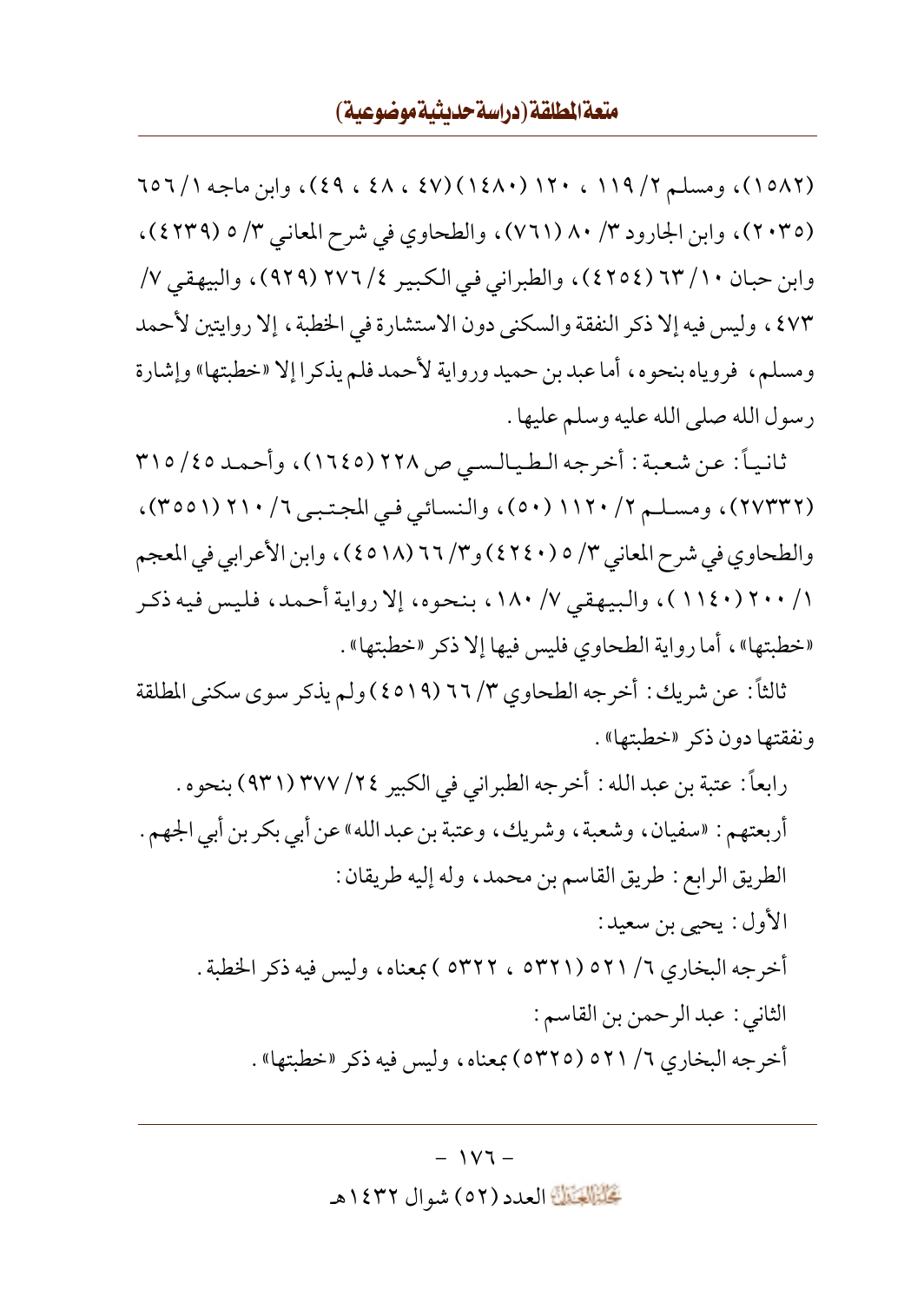د.نجلاءبنت حمدبن على المبارك

كلاهما «يحيى بن سعيد، وعبد الرحمن بن القاسم» عن عتبة بن عبدالله . الطريق الخامس : محمد بن عبد الرحمن بن ثوبان، وله إليه طريقان : الأول: أبو سلمة: أخرجه النسائي في المجتبي ٦/ ٧٤(٣٢٤٤)، بنحوه. الثاني : الحرث بن عبد الرحمن : أخرجه النسائي في المجتبي ٦/ ٧٤ (٣٢٤٤)، وفي الكبرى ٥/ ١٦٤ (٥٣٣٢)، والطحاوي في شرح المعاني ٣/ ٦ (٤٢٤٤)، والطبراني ٢٤/ ٣٦٨ (٩١٤) بنحوه، إلا الطحاوي فلم يذكر إلا قصة «خطبتها». كلاهما : (أبو سلمة ، والحارث بن عبدالرحمن) عن محمد بن عبد الرحمن بن ثوبان . الثالث : يزيد بن عبد الله بن قسيط : أخرجه الطبراني في الكبير ٢٤/ ٣٦٨ (٩١٤) بنحوه . الطريق السادس: تميم مولى فاطمة: أخرجه أحمد ٤٥/ ٣٠٥/ ٢٧٣٢١) بنحوه . الطريق السابع : البهي : أخرجه أحمد ٤٥/ ٣١١ (٢٧٣٢٩)، ومسلم ٢/ ١١٢٠ (١٤٨٠) (٥١)، وابن أبي عاصم ٧/ ٧ (٣١٨٤)، وابن الأعرابي ١/ ٢٠٠ (١١١٤)، والطبراني في الكبير ٢٤/ ٣٧٧ (٩٣٢)، والدارقطني ٥/ ٤١ (٣٩٥٣)، والبيهقي ٧/ ٤٧٢، كلهم بنحوه، دون ذكر قصة «خطبتها». الطريق الثامن : من طريق الأسود : أخرجه الطبر انبي ٢٤/ ٣٧٨ (٩٣٣) من غير ذكر لقصة «خطبتها». الطريق التاسع : عبد الرحمن بن عاصم بن ثابت، وله إليه طريقان : الأول: عـطـاء: أخـرجـه عـبـدالـرزاق ٧/ ١٩ (١٢٠٢١)، وأحـمـد ٢٢٠ / ٣٢٠

(٢٧٣٣٦)، والنسائي في المجتبي ٢ / ٢٠٧ (٣٥٤٥)، والحاكم ٤ / ٦١ (٦٨٨٢) بنحوه .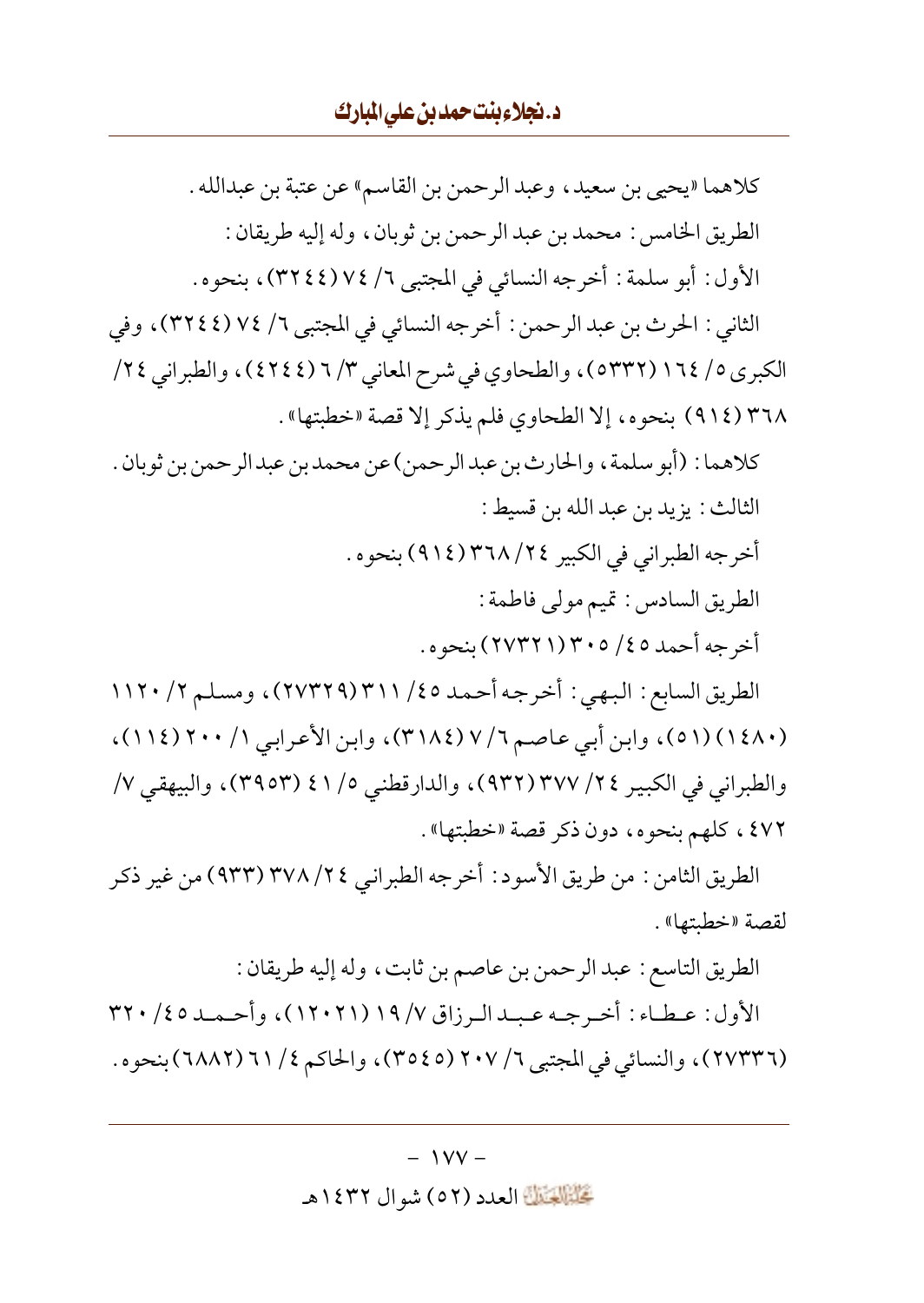الثاني : ابن جريج : أخرجه الطحاوي في شرح المعاني ٣/ ٦٦ (٤٥١٧) بنحوه دون ذكر قصة «خطئتها».

كلاهما : (عطاء، وابن جريج) عن عبد الرحمن بن عاصم .

الطريق العاشر : ابن عباس : أخرجه أحمد ٤٥/ ٣١٣ (٢٧٣٣٠)، وابن أبي عاصم في الآحاد والمثاني ٦ / ٦ ٣١٨٢)، ٣١٨٣)، والطبراني في الصغير ١ / ٣٢٤ (٣٨١)، وفي الكبير ٣٤/ ٣٦/٢٦ (٩٠٦ ، ٩٠٧) بنحوه، من غير ذكر قصة «خطبتها».

الطريق الحادي عشر : سليمان بن يسار :

أخرجه البخاري ٦/ ٥٢١ (٥٣٢١ ، ٥٣٢٢) بمعناه، وليس فيه ذكر «خطبتها» .

الطريق الثاني عشر : عبيد الله بن عبد الله بن عتبة : أخرجه عبد الرزاق ٧/ ٢٠ (١٢٠٢٤)، وأحمد ٢٥/ ٣٢٢/١٣٣٧)، ومسلم ٢/ ١١٧(١٤٨٠)(٤١)، وأبو داود ٢/ ٢١٦ (٢٢٩٠) ، والنـسـائـي فـي المجـتـبـي ٦/ ٦٢ (٣٢٢٢) ٦/ ٢١٠ (٣٥٥٢) ، والطحاوي في شرح المعاني ٣/ ٦٧ (٤٥٢٠)، والطبراني في الكبير ٢٤/ ٣٧٢ ، ٣٧٣ (٩٢٤ ، ٩٢٥)، والبيهقي ٧/ ٤٧٢، كلهم بمعناه، إلا أن عبد الرزاق، والطحاوي، والطبراني في روايته، والبيهقي لم يذكروا خطبة فاطمة .

الطريق الثالث عشر : عروة بن الزبير :

أخرجه مسلم ٢/ ١١٢١ (١٤٨٠) (٥٣)، والنسائي في المجتبي ٦/ ٢٠٨ (٣٥٤٧)، والطحاوي في شرح المعاني ٣/ ٦٩ (٤٥٣٦)، والطبراني الكبير ٢٤/ ٣٦٥ (٩٠٨)، والحاكم ٢١ / ٦٦ (٦٨٨١)، وليس فيه إلا ذكر مكان عدة المطلقة . الطريق الرابع عشر : عائشة رضي الله عنها : أخرجه ابن ماجه ١ / ٦٥٦ (٢٠٢٣)، وليس فيه إلا ذكر مكان عدتها .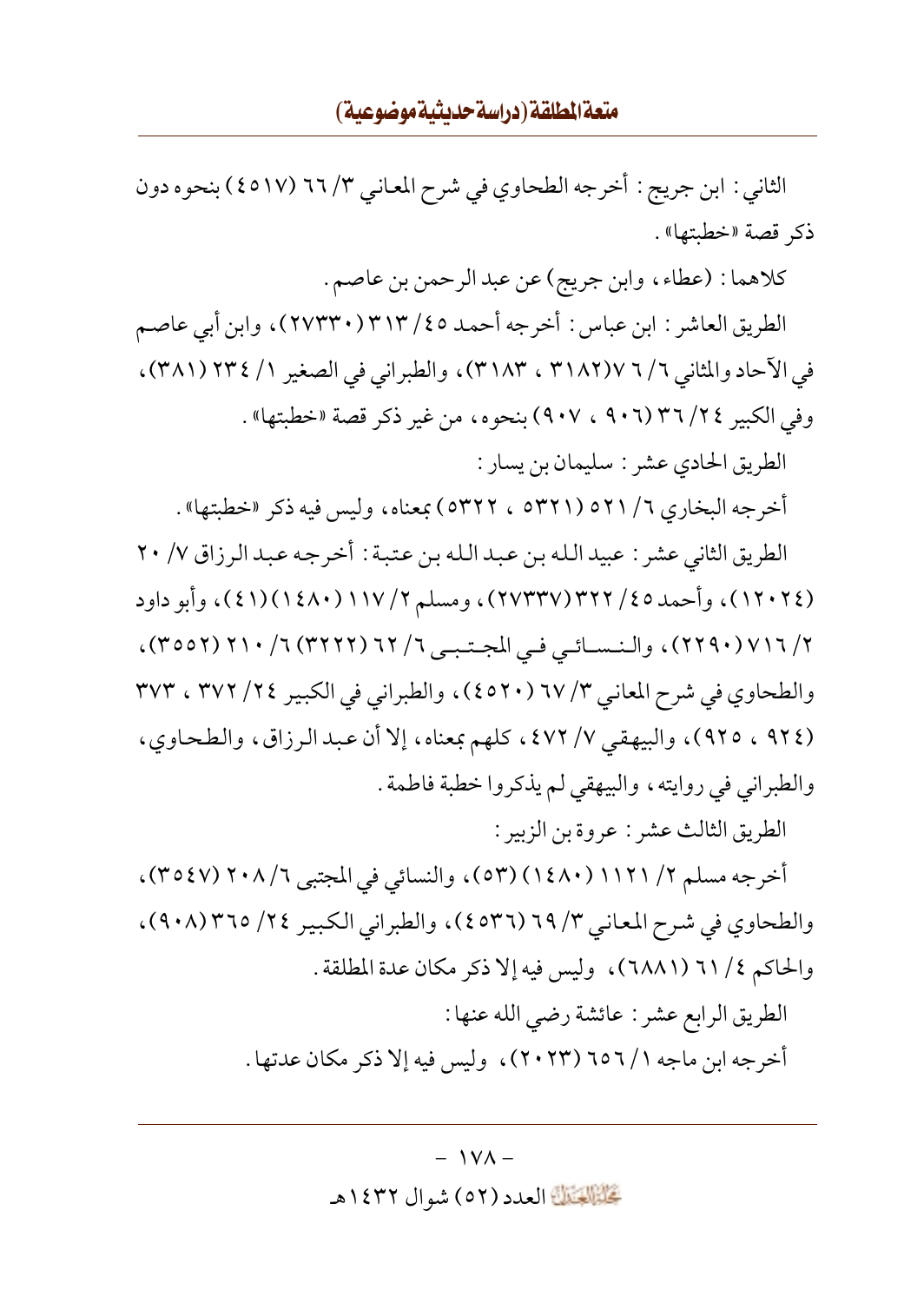### د.نجلاءبنت حمدبن على المبارك

كلهم: (أبو سلمة بن عبد الرحمن، والشعبي، وأبوبكر بن أبي الجهم، والقاسم بن محمد، ومحمد بن عبد الرحمن بن ثوبان، وتميم، والبهي، والأسود، وعبد الرحمن بن عاصم، وابن عباس، وسليمان بن يسار، وعبيد الله بن عبد الله بن عتبة، وعروة، وعائشة) عن فاطمة بنت قيس عن رسول الله صلى الله عليه وسلم .

٤- أخرج البيهقي (كتاب الصداق/ باب المتعة) ٧/ ٤٤٤ (١٤٤٩٣) قال : أخبرنا أبو عبد الله الحافظ أخبرنا أبوبكر أحمد بن إسحاق، أخبرنا على بن عبد الصمد، حدثنا أبو همام الوليد بن شجاع السكوني، حدثنا مصعب بن سلام، حدثنا شعبة، عن عبد الله بن محمد بن عقيل ، عن جابر بن عبد الله رضي الله عنه ، قال : لما طَلَّقَ حَفصٌ بن المغيرة امرأته فاطمة، فأتت النبي صلى الله عليه وسلم، فقال لزوجها : متعها قال : لا أجد ما أمتعها، قال: فإنه لا بد من المتاع، قال: متعها، ولو نصف صاع من تمر .

قال البيهقي : وقصتها المشهورة في العدة دليل على أنها كانت مدخولاً بها، والله أعلم .

تخريجه : هذا الحديث أخرجه الخطيب في تاريخه ٣/ ٧٢ (١٠٣٨) من طريق أبي الفتح الأزدي، عن محمد بن علي بن سهيل الحَصيب، عن أبي همام الوليد بن شـجـاع به ، وفيه أنه قال : «متعها ولو بصاع» قال : قال الأزدي : لم يكن هذا الشيخ مرضياً سرقه ، هو عند على بن أحمد بن النضر ، وأصله عن شعبة باطل، إنما هو عن الحسن بن عمارة . إسناده : هذا الإسناد رجاله ثقات، إلا أن فيه : ١- مصعب بن سلام التميمي الكوفي نزيل بغداد . روي عن : أبي سعد البقال، وعبد الله بن شبرمة، وابن جريج، وغيرهم. روي عنه : أحمد بن حنبل، والوليد بن شجاع، وأبو نعيم الطحان، وغيرهم.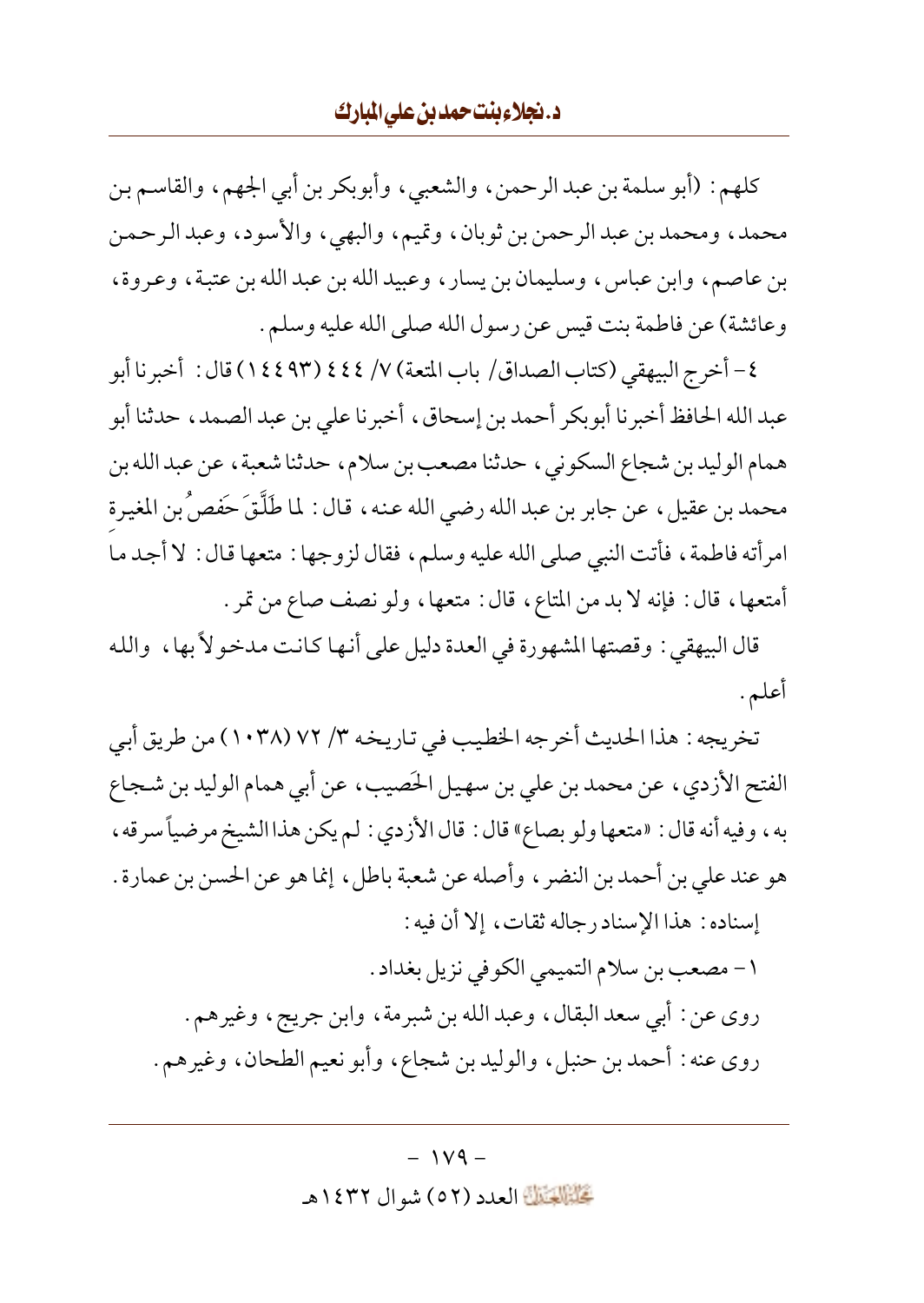قال الإمام أحمد : انقلبت عليه أحاديث يوسف بن صـهـيب ، جـعـلـهـا عـن الـزبر قـان السراج .

قال ابن معين في رواية الدوري : قد كتبت عنه ، ليس به بأس ، وفي رواية ابن الجنيد قال : صدوق كان هاهنا – يعني – ببغداد، فأعطوه كتاباً للحسن بن عمارة، فحدث به عن شعبة ثم رجع عنه .

قال البخاري : قدم ابن أبي شيبة ، فجعل يذاكر عنه أحاديث عن شعبة والحسن بن عمارة انقلبت عليه، قال أبو حاتم: شيخ محله الصدق، وقال الأجري: سألت أبا داود عن مصعب بن سلام فقال : ضعفوه بأحاديث انقلبت عليه أحاديث ابن شبرمة، وذكره ابن حبان في المجروحين، وقال : انقلبت عليه صحائف فكان يحدث ما سمع من هذا عن ذاك وهو لا يعلم، وما سمع من ذاك عن هذا من حيث لا يفهم فبطل الاحتجاج بكل ما روي عن شعبة، إنما هو ما سمع من الحسن بن عمارة، وقال ابن عدي : ولمصعب أحاديث غرائب، وأرجو أنه لا بأس به وأما ما انقلبت عليه فإنه غلط منه لا تعمد .

وقال الحافظ في التقريب: صدوق، له أوهام.

بحر الدم ص ٤٠٣ (٩٨٩) تاريخ ابن معين ٢/ ٥٦٧ (١٥٠٥)، سؤالات ابن الجنيد ص ٣٣٥(٢٥٣)، التاريخ الكبير ٧/ ٣٥٤(١٥٢٩)، ضعفاء العقيلي ٤/ ١٩٥(١٧٧٣)، الجرح ٢٠٧/٨ (١٤٢٥)، سؤالات الآجري ص ١٠٥ (٢٥)، المجروحين ٣٨/٣، الكامل ٦/ ٢٣٦٠، الميزان ٤/ ١٢٠ (٢٦٥٨) الكاشف ٢/ ٢٦٧ (٤٦١)، المغنى ٢/ ٦٦٠ (٦٢٦٣)، التهذيب ٤/ ٨٤، التقريب ص ٥٣٣ (٦٦٩٠).

٢- عبد الله بن محمد بن عقيل بن أبي طالب الهاشمي، أبو محمد المدني، وأمه زينب الصغرى بنت على .

## $-1\Lambda$ . تَحَلَّمُ الْقَالَةَ العدد (٥٢) شو ال ١٤٣٢هـ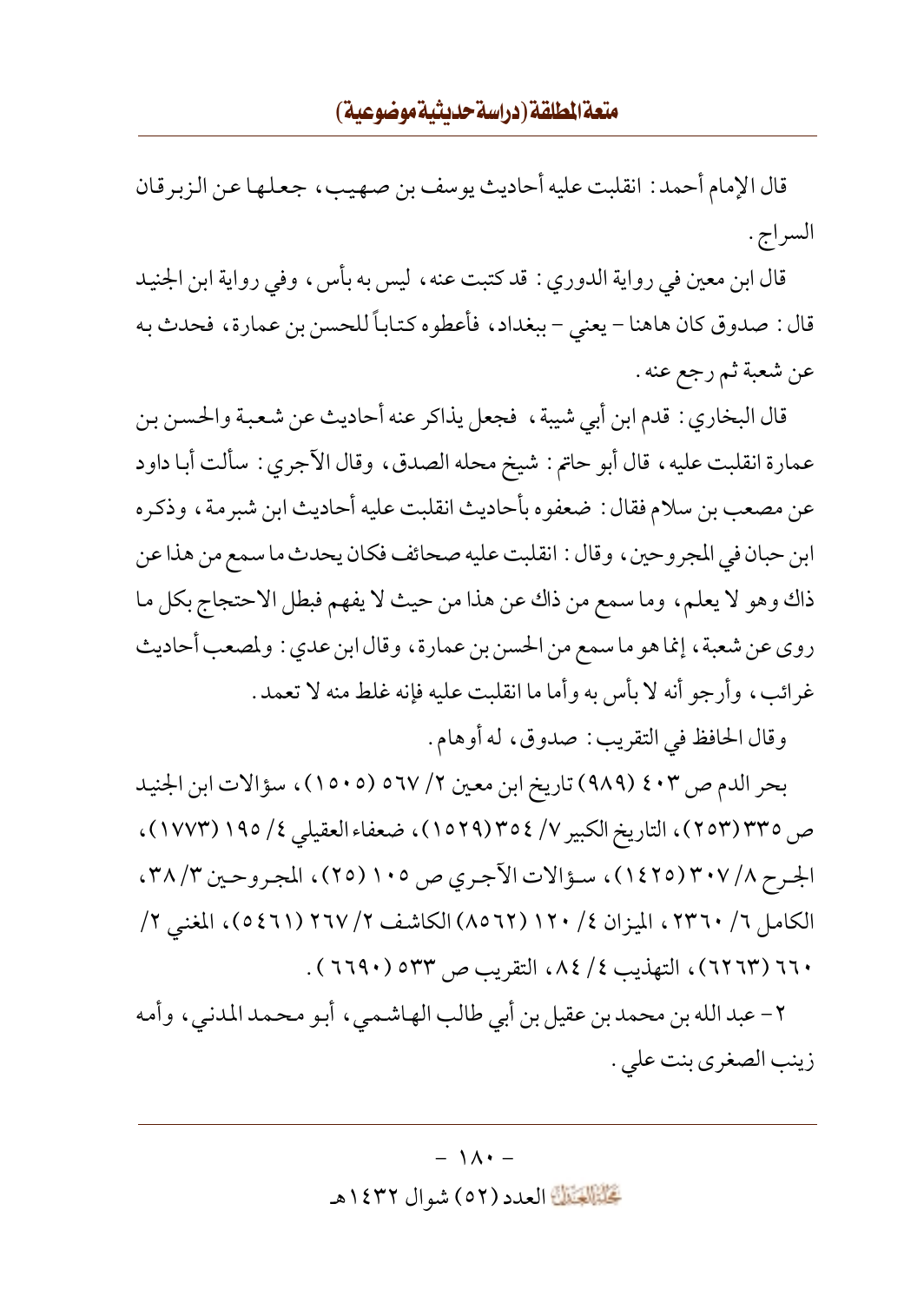روى عن : أبيه، وخاله محمد بن الحنفية، وابن عمر ، وجابر ، وأنس، وغيرهم. روى عنه : السفيانان، وحماد بن سلمة، وشريك، وابن جريج، وغيرهم. قال ابن سعد : منكر الحديث، لا يحتجون بحديثه، وكان كثير العلم، وقال على بن المديني : وكان يحيى بن سعيد لا يروي عنه ، وقال يعقوب بن شيبة عن ابن المديني : ضعيف الحديث، لم يدخله مالك في كتبه، وكان ابن عيينة يقول : أربعة من قريش يترك حديثهم، فذكره فيهم، وقال ابن المديني، عن ابن عيينة : رأيته يحدث نفسه، فحملته على أنه تغير ، وقال ابن معين : ابن عقيل لا يحتج بحديثه ، وقال أحمد بن حنبل : منكر الحديث، وقال العجلي : مدنى تابعي جائز الحديث ؛ وقال العقيلي : كان فاضلاً خيراً موصوفاً بالعبادة وكان في حفظه شيء، وقال النسائي : ضعيف، وقال الترمذي : صدوق، وقد تكلم فيه بعض أهل العلم من قبل حفظه وسمعت محمد بن إسماعيل يقول: كان أحمد وإسحاق والحميدي يحتجون بحديث ابن عقيل، قال محمد بن إسماعيل : وهو مقارب الحديث، وذكره ابن حبان في المجر وحين وقال : كان ردئ الحفظ يحدث على التوهم فيجئ بالخبر على غير سننه فوجب مجانبة أخباره، وقال ابن عدي : روي عنه جماعة من المعروفين الثقات، وهو خير من ابن سمعان، ويكتب حديثه، وقال الحاكم: عمر ، فساء حفظه ، فحدث على التخمين ، وقال الذهبي في (المغنى) : حسن الحديث، وفي (الديوان) قال: فيه لين، وقال في (الميزان): حديثه في مرتبة الحسن، وقال في (الكاشف) : لين الحديث، وقال الحافظ في (التقريب) : صدوق في حديثه لين . التاريخ لابن معين ٢/ ٣٢٩، تاريخ الدارمي عن ابن معين ص ١٥٨، سؤالات ابن

أبي شيبة ص ٨٨ ، التاريخ الكبير ٥/ ١٨٣ ، بحر الدم ص ٢٤٦ ، تاريخ الثقات ص ٢٧٧ ، علل الترمذي ١/ ٨١، سؤالات أبي داود للإمام أحمد ص ٢٠٢، ضعفاء العقيلي ٢/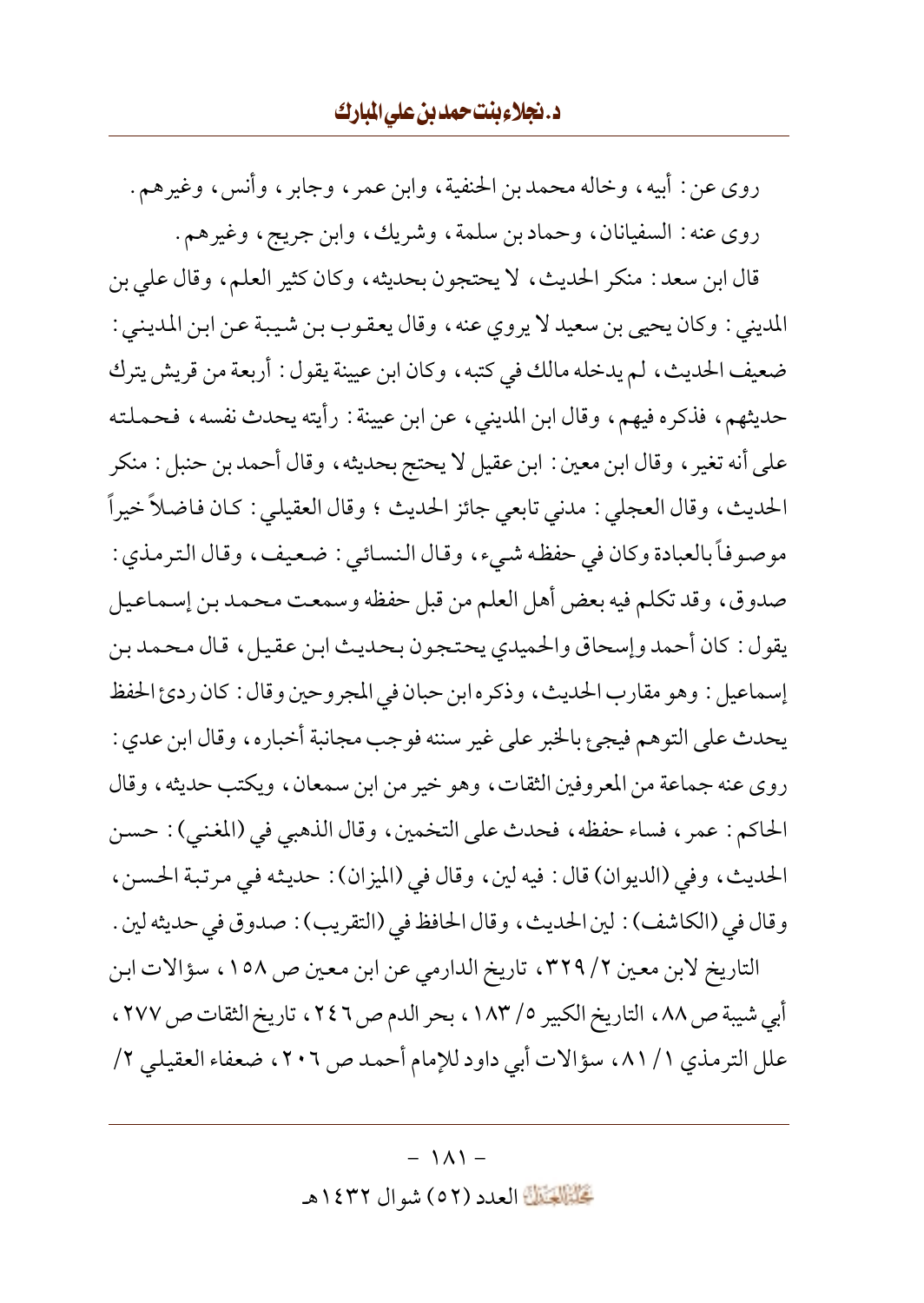## متعة المطلقة (دراسة حديثية موضوعية)

٢٩٨٠، الجرح ١٥٣/٥٣، المجروحين ٢/٢، سؤالات السجزي ص ١٠٣، المغنى ٢/ ٢٥٤، الديوان ص ١٧٥، الميزان ٢/ ٤٨٤، الكاشف ١/ ٥٩٤، التهذيب ٢/ ٤٢٤، التقريب ص ٣٢١.

الحكم عليه: الحديث - بهذا الإسناد - حسن.

ذكره الألباني في صحيح الجامع الصغير ١٩٤/ (٥٧٠٠) وقال : حسن، كما ذكره في سلسلة الأحاديث الصحيحة ٥/ ٣٥٠(٢٢٨١) وقال : هذا إسناد حسن، رجاله كلهم ثقات رجال التهذيب، وفي بعضهم كلام، غير «علي بن عبد الصمد» وهو : أبو الحسن الطيالسي يعرف بـ «علاَّن ما غمَّه» ترجمة الخطيب، وقال (١٢/ ٢٨) :

«كان ثقة ، مات سنة تسع وثمانين ومائتين» .

وتابعه محمد بن علي بن سهيل الحصيب : حدثنا أبو همام الوليدبن شجاع به مختصراً . أخرجه الخطيب (٣/ ٧٢) من طريق أبي الفتح محمد بن الحسين الأزدي عنه ، وقال : «قال الأزدي : لم يكن هذا الشيخ مرضياً سرقه ، هو عند على بن أحمد بن النضر ، وأصله عن شعبة باطل، إنما هو عن الحسن بن عمارة» .

قال : كذا قال الأزدي ، وهو مردود بمتابعة على بن عبد الصمد الثقة لمحمد بن علي بن سهيل الحصيب، فانتفت شبهة سرقته، واندفع إعلان الأزدي إياه بالسرقة، ولاسيما والأزدي نفسه متكلم فيه على حفظه . انتهى كلام الألباني .

# المبحث الثاني: الآثار الواردة في متعة المطلقة

١ – أخرج عبد الرزاق في مصنفه باب وقت المتعة ٧/ ٧٢ (١٢٢٥٣) قال : عن عبد الرزاق عن معمر عن أيوب عن سعيد بن جبير عن سعد بن إبراهيم أن عبد الرحمن بن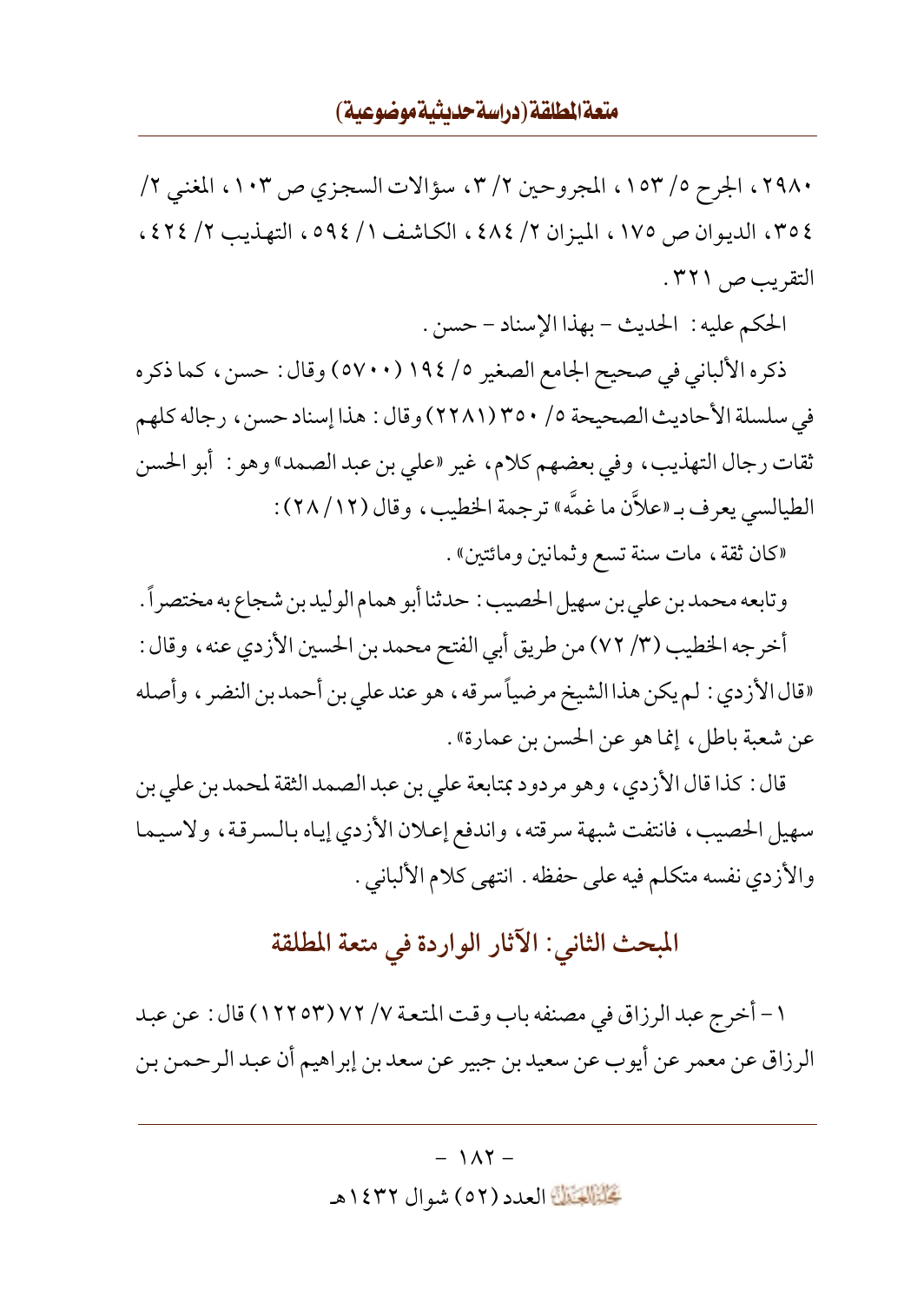عوف طلق امر أته فمتعها بخادم . تخريجه : هذا الأثر رواه عبد الرزاق أيضاً ٧/ ٧٢ (١٢٢٥٤) من طريق الثوري وابن جريج عن سعد بن إبراهيم به، بنحوه، وزاد فيه : أن ثمنها ثمانون ديناراً. وله شاهدان :

الأول : من طريق صالح بن إبراهيم : أخرجه ابن أبي شيبة ١٠/ ٨٩ (٢٢:١٩٠) بنحوه . الثاني : مالك ( بلاغاً ) : أخرجه مالك في الموطأ ٣/ ٢٧٤ (١٣١٦) بنحوه .

ثلاثتهم سعد بن إبراهيم، وصالح بن إبراهيم، ومالك (بلاغاً ) ذكروا قصة طلاق عبد الرحمن بن عوف لزوجته وتمتيعها .

الحكم عليه : هذا الأثر رجال إسناده ثقات، إلا أن سعد بن إبراهيم لم يثبت له سماع من عبد الرحمن بن عوف، قال ابن المديني في (التهذيب) ١/ ٦٨٩ : لم يلق سعد بن إبراهيم أحداً من الصحابة ، وكان عبد الرحمن بن عوف قد توفي سنة اثنتين وثلاثين ، وعاش اثنتين وسبعين سنة . الإصابة ٤/ ٢٩٠ أما سعد بن إبراهيم فقد توفي سنة مئة وخمس وعشرين، وقيل: بعدها، وهو ابن اثنتين وسبعين سنة، التقريب ص ٢٣٠ .

فبذلك يكون هذا الأثر ضعيفاً؛ للانقطاع الذي فيه ، لكن له شاهدان من طريق صالح بن إبراهيم، ومالك، يرتقي بهما إلى الحسن لغيره.

٢- أخرج عبد الرزاق في مصنفه باب وقت المتعة ٧/ ٧٣ (١٢٢٥٧) قال : عن عبد الرزاق، عن الثوري، عن عبد الرحمن بن عبدالله عن أبيه، عن الحسن بن سعد، عن أبيه قال : متع الحسن بن علي امرأتين بعشرين ألفاً وزقاق(١٦) من عسل فقالت إحداهما :

 $-1\Lambda \Upsilon -$ 

تَحَلَّمُ الْعَدَدِ (٥٢) شوال ١٤٣٢هـ

<sup>(</sup>١٦) الزَّقِّ: السِّقاءُ، وجمع القلة أزقاق، والكثـر زقاق، والزَّقِّ من الأهب: كل وعاء اتـذذ لشراب ونحوه. لســان العرب ٢ / ١٨٤٥.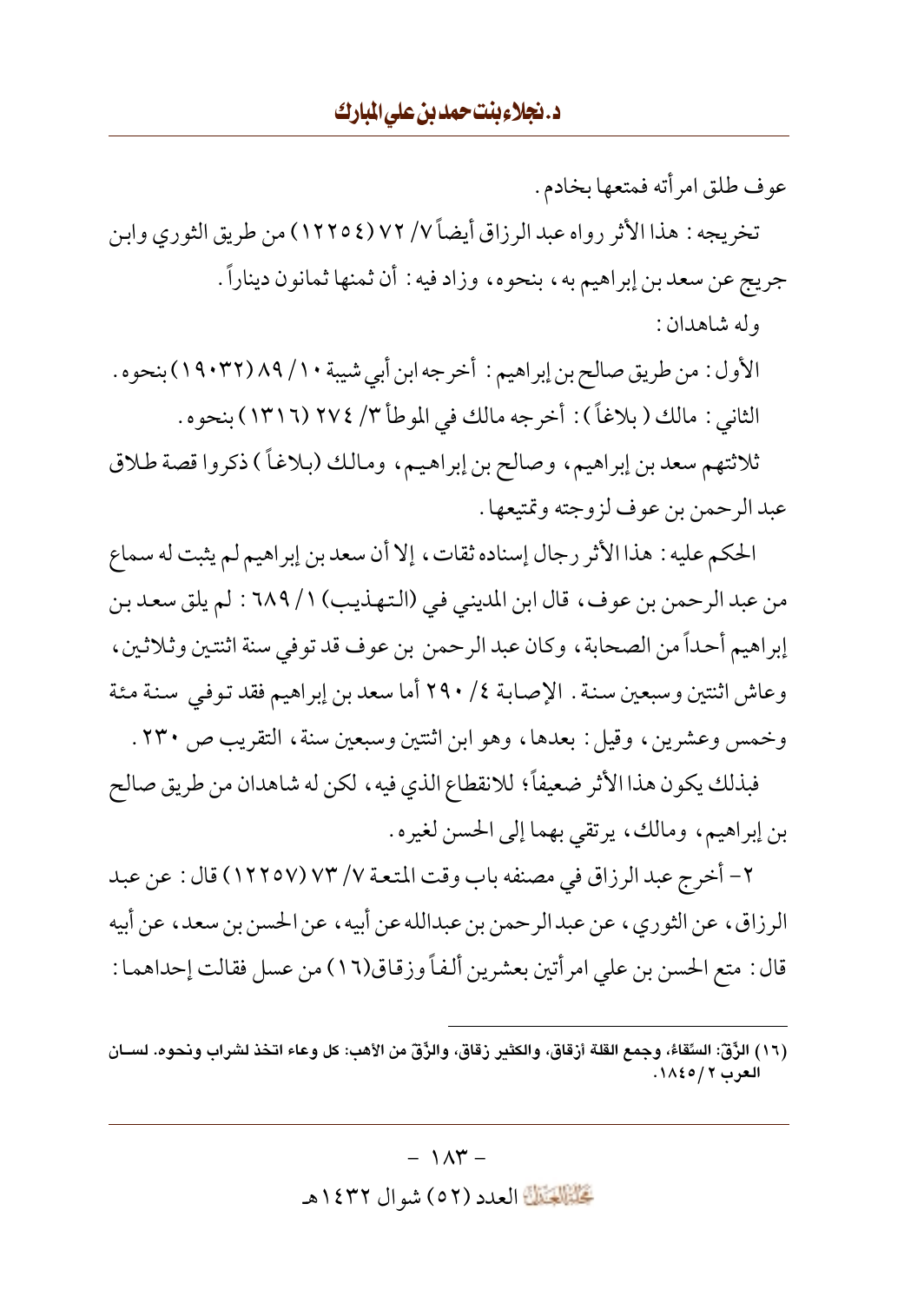فأراها جعفية(١٧): «متاع قليل من حبيب مفارق» .

تخريجه : هذاالأثر روى من طريق الحسن بن سعد، عن أبيه، وله إلى الحسن ثلاثة طرق . الأول : عبد الله بن أبي صعصعة ، رواه عن ابنه عبد الرحمن : أخرجه الطبر انبي في

الكبير ٣/ ١٣ (٢٥٦١)، وأبو نعيم في الحلية ٢٨/٢ وذكر اقوله : أراها حنفية بدل جعفية .

الثاني : عبد الرحمن بن عبد الله : أخرجه البيهقي ٧/ ٢٤٤، وذكر أنه متعها بعشرة آلاف .

الثالث : أبو العميس : أخرجه ابن أبي شيبة ٨٩ / ٨٩ (١٩٠٣٤)، وفيه أنه متعها بعشرة آلاف .

ثلاثتهم : عبدالله، وعبدالرحمن، وأبو العميس، عن الحسن بن سعد عن أبيه سعد، بن معبد بنحوه، وللأثر شواهد، هي:

الأول : من طريق أبي إسحاق : أخرجه عبد الرزاق ٧/ ٧٤ (١٢٢٦٠) ، والطبراني في الكبير ٣/ ١٤ (٢٥٦٢).

- الثاني : من طريق ابن سيرين . أخرجه البيهقي ٧/ ٢٤٤، وفيه أنه متعها بعشرة آلاف . الثالث : من طريق نافع . أخرجه البيهقي في معرفة السنن ٢١٠ (١٤٣٠٣) )، وفيه : أنه متعها بعشرة آلاف . الرابع : من طريق سويد بن غفلة . أخرجه البيهقي ٧/ ٢٥٧ ، ٣٣٦، وفيه أنه بعث إليها ببقية صداقها، وذكر في الرواية
- (١٧) الجُعْفي: بضم الجيم وسكون العين المهملة، وفي آخرها الفاء نسبة إلى قبيلة، هي جعفي بن سعد العشيرة، وهو من مذجح. الأنساب ٢٦٨/٣.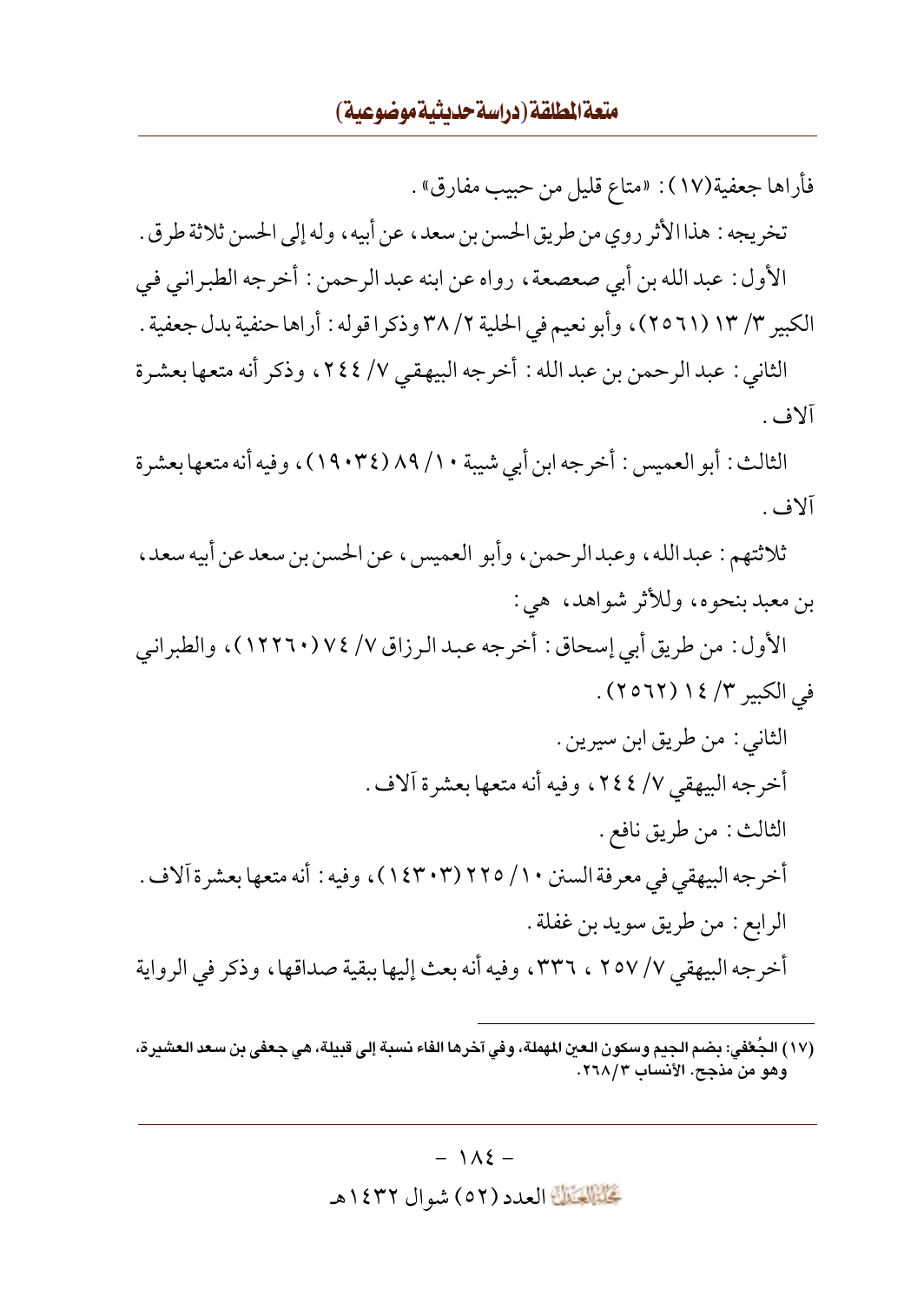الأولى : أنه متعها عشرين ألفاً، وفي الثانية : عشرة آلاف . خمستهم: سعد بن معبد، وأبو إسحاق، وابن سيرين، ونافع، وسويد بن غفلة، ذكروا قصة الحسن بن على في متاع زوجته بنحوه . اسناده : هذا الأثر رجاله ثقات إلا أن فيه : سعد بن معبد الهاشمي، الكوفي، مولى الحسن بن علي رضي الله عنهما . روى عن : على . روى عنه : ابنه الحسن . ذكره ابن حبان في الثقات . روى له ابن ماجه حديثاً واحداً في الطهارة . وقال الذهبي في الكشاف : وثق . وقال ابن حجر : مقبول . الثقات ٢٩٨/٤، الكاشف ١ / ٤٣٠ (١٨٤٣)، التهذيب ٦٩٨/١، التقريب

ص ۲۳۲ (۲۵۶۲).

الحكم عليه : هذا الأثر – بهذا الإسناد – ضعيف؛ فيه سعد بن معبد مقبول، ولكن بمجموع شواهده عن أبي إسحاق، وابن سيرين، ونافع، وسويدبن غفلة يرتقي إلى الحسن لغيره .

٣- أخرج ابن أبي شيبة (كتاب الطلاق/ باب ما قالوا في المتعة ما هي؟) ١٠/ ٨٩ (٢٣: ١٩) قال : حدثنا ابن علية ، عن يونس أنه بلغه : أن أنس بن مالك متع امرأته بثلاث مئة .

تخريجه : لم أقف عليه عند غير ابن أبي شيبة . الحكم عليه : هذا الأثر ضعيف؛ للانقطاع بين يونس بن عبيد، وأنس بن مالك .

٤-أخرج عبد الرزاق (باب وقت المتعة) ٧/ ٧٤ (١٢٢٦٢) قال : عن عبد الرزاق عن معمر عن هشام بن عروة قال : متع أبي بخادم .

تخريجه : لم أقف على من أخرجه غير ابن أبي شيبة ٩٠/ ٩٠ (١٩٠٣٩) من طريق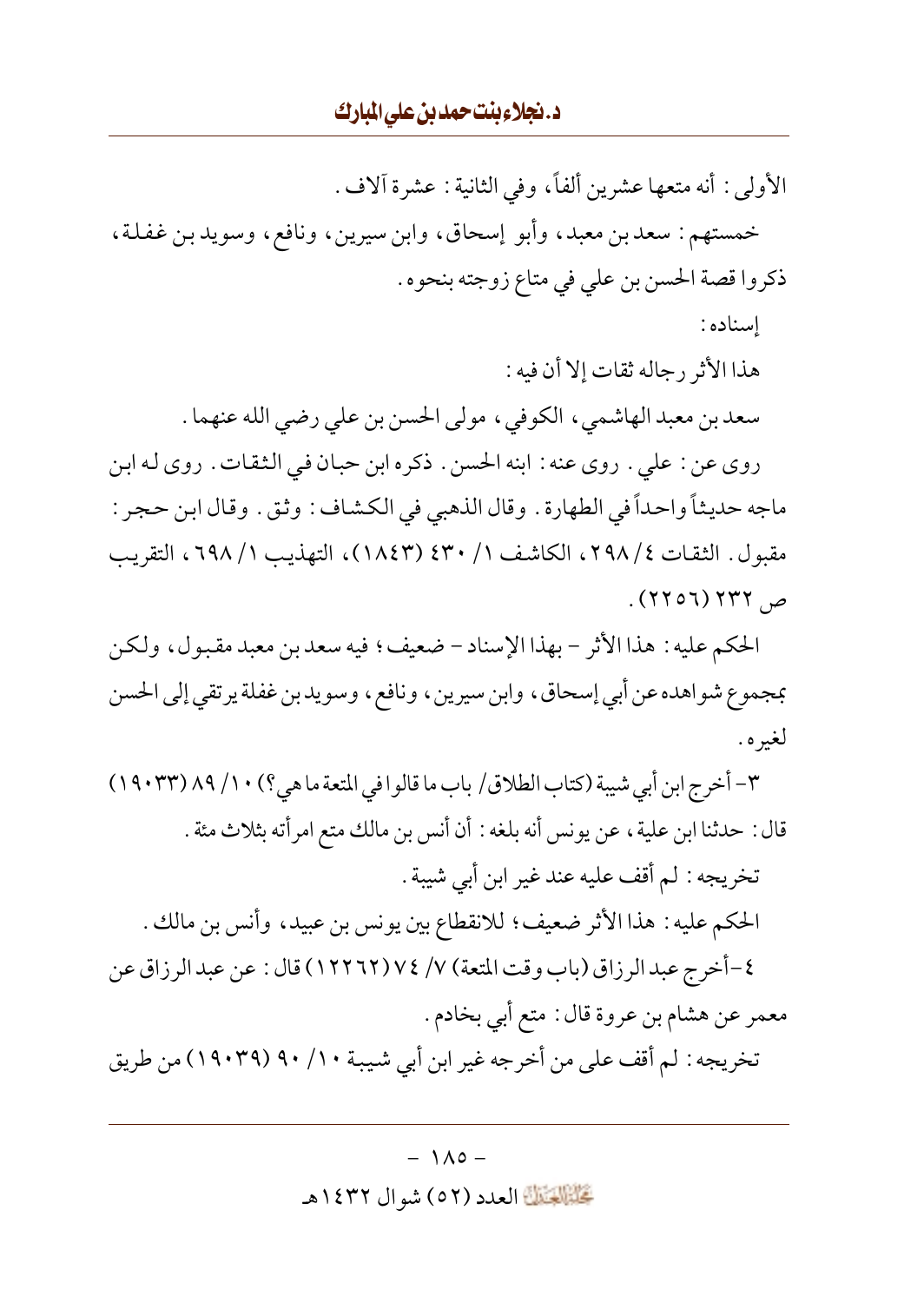الدّراوردي عن هشام به، بمثله. الحكم عليه: هذا الأثر - بهذا الإسناد - صحيح. ٥- أخرج عبد الرزاق في مصنفه (باب وقت المتعة) ٧/ ٧٣ (١٢٢٥٥) قال : أخبرنا ابن جريج، عن موسى بن عقبة عن نافع، عن ابن عمر قال : أدنى ما أراه يجزئ من متعة النساء ثلاثون درهماً، أو ما أشبهها . تخريجه : هذا الأثر روى من ثلاثة طرق : الأول : من طريق نافع، وروى عنه من طريقين : ١ – موسىي بن عقبة : أخرجه البيهقي في السـنن ٧/ ٢٤٤ ، وفي معرفة السنن والآثار ١٠/ ٢٢٥ (١٤٣٠١) من طريق أيوب بن سعد عن موسى بن عقبة به، بنحوه . ٢- العمري . أخرجه ابن أبي شيبة ٩٠ / ٩٠ (١٩٠٤١) من طريق العمري عن نافع به، وفيه : أنه متع بوليدة . الثاني : أبو مجلز . أخرجه ابن أبي شيبة ١٠/ (١٩٠٣٥) بنحوه . الثالث: أبان بن معاوية . أخرجه عبد الرزاق ٧/ ٧٤ (١٢٢٦١) بنحوه . ثلاثتهم: نافع، وأبو مجلزٍ، وأبان بن معاوية، عن ابن عمر بنحوه. الحكم عليه: هذا الأثر - بهذا الإسناد - صحيح. ٦- أخرج ابن أبي شيبة (كتاب الطلاق / باب ما قالوا في أرفع المتعة وأدناهـا ) ١٠/ ٩٠ (٤٢ ١٩٠) قال : حدثنا وكيع ، عن سفيان ، عن إسماعيل بن أمية ، عن عكر مة ، عن ابن عباس قال : أرفع المتعة : الخادم، ثم دون ذلك الكسوة، ثم دون ذلك النفقة . تخريجه : هذا الأثر روى من ثلاثة طرق : الطريق الأول: عن عكرمة .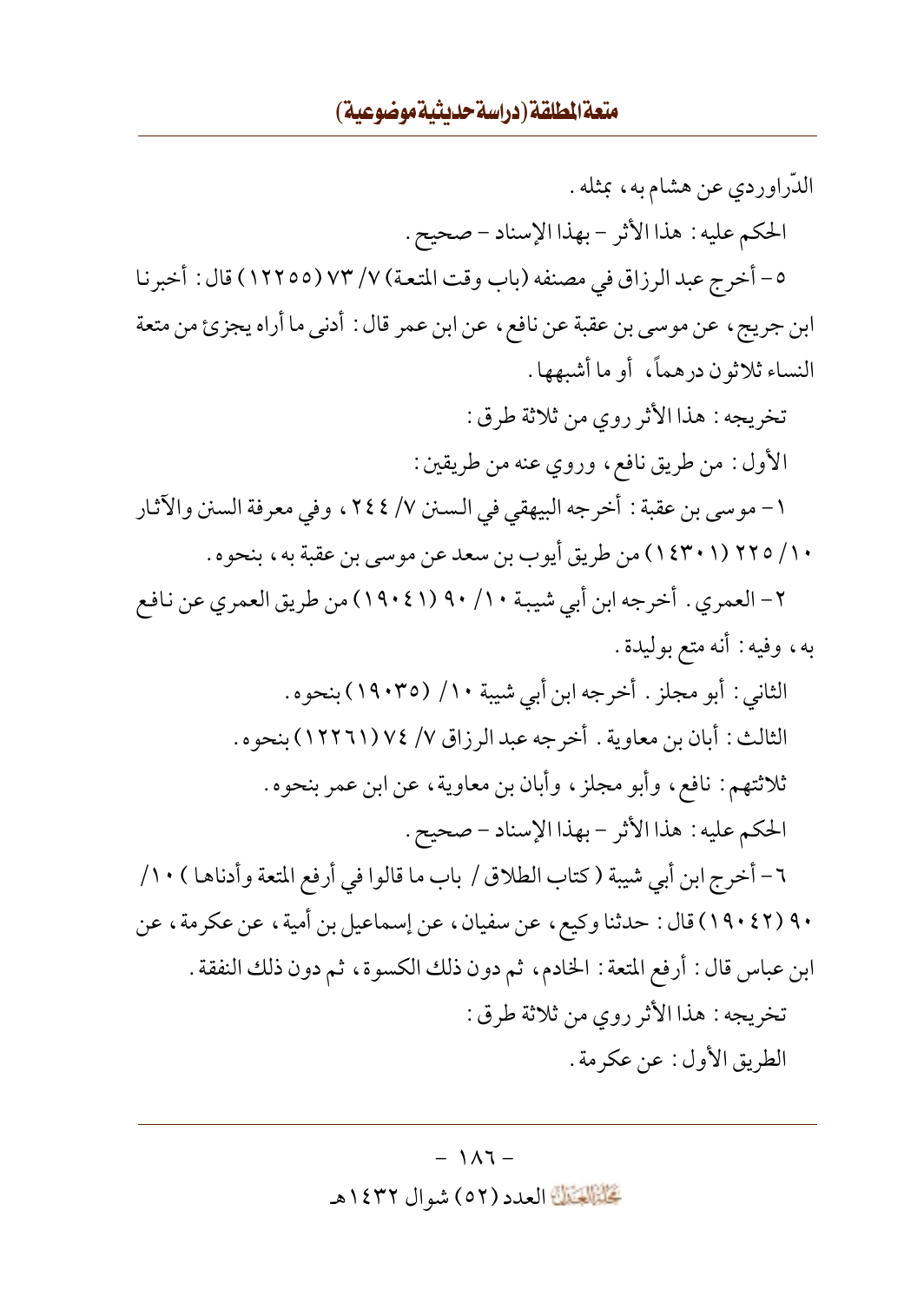كما في حديث الباب عند ابن أبي شيبة . الطريق الثاني : عن نافع . أخرجه البيهقي في معرفة السنن والآثار ١٠/ ٢٢٥ (١٤٣٠١) من طريق موسى بن عقبة عن نافع . الطريق الثالث : عن يحيى بن أبي طلحة . أخرجه البيهقي ٧/ ٢٤٤ من طريق معاوية بن صالح عن يحيى ابن أبي طلحة . ثلاثتهم: عكرمة، ونافع، ويحيى بن أبي طلحة عن ابن عباس، بنحوه. الحكم عليه: هذا الأثر - بهذا الإسناد - صحيح. ٧- أخرج ابن أبي شيبة (كتاب الطلاق/ باب ما قالوا إذا فرض لها فلا متعة لها) ١٠/ ٨٨ (١٩٠٢٨) قال : حدثنا وكيع ، عن ابن أبي ليلي ، عن نافع ، عن ابن عمر قال : لكل مطلقة متاع، إلا التي طلقت وقد فرض لها . تخريجه : هذا الأثر روي من طريق نافع عن ابن عمر ، وله إلى نافع أربعة طرق : الطريق الأول : عن ابن أبي ليلي . كما في حديث الباب عند ابن أبي شيبة . الطريق الثاني : عن مالك . أخرجه في الموطأ ٣/ ٢٧٤ (١٣١٧)، والبيهقي في معرفة السنن والآثار ٢٤٧ /١٠  $(1549)$ الطريق الثالث : عن أيوب . أخرجه عبد الرزاق ٦٨ /٧ (١٢٢٢٤) .

الطريق الرابع : عن عبد الله بن عمر .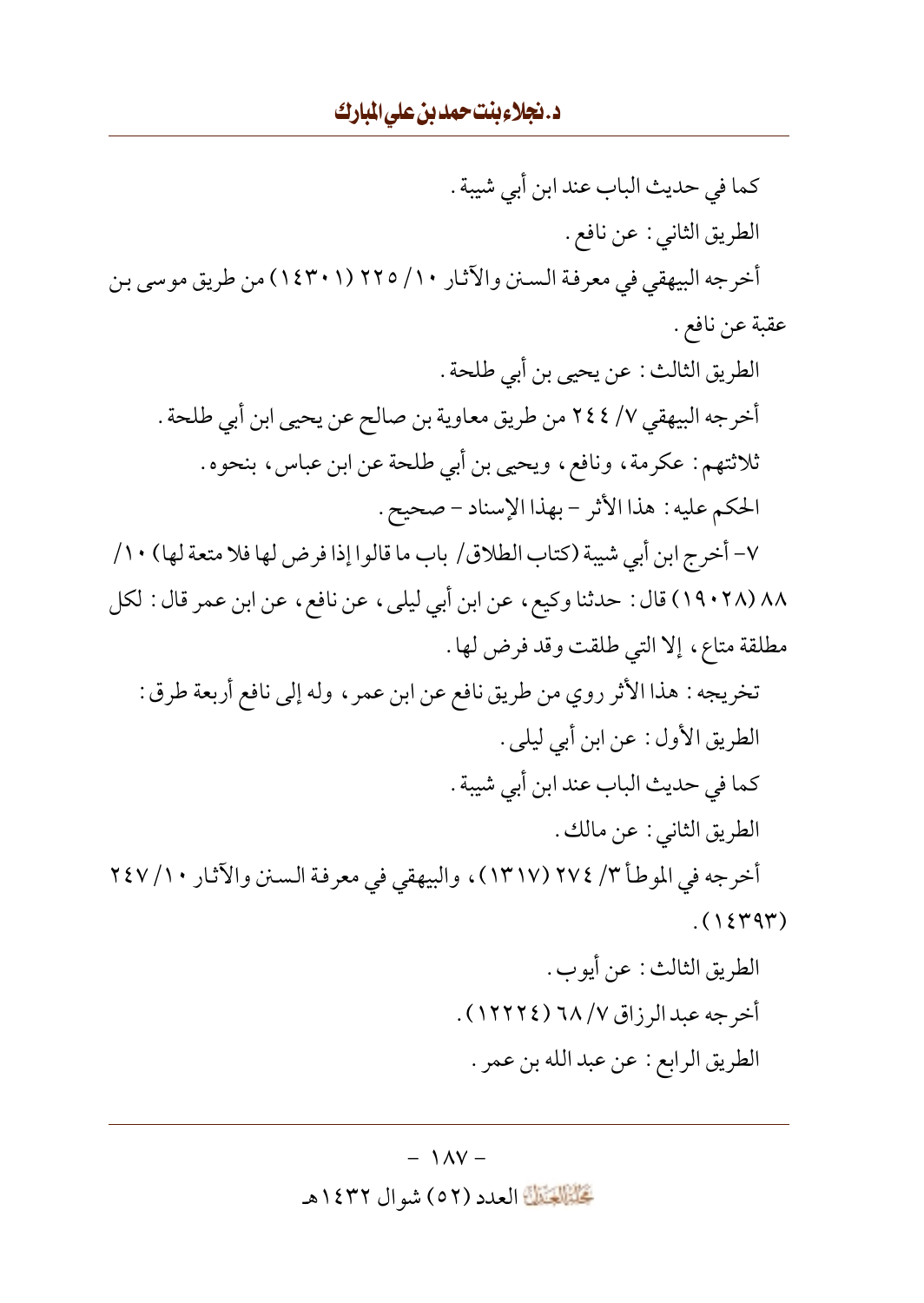أخرجه عبد الرزاق ٦٨ (١٢٢٢٥) .

أربعتهم: ابن أبي ليلي، ومالك، وأيوب، وعبد الله بن عمر عن نافع بمثله، وفي آخرها زيادة نحو قوله : (فلها نصف الصداق، لا متعة لها) إلا طريق ابن أبي ليلي، فلم تقع فيه الزيادة .

إسناده : هذا الأثر فيه : محمد بن عبد الرحمن بن أبي ليلي الأنصاري ، أبو عبدالرحمن الكوفي الفقيه، قاضي الكوفة .

روى عن : نافع مولىي ابن عمر ، وأبي الزبير المكي ، وعطاء بن أبي رباح ، وغيرهم . روي عنه : ابنه عمران، وابن جريج، ووكيع، وغيرهم.

كان يحيى بن سعيد يضعفه ، وقال صالح بن أحمد ، عن ابن المديني : كان سيء الحفظ واهي الحديث، وقال يحيى بن معين : ما كان بثبت في الحديث، وقال أحمد : سيء الحفظ مضطرب الحديث، وقال العجلي : كان صدوقاً ثقة فقيهاً صاحب سنة ، وقال أبو زرعة : هو صالح ليس بأقوى ما يكون، وقال أبو حاتم : محله الصدق، كان سيء الحفظ، شغل بالقضاء فساء حفظه، لا يتهم بشيء من الكذب إنما ينكر عليه كثرة الخطأ، يكتب، حديثه ولا يحتج به، وقال النسائي : ليس بالقوى، وقال يعقوب بن سفيان : ثقة عدل في حديثه بعض المقال لين الحديث عندهم، وقال الساجي : كان سيء الحفظ لا يتعمد الكذب فكان يمدح في قضائه فأما في حديثه فلم يكن حجة ، وقال ابن خزيمة : ليس بالحافظ وإن كان فقيهاً عالماً، وذكره ابن حبان في (المجروحين)، وقال : كان كثير الوهم فاحش الخطأ، يروي الشيء على التوهم ويحدث على الحسبان، فكثر المناكير في روايته، فاستحق الترك، وقال ابن عدي : وهو مع سوء حفظه يكتب حديثه، وقال الذهبي في (الديوان) : صدوق سيء الحفظ، وزاد في (المغني) قوله : وقد وثق، قال الحافظ في (التقريب) :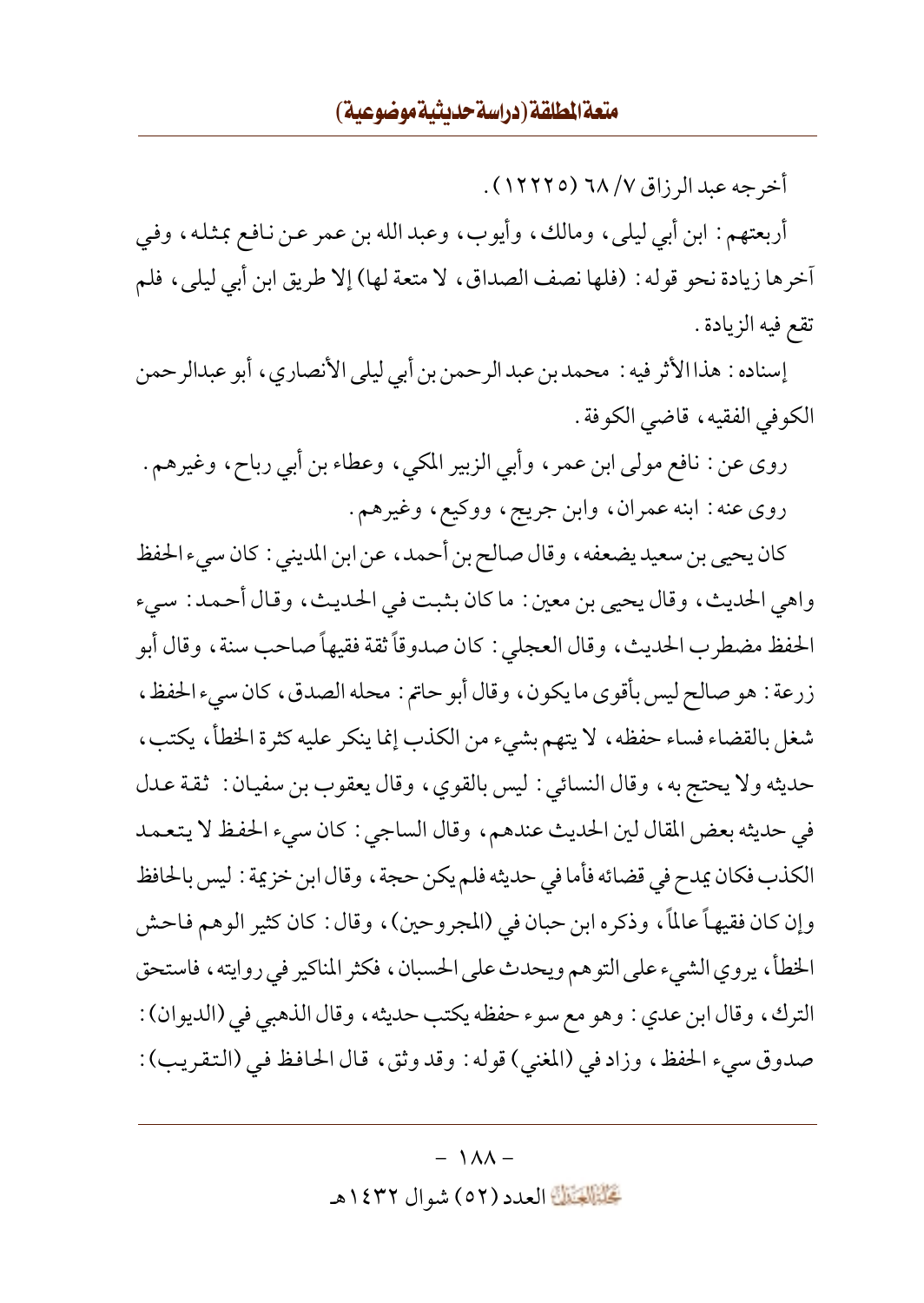صدوق سيء الحفظ جداً .

سؤالات ابن الجنيد ص ٢٩١ (٧٥) ، التاريخ الكبير ١/ ١٦٢ (٤٨٠) ، بحر الدم ص ٣٧٧ (٩٠٩)، تاريخ الثقات ص ٤٠٧ (١٤٧٦)، ضعفاء العقيلي ٤/ ٩٨ (١٦٥٣)، الجرح ٧/ ٣٢٣ (١٧٣٩)، ضعفاء النسائي ص ٢١٤ (٥٥٠)، المجروحين ٢/ ٢٤٣، الكامل ٦/ ٢١٩١، الديوان ص ٢٧٩ (٣٨٢١)، المغنى ٢/ ٦٠٣ (٥٧٢٣)، الكاشف ٢/ ١٩٣ (٥٠٠)، التهذيب ٣/ ٦٢٧، التقريب ص ٤٩٣ (٦٠٨١).

الحكم عليه : هذا الأثر - بهذا الإسناد - ضعيف ؛ فيه ابن أبي ليلي ، صدوق سيء الحفظ جداً. لكن له طرق أخرى صحيحة ، فيها زيادة قوله : (فلها نصف الصداق لا متعة لها) .

٨- أخرج ابن أبي شيبة (كتاب الطلاق / باب ما قالوا في متعة المختلعة) ١٠/ ٥٢ (١٨٨٢١) قال: حدثنا الفضل بن دكين، عن شريك، عن ليث، عن طاوس، عن ابن عباس قال: ليس للمختلعة متعة .

> تخريجه : لم أقف على هذا الأثر عند غير ابن أبي شيبة . الحكم عليه: هذا الأثر - بهذا الإسناد - صحيح.

الفصل الثاني: الدراسة الموضوعية

وفيها ثلاثة مباحث:

# المبحث الأول: حكم متعة المطلقة

تنقسم المطلقات من حيث الدخول بهن وفرض المهر لهن إلى أربعة أقسام هي(١٨) : (١٨) الجامع لأحكام القرآن ٢ /١٩٧، أحكام القرآن ١ /٢١٧.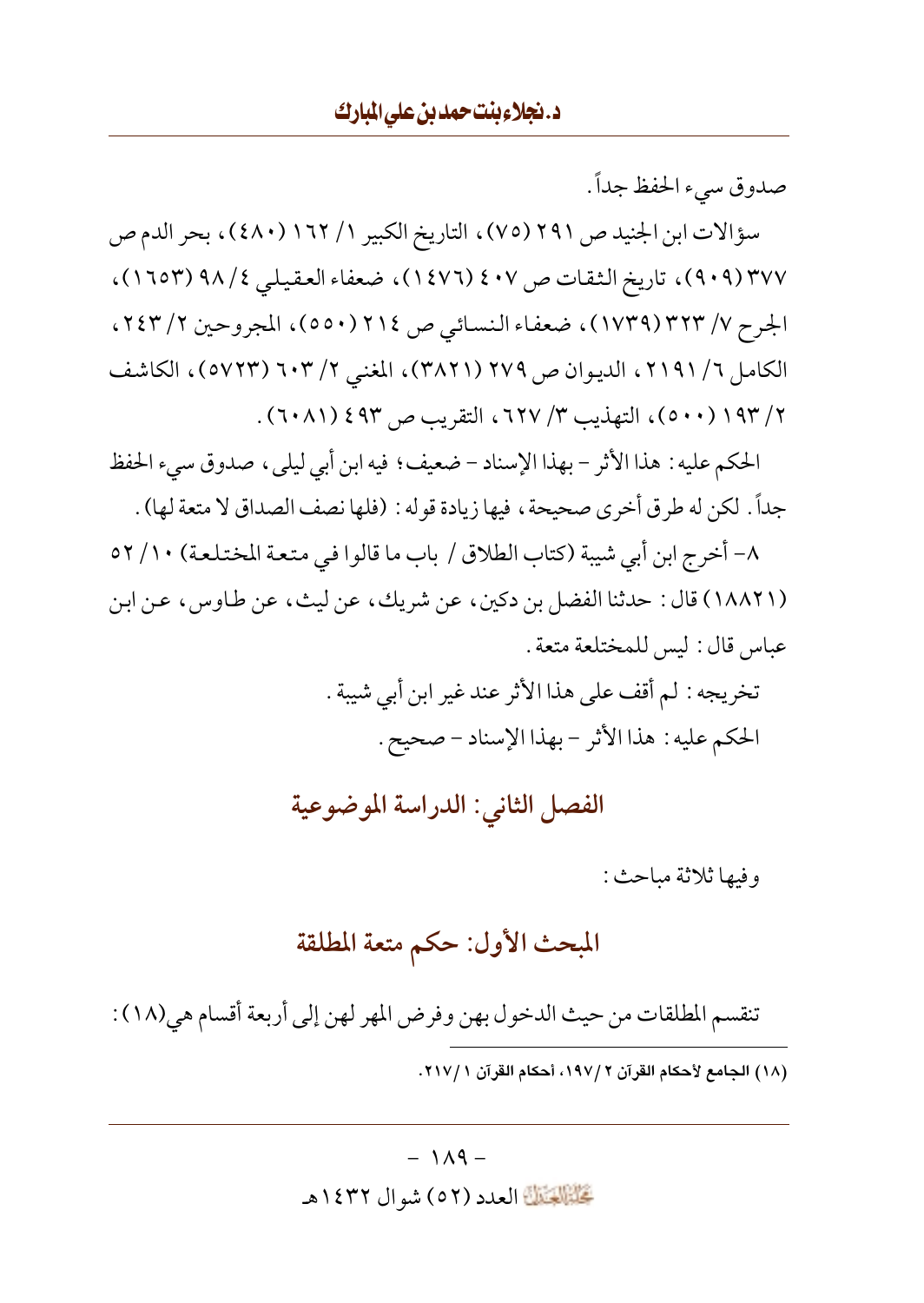## متعة المطلقة (دراسة حديثية موضوعية)

١- مطلقة قبل الدخول وقبل الفرض، وتسمى (المفوِّضة)(١٩). ٢ - مطلقة بعد الدخو ل وبعد الفرض. ٣- مطلقة قبل الدخول وبعد الفرض . ٤ - مطلقة بعد الدخو ل وقبل الفرض . وقد اختلف العلماء في حكم المتعة للمطلقة على أقوال : القول الأول : المتعة واجبة لكل المطلقات، سواء المفروض لها مهر أو التي لم يفرض لها مهر ، وسواء دخل بها أو لم يدخل .

وذهب إلى هذا القول : الحنابلة في قول(٢٠) ، والظاهرية(٢١) ، وقال به على بن أبي طالب، والحسن رضي الله عنهما، وسعيد بن جبير، والزهري، وقتادة، والضحاك، وأبو ثور (٢٢)، ورجح هذا القول الحافظ ابن حجر في الفتح(٢٣) وابن تيمية (٢٤) رحمهم الله جميعاً .

واستدل أصحاب هذا القول بقوله تعالى : ﴿ وَلَلْمُطَلَّقَاتِ مَتَاعٌ بِالْمَعْرُوفِ حَقًّا عَلَى الْمُتَّقِينَ ﴿ ﴿ آيَا ﴾ [البقر ة : ٢٤١ ] . وقو له تعالى : ﴿ لا جُنَاحَ عَلَيْكُمْ إِن طَلَّقْتُمُ النِّسَاءَ مَا لَمْ تَمَسُّوهُنَّ أَوْ تَفْرِضُوا لَهُنَّ فَرِيضَةً وَمَتَّعُوهُنَّ عَلَى الْمُوسِعِ قَدَرُهُ وَعَلَى الْمُقْتِرِ قَدَرُهُ مَتَاعًا بالْمَعْرُوف حَقًّا عَلَى الْمُحْسنينَ ﴿ ۚ وَآئِيَّ ﴾ [البقرة : ٢٣٦] . وقوله تعالى: ﴿ يَا أَيُّهَا النَّبِيُّ قُل لأَزْوَاجِكَ إِن كُنتُنَّ تُرِ دْنَ الْحَيَاةَ الدُّنْيَا وَزِينَتَهَا فَتَعَالَيْنَ أُمَتَّعْكُنَّ وَأُسَرِّحْكُنَّ سَرَاحًا جَميلاً ﴿ آَجْ الأحزاب : ٢٨] .

- (١٩) والتفويض: هو الإهمال، كأن المهر أهمل فلم يُسَمّ. كشاف القناع ١٥٦/٥.
	- (٢٠) الشرح الكبير ٢٧٨/٢١. (٢١) المحلي ١٠/١٠٤٠.
	- (٢٢) مصنف عبد الرزاق ٧٠/٧٠.
		- (٢٣) الفتح ٩٦/٩٪.
		- (٢٤) الفتاوى ٣٤١/٣٢.

#### $-19. -$

تَحَلَّمُوا الْعَدَدِ (٥٢ ) شوال ١٤٣٢هـ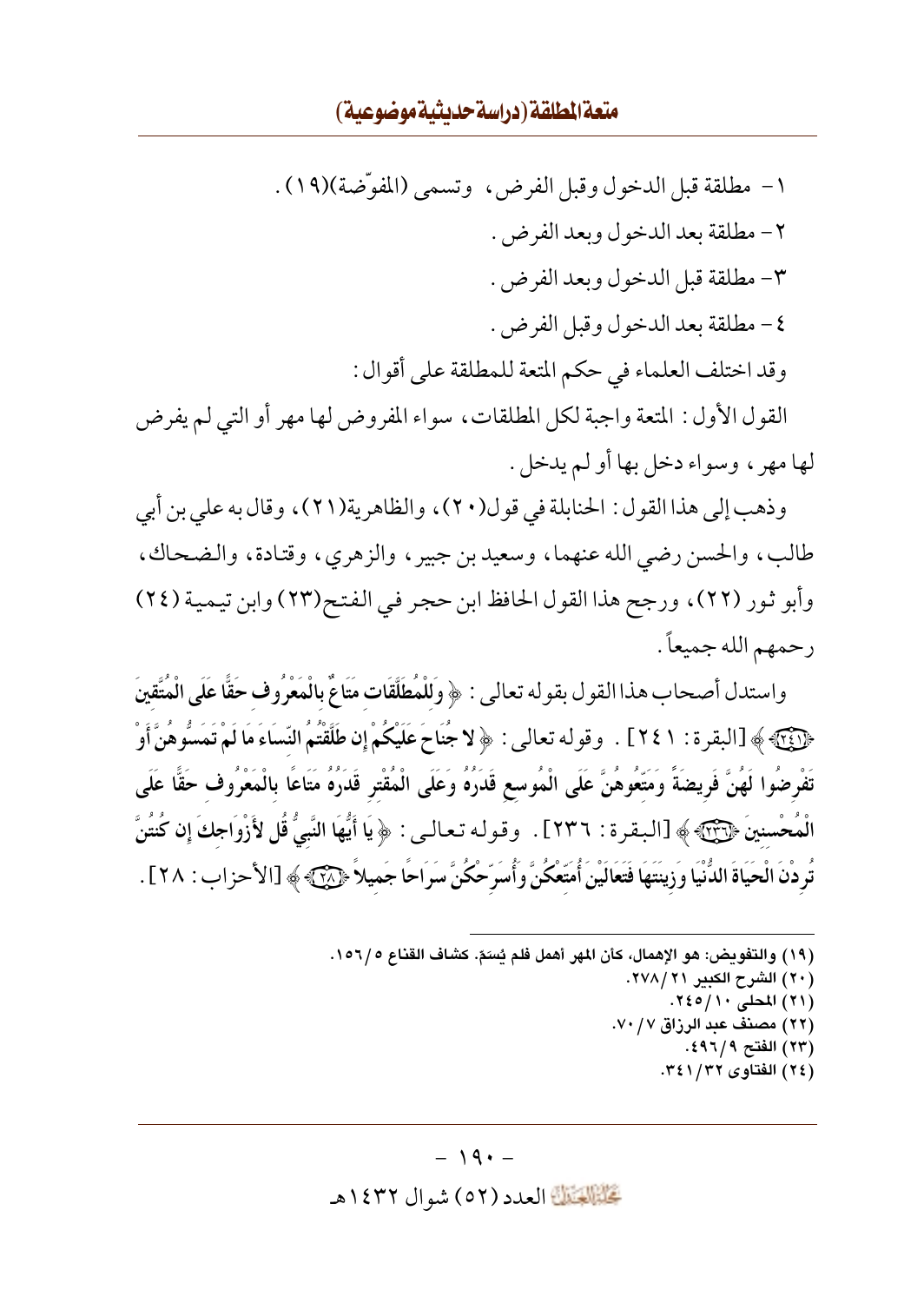وهذا في نساء النبي صلى الله عليه وسلم اللائي دخل بهن وقد كان سمي لهن المهر (٢٥).

ووجه الدلالة، أن أيات البقرة جاءت بصيغة الأمر فدلت على الوجوب، وأما أية الأحزاب فقد أمر الله سبحانه وتعالى نبيه صلى الله عليه وسلم أن يخير نساءه بين البقاء معه أو مفارقته ، ومن تختار الطلاق تستحق حينئذ المتعة ، ولولم تكن المتعة واجبة لما أمر الله نبيه أن يمتع من تختار الطلاق من نسائه ، ومعلوم أن نساء النبي صلى الله عليه وسلم مدخول بهن، وقد كان سمى لهن المهر ، وفي هذا دليل على أن المتعة ليست مختصة بغير المدخول بها أو غير المفروض لها .

القول الثاني : المتعة واجبة لكل المطلقات، إلا المطلقة قبل الدخول التي فرض لها مهر ، فإن لها نصف المهر ولا متعة لها .

وذهب إلى هذا القول الشافعية في المعتمد من أقو الهم(٢٦)، وذهب إليه أيضاً كل من ابن عمر ومجاهد(٢٧) رضي الله عنهما .

واستدل أصحاب هذا القول بقوله تعالى : ﴿ وَلَلْمُطَلَّقَاتِ مَتَاعٌ بِالْمَعْرُوفِ حَقًّا عَلَى الْمُتَّقِينَ ﴿لَآيَاتِهِ ﴾ [البقرة: ٢٤١] البقرة، وقوله تعالى: ﴿ لا جُنَاحَ عَلَيْكُمْ إِن طَلَّقْتُمُ النِّسَاءَ مَا لَمْ تَمَسُّوهُنَّ أَوْ تَفْرِضُوا لَهُنَّ فَرِيضَةً وَمَتّعُوهُنَّ عَلَى الْمُوسع قَدَرُهُ وَعَلَى الْمُقْتر قَدَرُهُ مَتَاعًا بالْمَعْرُوف حَقًّا عَلَى الْمُحْسنينَ ﴿ إِنَّهُمْ ﴾ [البقر ة : ٢٣٦ ] ، ﴿ وَإِن طَلَّقْتُمُوهُنَّ مِن قَبْلِ أَن تَمَسُّوهُنَّ وَقَدْ فَرَضْتُمْ لَهُنَّ فَرِيضَةً فَنصْفُ مَا فَرَضْتُمْ ﴿ وَلَا بَحْرَ ﴾ [البقرة : ٢٣٧] .

ووجه الدلالة من الآيات أن الله سبحانه وتعالى أوجب للمطلقات عموماً المتعة ، ثم

- (٢٥) المجموع ١٥/ ٢٦٧.
- (٢٦) روضة الطالبين ١٢٩٤، مغنى المحتاج ٢٤١/٣.
	- (٢٧) مصنف عبد الرزاق ٦٨/٧.

كَتَبَيَّلُوْتَيْنَ العدد (٥٢) شو ال ١٤٣٢هـ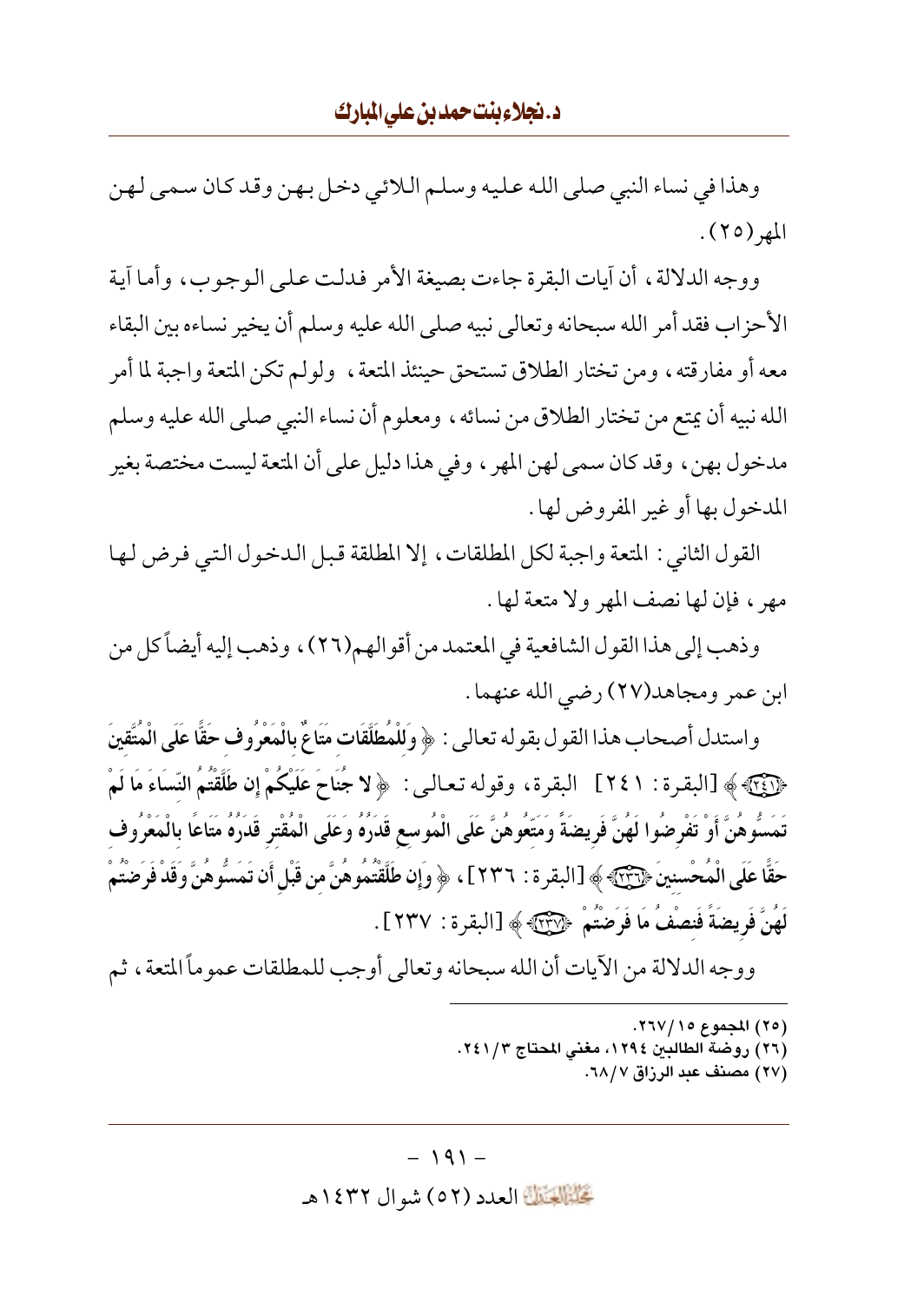جاءت الآية من سورة الأحزاب مبينة المتعة لصنف معين من المطلقات، وهن المطلقات قبل الدخو ل ، فيينت أن المتعة تكون لكل المطلقات ، أما من طلقت وقد فرض لها المهر فلا تستحق إلا نصف المهر .

يقول الشيرازي : «وإن فرض لها المهر لم تجب لها المتعة ؛ لأنه لما أوجب بالآية لمن لم يفرض لها دل على أنه لا يجب لمن فرض لها ، ولأنه حصل لها في مقابلة الابتذال نصف المهر ، فقام مقام المتعة»(٢٨).

القول الثالث: المتعة واجبة للمرأة التي طلقها زوجها قبل أن يدخل بها، وقبل أن يفرض لها مهراً، ولا تجب لغيرها .

وذهب إلى هذا القول الحنفية(٢٩)، والشافعي(٣٠)، والحنابلة في المعتمد من أقوالهم(٣١).

واستدل أصحاب هذا القو ل بقو له تعالى : ﴿ يَا أَيُّهَا الَّذِينَ آمَنُوا إِذَا نَكَحْتُمُ الْمُؤْمِنَات ثُمَّ طَلَّقْتُمُوهُنَّ من قَبْل أَن تَمَسُّوهُنَّ فَمَا لَكُمْ عَلَيْهِنَّ من عدَّة ِ تَعْتَدُّونَهَا فَمَتَعُوهُنَّ وَسَرِّحُوهُنَّ سَرَاحًا جَميلاً ﴿ فَيَ ﴾ [الأحزاب: ٤٩].

وبقوله تعالىي : ﴿ لا جُنَاحَ عَلَيْكُمْ إِن طَلَّقْتُمُ النِّسَاءَ مَا لَمْ تَمَسُّوهُنَّ أَوْ تَفْرضُوا لَهُنَّ فَريضَةً وَمَتَّعُوهُنَّ عَلَى الْمُوسع قَدَرُهُ وَعَلَى الْمُقْتِرِ قَدَرُهُ مَتَاعًا بِالْمَعْرُوف حَقًّا عَلَى الْمُحْسنينَ ﴿لِآئِيَ وَإِن طَلَّقْتُمُوهُنَّ من قَبْل أَن تَمَسُّوهُنَّ وَقَدْ فَرَضْتُمْ لَهُنَّ فَرِيضَةَ فَنصْفُ مَا فَرَضْتُمْ إِلاَّ أَن يَعْفَونَ أَوْ يَعْفَوَ الَّذي بيَده عُقْدَةُ النِّكَاحِ وَأَن تَعْفُوا أَقْرَبُ للتَّقْوَىٓ وَلا تَنسَوُا الْفَضْلَ بَيْنَكُمْ إنَّ اللَّهَ بمَا تَعْمَلُونَ بَصيرٌ ﴿لَآلِآتِهِ ﴾ [البقرة: ٢٣٦ – ٢٣٧].

> (٢٨) المجموع ١٥/ ٢٦٥. (٢٩) المبسوط ٨٢/٥، بدائع الصنائع ٣٠٢/٢. (٣٠) روضة الطالبين ص ١٢٩٤، مغنى المحتاج ٢٤١/٣. (٣١) المغنى ١٤٢/١٠، الشرح الكبير ٢٦٩/٢١، الروض ص ٤٠، كشاف القناع ١٥٨/٥.

#### $-197-$

تَحَلَّمُ الْقَالَةَ العدد (٥٢) شو ال ١٤٣٢هـ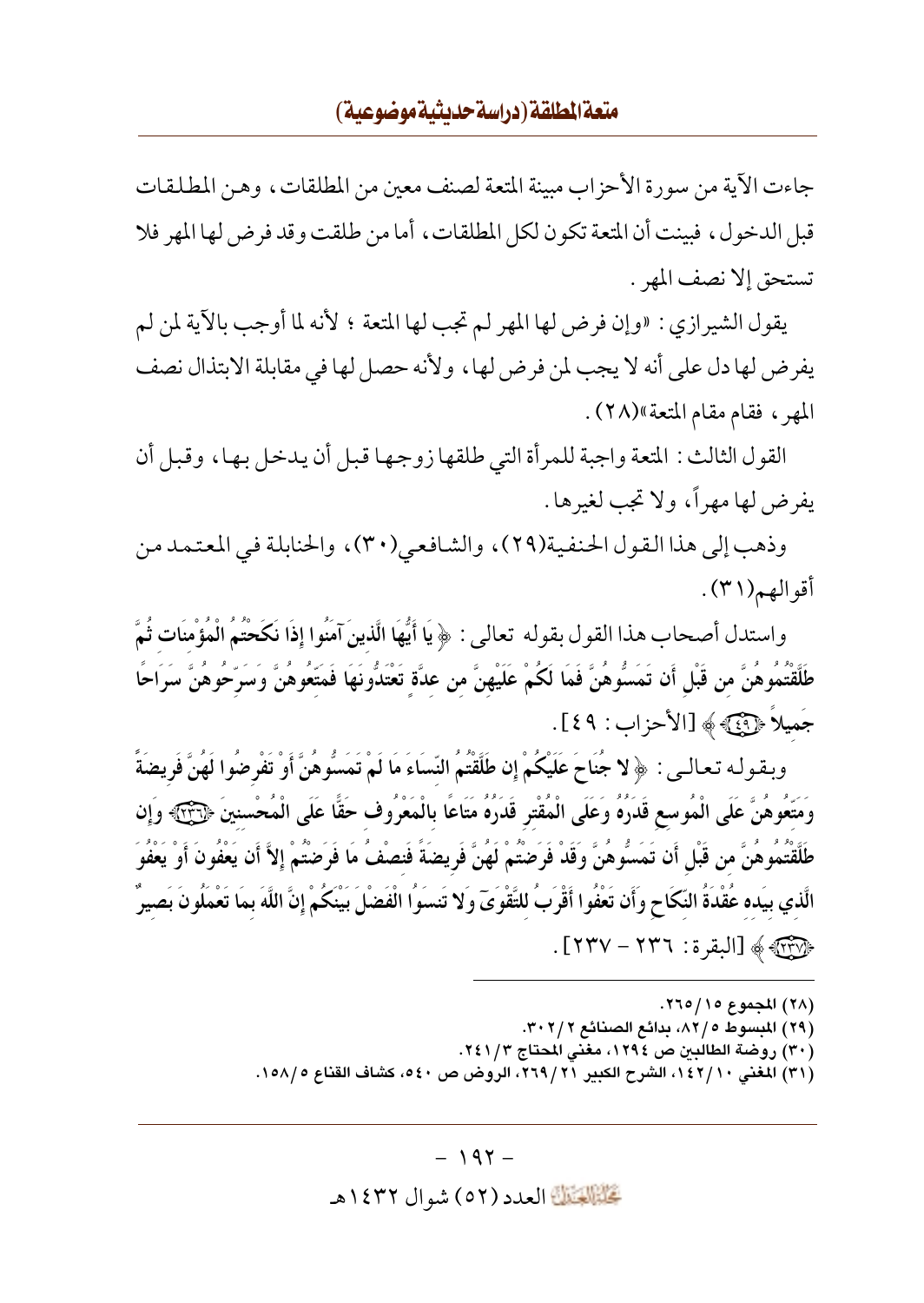### د. نجلاءِ بنت حمد بن على المارك

ووجه الدلالة من الآيات أن الله سبحانه وتعالى خص في الآية الأولى المطلقات قبل الدخول بوجوب المتعة لهن ، ثم في الأيتين من سورة البقرة بيَّن أن المختص بالمتعة هي المطلقة قبل الدخول وقبل فرض المهر ، أما المطلقة قبل الدخول وبعد فرض المهر فإنها تستحق نصف المهر ولا تستحق المتعة، واعتبر أصحاب هذا الرأى أن هذه الآيات ناسخة لآيات البقرة التي أوجبت المتعة لكل المطلقات(٣٢) .

يقول القرطبي رحمه الله : «فذكر الله تعالى هذه الآية والتي بعدها مطلقة قبل المسيس وقبل الفرض، ومطلقة قبل المسيس ويعد الفرض فجعل للأولى المتعة، وجعل للثانية نصف الصداق، لما لحق الزوجة من دحض العقد ووهم الحل الحاصل للزوج بالعقد، وقابل المسيس بالمهر الواجب»(٣٣).

القول الرابع : أن المتعة مندوبة لكل المطلقات، ولا يجبر الرجل على دفعها لمطلقته . وذهب إلى هذا القول المالكية(٣٤) في معتمد أقوالهم .

واستدلوا بقو له تعالى : ﴿ وَلَلْمُطَلَّقَاتِ مَتَاعٌ بِالْمَعْرُوفِ حَقًّا عَلَى الْمُتَّقِينَ ﴿ آَئِيَّ ﴾ [البقر ة : ١ ٢٤] . ﴿ لا جُنَاحَ عَلَيْكُمْ إِن طَلَّقْتُمُ النِّسَاءَ مَا لَمْ تَمَسُّوهُنَّ أَوْ تَفْرِضُوا لَهُنَّ فَريضَةً وَمَتَّعُوهُنَّ عَلَى الْمُوسع قَدَرُهُ وَعَلَى الْمُقْترِ قَدَرُهُ مَتَاعًا بِالْمَعْرُوف حَقًّا عَلَى الْمُحْسنينَ ﴿ وَآتِي ﴾ [البقرة : ٢٣٦] .

وجاءت الآيتان بصيغة الأمر ، لكن صرف الأمر عن الوجوب إلى الندب بقوله : «حقاً على المتقين »، وقوله : «حقاً على المحسنين»؛ لأن الله جعلها حقاً على المتقين ، والمحسنين، دون غيرهما من الناس، ولا يكون هذا في شأن الواجب، ولو كانت واجبة لأطلقها على الخلق أجمعين(٣٥) .

> (٣٢) جامع البيان ١٢٩/ ١٢٩. (٣٣) الجامع لأحكام القرآن ١٩٧/٣. (٣٤) المدونة ٢ / ٢٢٩. (٣٥) أحكام القرآن ٢١٧/١.

#### $-194$

تَحَلَّمُ الْعَدَدِ (٥٢) شوال ١٤٣٢هـ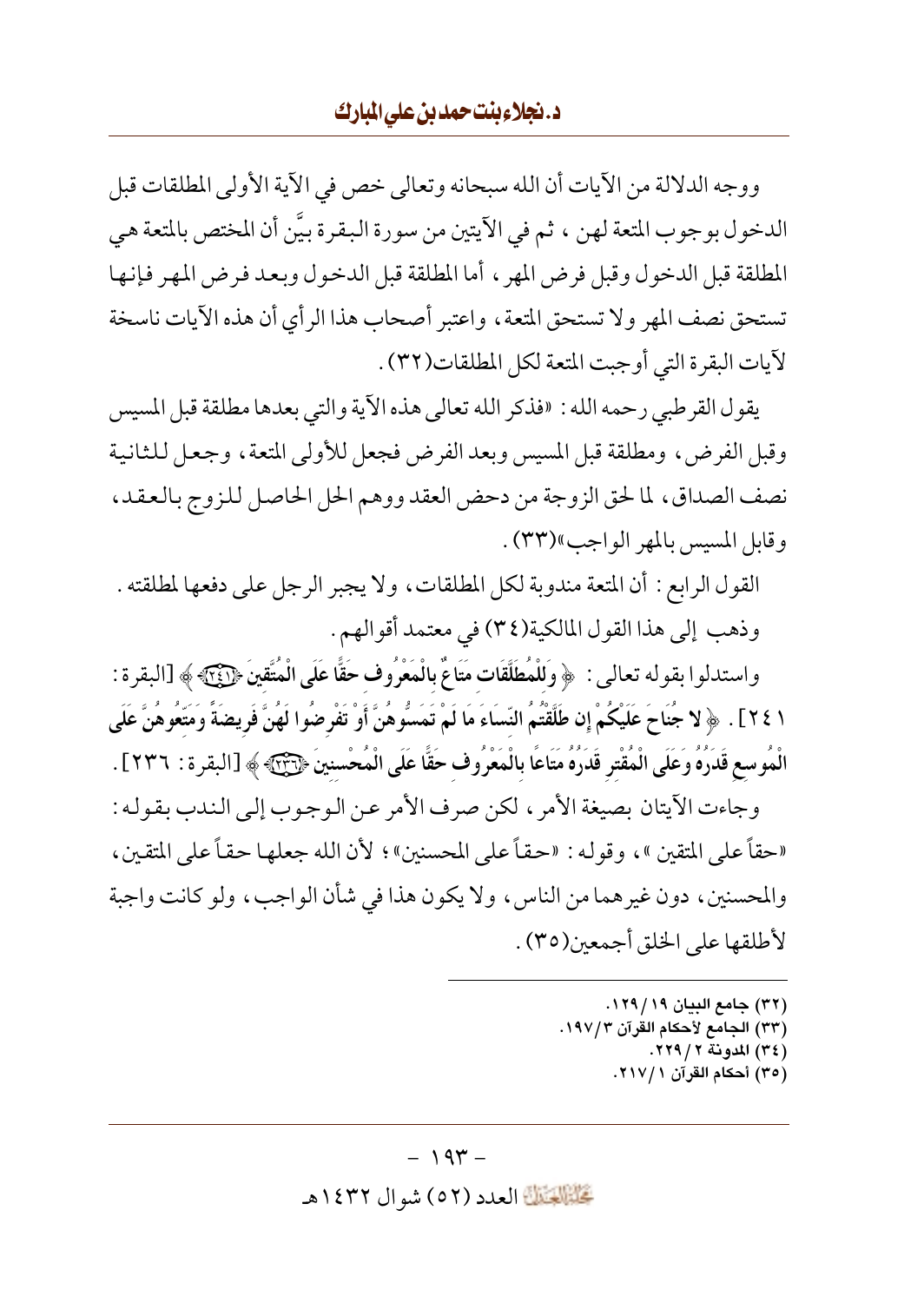## متعة المطلقة (دراسة حديثية موضوعية)

قال مالك : إنما خفف عنه في المتعة ، ولم يجبر عليها المطلق في القضاء ، في رأيي ؛ لأن أسمع الله يقول : «حقاً على المتقين وحقاً على المحسنين» فلذلك خففت ولم يقض بها، قال سحنون، وقال غيره : لأن الزوج إذاكان غير متَّق ولا محسن فليس عليه شيء، فلما قيل : «على المتقين» «وعلى المحسنين متاع بالمعروف» ولم يكن الخطاب عاماً لغير المحسن ولا المتقى علم أنه مخفف(٣٦).

قال ابن عبد البر : المتعة لو كانت فرضاً أو واجباً يقضي به لكانت مقدرة معلومة كسائر الفرائض في الأموال ، فلما لم تكن كذلك خرجت من حد الفروض إلى الندب والإرشاد والاختيار ، وصارت كالصلة والهدية(٣٧) .

الترجيح :

بالنظر في أقوال العلماء واستدلالاتهم يظهر – والله أعلم – أن الراجح هو القول بوجوب المتعة لكل المطلقات، المطلقة المدخول بها وغير المدخول بها، والمفروض لها وغير المفروض لها، وذلك للأسباب الآتية :

١-العموم في قوله تعـالـي : ﴿ وَلَلْمُطَلَّقَاتِ مَتَاعٌ بِالْمَعْرُوفِ حَقًّا عَلَى الْمُتَّقِينَ ﴿ يَجَحَ [الـبــقــرة : ٢٤١] . ﴿ لا جُنَاحَ عَلَيْكُمْ إِن طَلَّقْتُمُ النِّسَاءَ مَا لَمْ تَمَسُّوهُنَّ أَوْ تَفْرضُوا لَهُنَّ فَريضَةً وَمَتَّعُوهُنَّ عَلَى الْمُوسع قَدَرُهُ وَعَلَى الْمُقْتر قَدَرُهُ مَتَاعًا بالْمَعْرُوف حَقًّا عَلَى الْمُحْسنينَ ﴿لَّـٰٓئَ ﴾ [البقرة: ٢٣٦].

فالأيات الكريمة أعطت حق المتعة جميع المطلقات بلا استثناء، وقد جاءت مؤكدة وجوب هذه المتعة على الأزواج بجعلها حقاً على المتقين .

قال القرطبي : وإضافة الإمتاع إليهن بلام التمليك في قوله : «وللمطلقات متاع» أظهر :

- (٣٦) المدونة ٢ / ٢٢٩.
- (۳۷) الاستذکار ۱۵/ ۲۳۱.

#### $-192-$

تَحَلَّمُوا الْعَدَدِ (٥٢ ) شوال ١٤٣٢هـ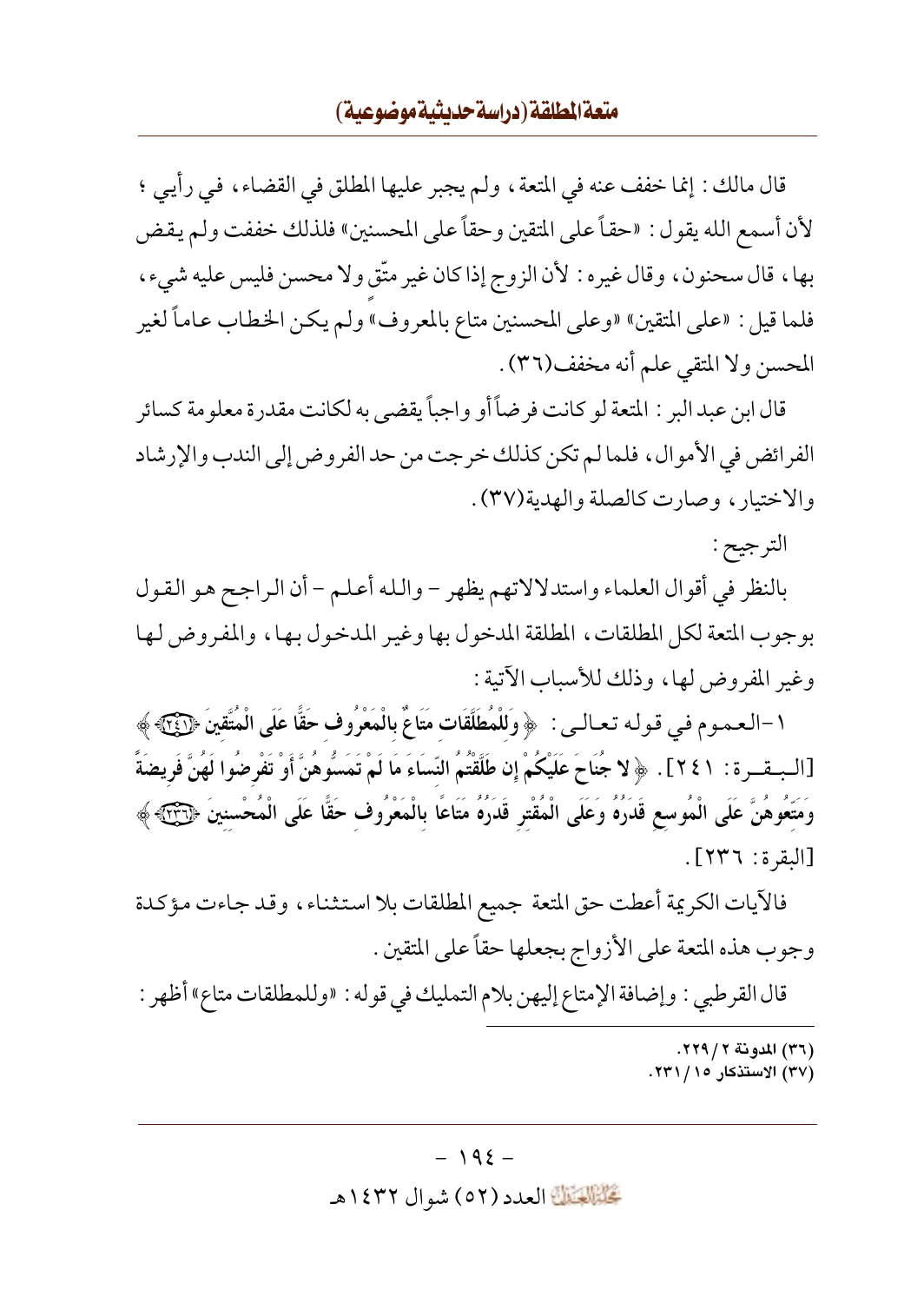في الوجوب منه في الندب، وقوله : « على المتقين» تأكيد لإيجابها ؛ لأن كل واحد يجب عليه أن يتقى الله(٣٨) .

قال الإمام الطبري : فإن ظن ذو غباء أن الله تعالى إذا قال : «حقاً على المحسنين» ، و«حقاً على المتقين» أنها غير واجبة لكانت على المحسن وغير المحسن ، والمتقى وغير المتقى فإن الله قد أمر جميع خلقه بأن يكونوا من المحسنين ومن المتقين ، وما وجب من حق على أهل الإحسان والتقى فهو على غيرهم أوجب، ولهم ألزم(٣٩).

وليس تخصيص المتقين والمحسنين بالذكر دليلاً على أن غيرهم غير داخل في الحكم ويشبه ذلك قوله تعالى : ﴿ ذَلِكَ الْكِتَابُ لا رَيْبَ فِيهِ هُدًى لِّلْمُتَّقِينَ ﴿ آَلِ إِلَّا لِمَعْ ة : ٢] .

قال القرطبي : فقوله : «على المتقين» تأكيد لإيجابها ؛ لأن كل واحد يجب عليه أن يتقي الله في الإشراك به ومعاصيه، وقد قال تعالى : ﴿هُدِّي لِّلْمُتَّقِينَ﴾(٤٠) .

٢-أما استدلالهم بأن الله لم يقدر المتعة بمقدار معين ، وهذا مما يدل على عدم وجو بها فيجاب عنه بأن الله سبحانه وتعالى أوجب نفقة الزوجة على زوجها ولم يقدر بمقدار معين ، بل ترك تقدير ها للاجتهاد(٤١).

٣-وأما استدلالهم بقوله تعالى: ﴿ لا جُنَاحَ عَلَيْكُمْ إِن طَلَّقْتُمُ النِّسَاءَ مَا لَمْ تَمَسُّوهُنَّ أَوْ تَفْرِضُوا لَهُنَّ فَرِيضَةً وَمَتَّعُوهُنَّ عَلَى الْمُوسع قَدَرُهُ وَعَلَى الْمُقْترِ قَدَرُهُ مَتَاعًا بالْمَعْرُوف حَقًّا عَلَى الْمُحْسنينَ ﴿ ۖ ۚ وَإِن طَلَقْتُمُوهُنَّ من قَبْلِ أَن تَمَسُّوهُنَّ وَقَدْ فَرَضَتُمْ لَهُنَّ فَرِيضَةً فَنصْفُ مَا فَرَضْتُمْ إِلاَّ أَن يَعْفُونَ أَوْ يَعْفُوَ الَّذي بِيَده عُقْدَةُ النِّكَاحِ وَأَن تَعْفُوا أَقْرَبُ للتَّقْوَىَ وَلا تَنسَوُا الْفَضْلَ بَيْنَكُمْ إِنَّ اللَّهَ

- (٣٨) الجامع لأحكام القرآن ٢٠٠/٣.
	- (٣٩) جامع البيان ٣٠٣/٤.
- (٤٠) الجامع لأحكام القرآن ٢٠٠/٣.
	- (٤١) أحكام القرآن ٢١٧/١.

 $-190-$ 

كَتَبَيَّلَكَ العدد (٥٢) شو ال ١٤٣٢هـ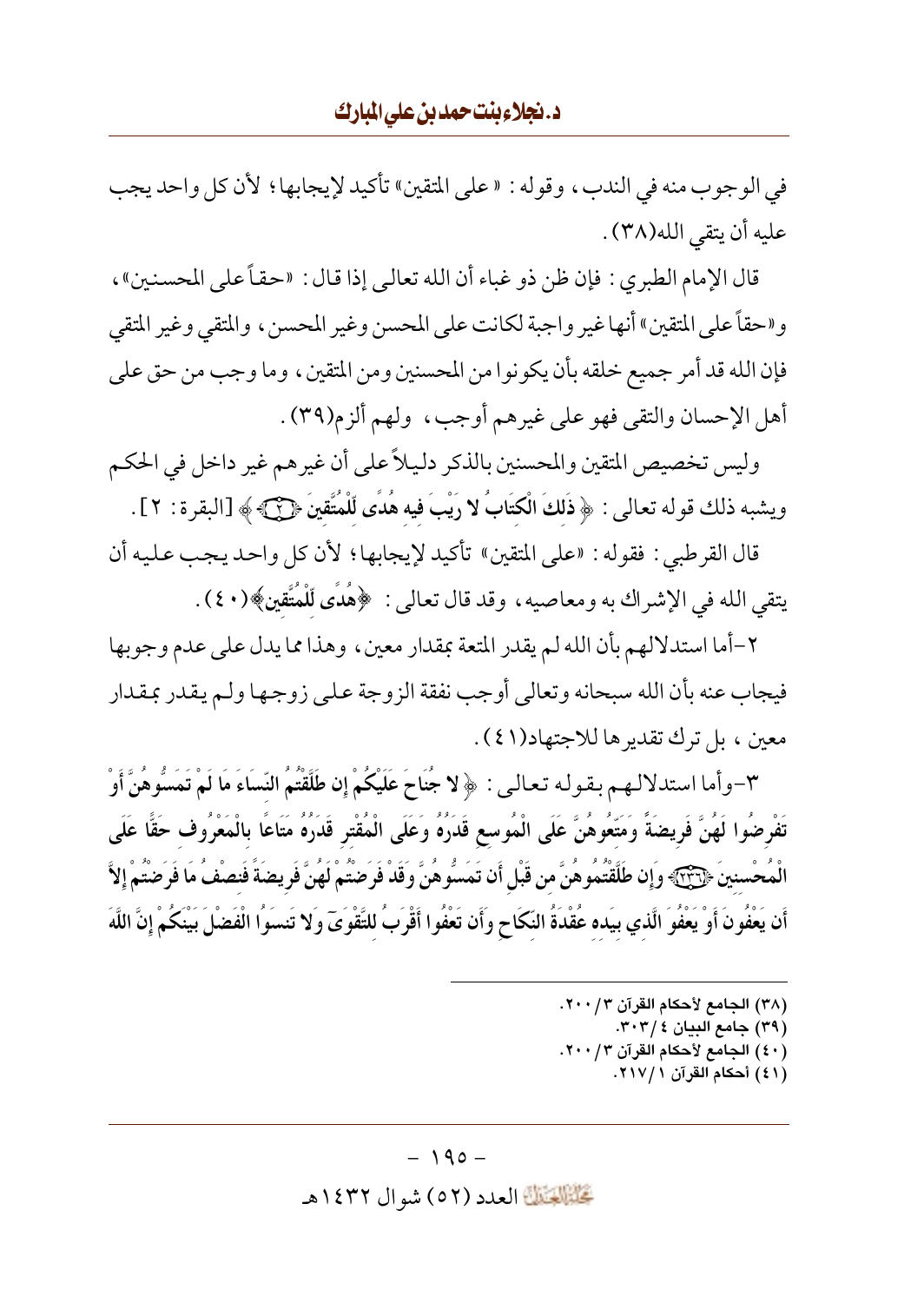بِمَا تَعْمَلُونَ بَصِيرٌ ﴿ وَالْبَلْهَ ﴾ [البقر ة : ٢٣٦ – ٢٣٧] .

وقوله تعالى : ﴿ يَا أَيُّهَا الَّذينَ آمَنُوا إِذَا نَكَحْتُمُ الْمُؤْمِنَات ثُمَّ طَلَّقْتُمُوهُنَّ من قَبْل أن تَمَسُّوهُنَّ فَمَا لَكُمْ عَلَيْهِنَّ من عدَّة تَعْتَدُّونَهَا فَمَتَعُوهُنَّ وَسَرِّحُوهُنَّ سَرَاحًا جَميلاً ﴿ فَئَ ﴾ [الأحزاب : ٤٩] .

أ-هذا الذكر لأصناف من المطلقات يدل على أن الله سبحانه وتعالى لم يختص فئة من المطلقات بالمتعة دون فئة ، بل هذا للتنويع في بيان المتعة للمطلقات ، ويدل على أن المتعة تشمل جميع الأصناف من المطلقات، ولا يوجد دليل على اختصاص قسم دون قسم، وقال الشوكاني : والتنصيص على غير المدخول بها التي لم يفرض لها صداق تنصيص على بعض أفراد العام، فلا ينافي بقية الأفراد(٤٢).

قال الطبري : فليس لأحد إحالة ظاهر تنزيل عام إلى باطن خاص، إلا بحجة يجب التسليم لها، والذي أولى بالصواب أن لكل مطلقة متعة(٤٣) .

ب-من قال : إن هذه الآيات ناسخة لآيات عموم وجوب المتعة فلا دليل عنده، والنسخ لا يلجأ إليه إلا في حالة التعارض من جميع الوجوه، ومعلوم أن إعمال النصوص خير من إهمال بعضها، قال القرطبي في النسخ : فيه نظر ؛ إذ شروط النسخ غير موجودة والجمع ممكن(٤٤).

جـ-إن كانت المطلقة مدخوٍ لأ بها فلها المهر كـاملاً ، وإن لم يدخل بها وقد فرض لها فلها نصف المهر ، فدل ذلك على أن المهر يقع في مقابلة الوطء والمتعة بسبب الابتذال بالعقد(٤٥)، فتكون لكل مطلقة.

- (٤٢) جامع البيان ٢٠١/٤.
- (٤٣) الجامع لأحكام القرآن ٣٠٤/٣.
- (٤٤) السيل الجرار ٢ / ٢٨٣. (٤٥) الجامع لأحكام القرآن ٢/ ٢٢٩.
- 

#### $-197-$

تَحَلَّمُ الْقَالَةَ العدد (٥٢) شو ال ١٤٣٢هـ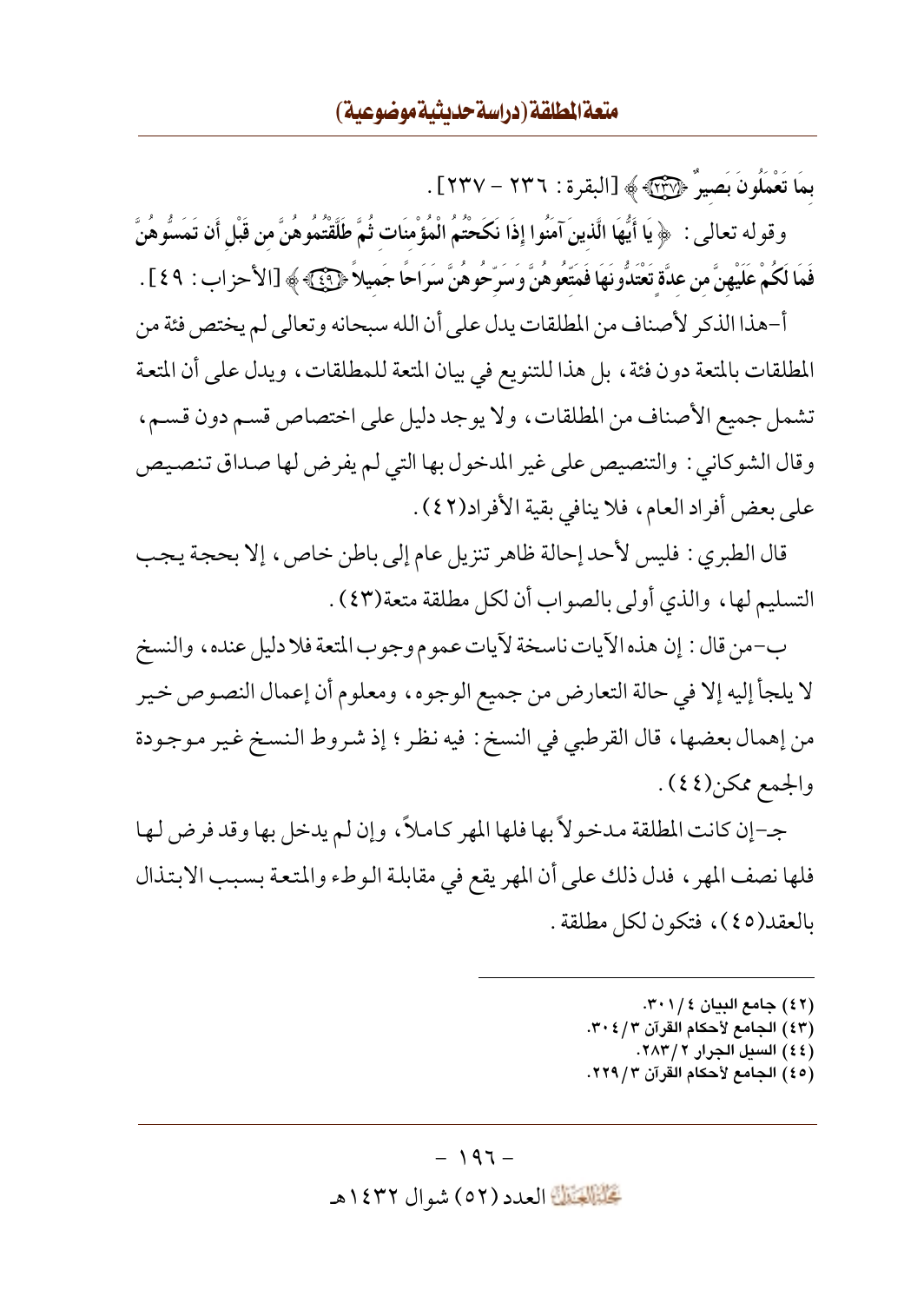وهذا القول هو الذي اختاره شيخ الإسلام ابن تيمية(٤٦) رحمه الله، وقال الشيخ ابن عثيمين رحمه الله : قال شيخ الإسلام ابن تيمية رحمه الله : تجب المتعة لكل مطلقة ، حتى بعد الدخول، واستدل بقوله تعالى : ﴿ وَلَلْمُطَلَّقَاتِ مَتَاعٌ بِالْمَعْرُوفِ حَقًّا عَلَى الْمُتَّقِينَ ﴿ آيَاتِهِ ﴾ [البقرة: ٤١].

والمطلقات عام، وأكدالاستحقاق بقوله : «حقاً» أي : أحقه حقاً، وأكده بمؤكد ثان وهو قوله : «على المتقين»، فدل هذا على أن القيام به من تقوى الله ، وتقوى الله واجبة ، وما قاله الشيخ رحمه الله قوى جداً فيما تطول فيه المدة ، أما إذا طلقها في الحال فهنا نقول :

أولاً : أن تعلق المرأة بالرجل في المدة اليسير ة قليل جداً، ثانياً : أن المهر حتى الآن، لم يفارق يدها، فقد أُعْطيته قريباً، أما إذا طالت المدة سنة أو سنتين، أو شهراً فهنا يتجه ما قاله شيخ الإسلام رحمه الله، فيكون هذا القول وسطاً بين قولين، الاستحباب مطلقاً والوجوب مطلقاً، وهذا هو الراجح(٤٧)»ا . هـ.

قال الطبري : وأرى أن المتعة للمر أة حق واجب إذا طلقت ، على زوجها يؤخذ بها الزوج كما يؤخذ بصداقها، لا يبرئه منها إلا أداؤه إليها، أو إلى من يقوم مقامها في قبضها منه، أو ببراءة تكون منها له . وأرى سبيلها سبيل صداقها وسائر ديونها قبله، يحبس بها إن طلقها فيها(٤٨)، إذا لم يكن له شيء ظاهر يباع عليه، إذا امتنع من إعطائها ذلك اهـ.

# المبحث الثاني: مقدار المتعة للمطلقة

عند التأمل في قوله تعالى : ﴿ وَمَتِّعُوهُنَّ عَلَى الْمُوسِعِ قَدَرُهُ وَعَلَى الْمُقْتِرِ قَدَرُهُ مَتَاعًا بالْمَعْرُوفِ

- (٤٦) الفتاوى ٣٤١/٣٢.
- (٤٧) الشرح الممتع ٣٠٨/٢.
- (٤٨) جامع البيان ٢٠٣/٤.

#### $-19V -$

تَحَلَّمُ الْعَدَدِ (٥٢) شوال ١٤٣٢هـ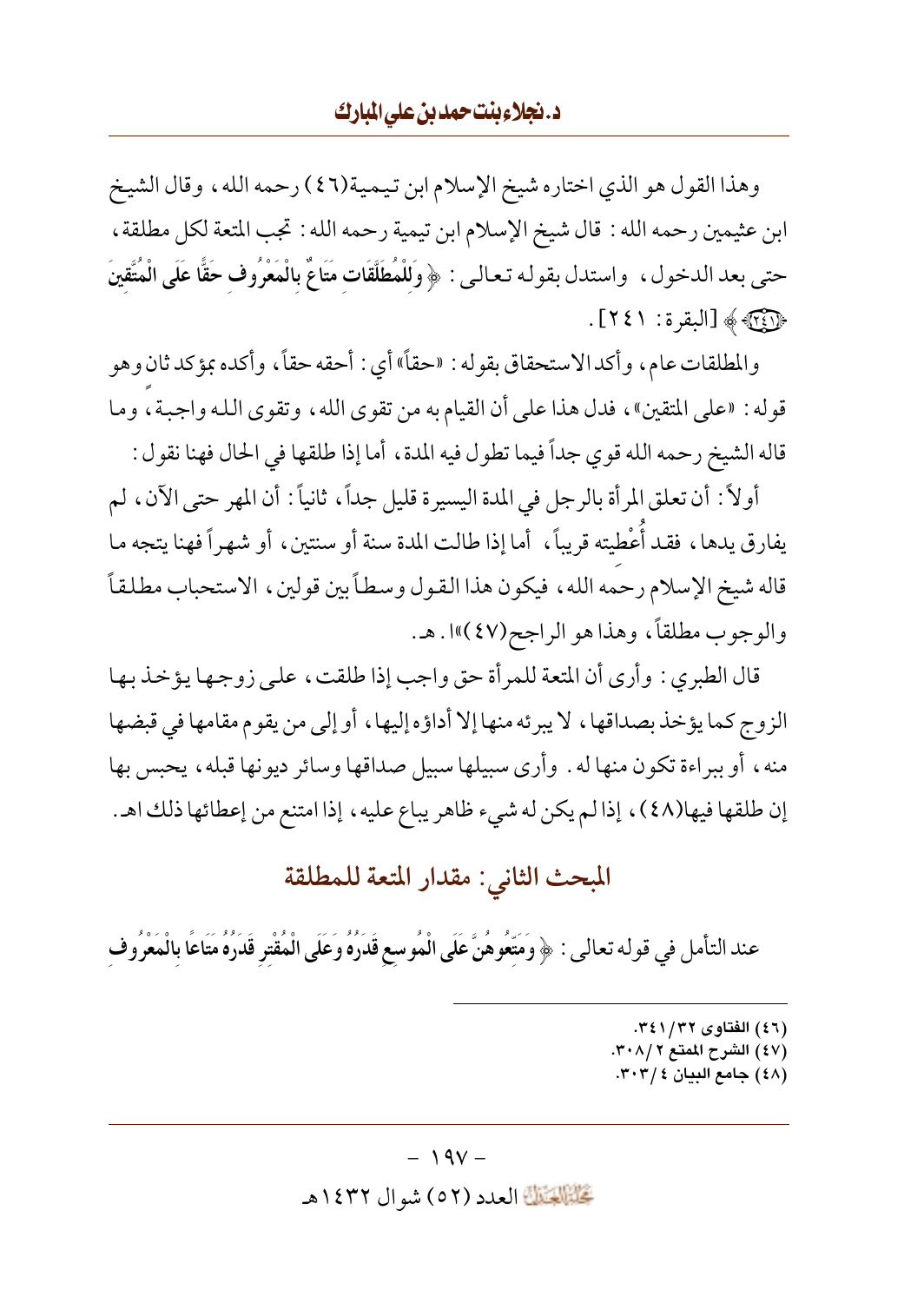حَقًّا عَلَى الْمُحْسنينَ ﴿ يَبْنَيْهِ ﴾ [البقر ة : ٢٣٦] . نجد أن العلماء اختلفوا في أمرين : الأول : من المعتبر في قوله تعالى : ﴿ عَلَى الْمُوسِعِ قَدَرُهُ وَعَلَى الْمُقْتِرِ قَدَرُهُ ﴿ وَٱلْمَ الثاني : ما مقدار متعة المطلقة؟

أولاً : اختلف في المعتبر في قوله : ﴿ عَلَى الْمُوسِعِ قَدَرَهُ ﴾ وعلى المقتر قدره على ثلاثة أقو ال(٩ ٤ ) :

١-المعتبر حال الأزواج يسراً أو عسراً، ولا ينظر إلى حال الزوجة ؛ لأن الخطاب موجه للأزواج، وهذا مذهب المالكية(٥٠)، والحنابلة(٥١)، ووجه للشافعية(٥٢).

٢-المعتبر حال المرأة؛ لأن المتعة بدل بضعها، فيعتبر حالها، وهو وجه اَخر للشافعية(٥٣).

٣-المعتبر حالهما : حال الرجل في يساره وإعساره بقوله عزَّ وجلَّ : ﴿ عَلَى الْمُوسِعِ قَدَرُهُ وَعَلَى الْمُقْتِرِ قَدَرُهِ ﴾ ، وأن يكون ذلك بالمعروف بقوله : ﴿ مَتَاعًا بِالْمَعْرُوفِ ﴾ ، ويقتضي ذلك أن الرجل لو تزوج امرأتين إحداهما شريفة والأخرى دنيئة، ثم طلقهما، لم يستويا في المتعة باعتبار حال الرجل، وهذا منكر في عادات الناس لا معروف، فيكون خلاف النص. .

والظاهر أن المعتبر حال الزوج، فهو الذي عليه صريح الآية، وهو مذهب جمهور العلماء، والله أعلم.

> (٤٩) بدائع الصنائع ٣٠٤/٢. (٥٠) جواهر الإكليل ٢٦٥/١. (٥١) المغنى ١٤٣/١٠، الشرح الكبير ٢١/٤/٢١. (٥٢) المجموع ٥ / ٢٦٩. (٥٣) المجموع ٥ / ٢٦٩.

#### $-191-$

تَحَلَّمُ الْقَالَةَ العدد (٥٢) شو ال ١٤٣٢هـ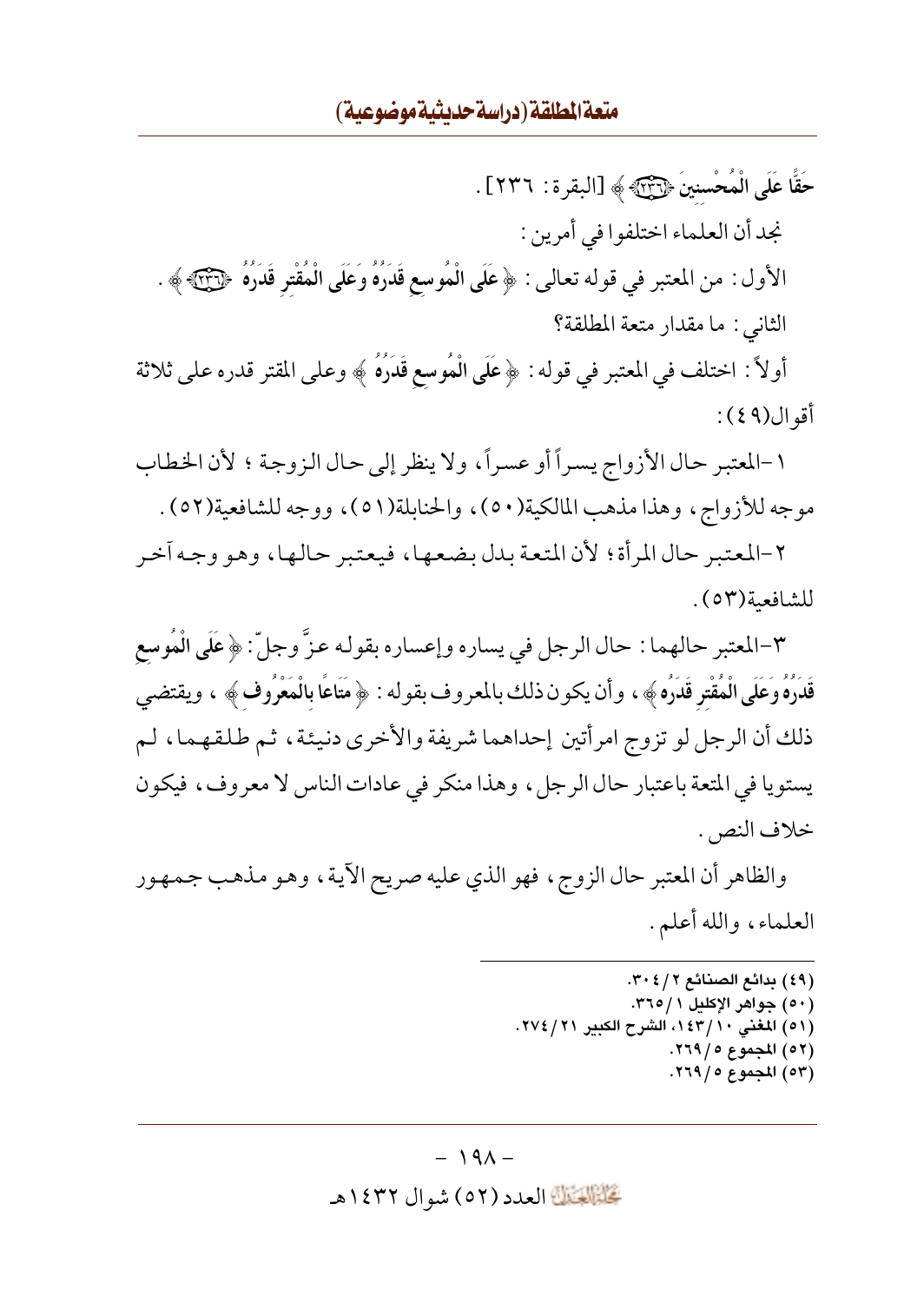ثانياً : للعلماء في مقدار متعة المطلقة أقوال منها :

قال في (المبسوط) : المتعة ثلاثة أثواب؛ لأن المرأة تصلى في ثلاثة أثواب، وتخرج في ثلاثة أثواب عادة، فيكون ذلك متعة لها، ولا تزاد المتعة على نصف مهر المثل(٥٤).

وقال في «بدائع الصنائع» : «المتعة الواجبة ثلاثة أثواب : درع وخمار وملحفة» وهكذا روي عن الحسن، وسعيدبن المسيب، وعطاء، والشعبي، وعن عبدالله بن عباس رضي الله عنهما أنه قال : أرفع المتعة الخادم، ثم دون ذلك الكسوة، ثم دون ذلك النفقة، ولو أعطاها قيمة الأثواب دراهم أو دنانير تجبر على القبول(٥٥) .

وقال مالك : ليس للمتعة حد، لا في قليل ولا كثير(٥٦) .

وقال في (مغنى المحتاج) : يستحب ألاّ تنقص المتعة عن ثلاثين درهماً أو ما قيمته ذلك، قال في البويطي : وهذا أدنى المستحب، وأعلاه خادم، وأوسطه ثوب اهـ.

ويسن ألاَّ تبلغ نصف مهر المثل كما قاله ابن المقرئ، فإن بلغته أو جاوزته جاز لإطلاقه الآية ، وإن تراضى الزوجان على شيء فذاك ، وإن تنازعا في قدرها قدره القاضي بنظره أي اجتهاده بحسب ما يليق بالحال ، ، معتبر ة حالهما ، من يسار الزوج وإعساره ونسبها وصفاتعا(٥٧).

وقال أحمد : أعلاها خادم إذا كان موسراً، وإن كان فقيراً متعها كسوتها درعاً وخماراً وثوباً تصلي فيه ونحو ذلك .

وعن أحمد : يرجع في تقديرها للحاكم ؛ لأنه أمر لم يرد الشرع بتقديره وهو مما يحتاج

(٥٤) المبسوط ٨٢/٥. (٥٥) بدائع الصنائع ٣٠٤/٢٠. (٥٦) المدونة ٢٣١/٢٣. (٥٧) مغنى المحتاج ٢٤٢/٣، روضة الطالبين ١٢٩٥.

#### $-199-$

كَتَبَيَّلَكَ العدد (٥٢) شو ال ١٤٣٢هـ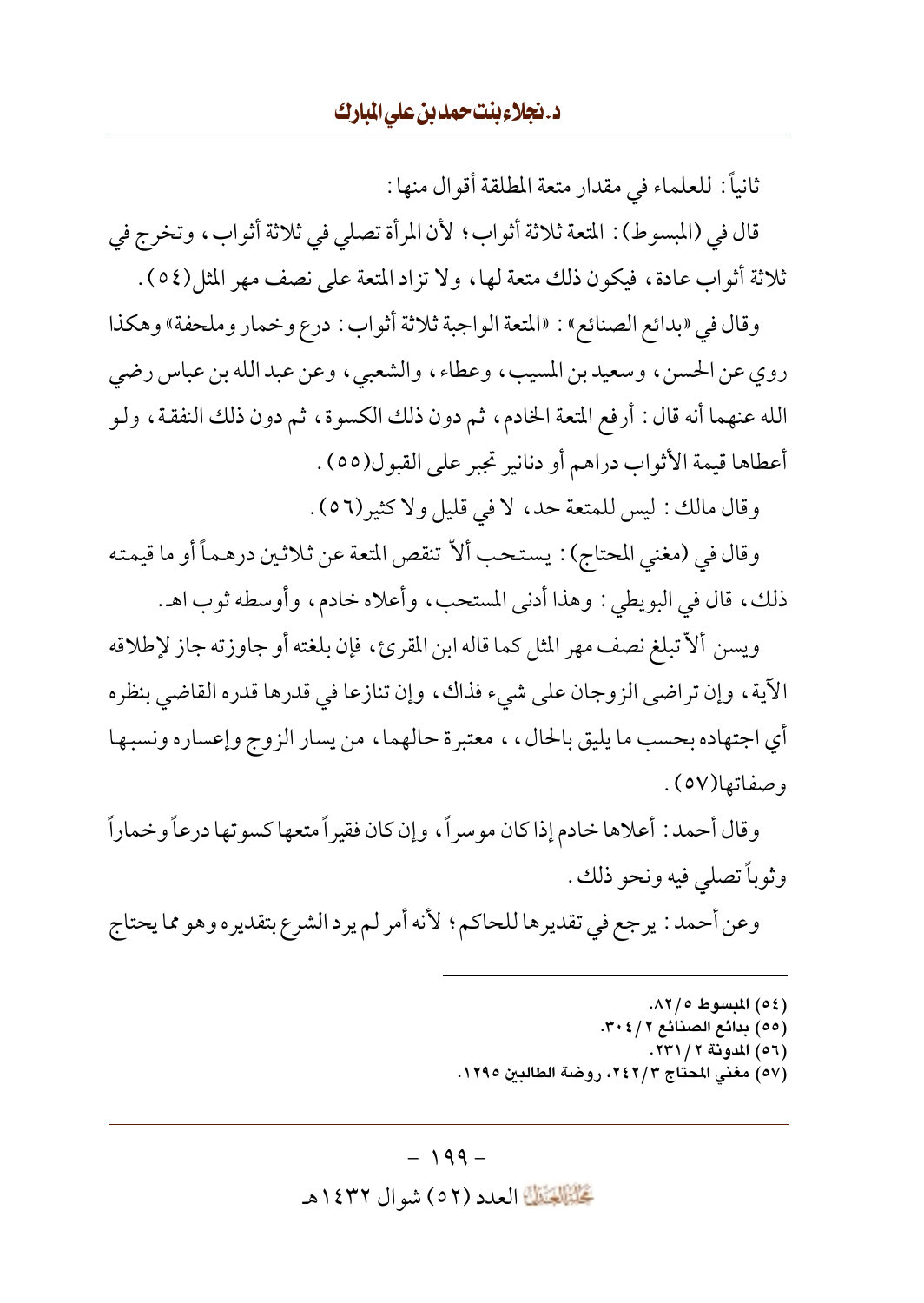## متعة المطلقة (دراسة حديثية موضوعية)

إلى الاجتهاد فيجب الرجوع فيه إلى الحاكم كسائر المجتهدات، هذا فيما إذا تشاحا في قدرها ، فإن سمح لها بالزيادة على الخادم أو رضيت بأقل من الكسوة جاز ؛ لأن الحق لهما، وهو مما يجوز بذله، فجاز ما اتفقا عليه كالصداق(٥٨).

الترجيح بين الأقو ال :

وبالتأمل في أقوال العلماء يظهر أن مقدار المتعة يختلف باختلاف الناس، واختلاف الزمان والمكان ، ويوافقه قول مالك : «ليس للمتعة حد» ، وقول الشافعية : «وإن تراضى الزوجان على شيء فذاك ، فإن تنازعا في قدرها قدَّرها القاضي» ، وقول الحنابلة : «يرجع في تقديرها للحاكم فيما إذا تشاحا» ، وقولهم : «جاز ما اتفقا عليه كالصداق» .

فهو أمر متروك للاجتهاد بحسب العسر واليسر ، وباختلاف الزمان والمكان ، فإن اختلف الزوجان حدّده الحاكم، والله أعلم.

## المحث الثالث: مسقطات متعة المطلقة

تكلم الفقهاء عن الحالات التي تسقط فيها المتعة ، ونكاد نجد اتفاقاً بينهم في هذه المسألة ، فقد قسم الفقهاء الفرقة التي تكون بين الزوجين إلى ثلاثة أقسام (٥٩) :

القسم الأول: ما كانت الفرقة فيه بسبب من الزوج: كاللعان، والإيلاء، والردَّة، وغيرها من أسباب، فتجب حينئذ المتعة للمرأة .

القسم الثاني : ما كانت الفرقة فيه بسبب من الزوجة : كالمخالعة ، والردة ، والفسخ بالإعسار والعيب؛ فإنها لا تستحق المتعة حينئذ .

> (٥٨) المغنى ١٤٣/١٠، الشرح الكبير ٢٧٤/٢١. (٥٩) بدائع الصنائع ٣٠٣/٢، المدونة ٢/ ٢٣٠.

#### $- Y + -$

تَحَلَّمُوا الْعَدَدِ (٥٢ ) شوال ١٤٣٢هـ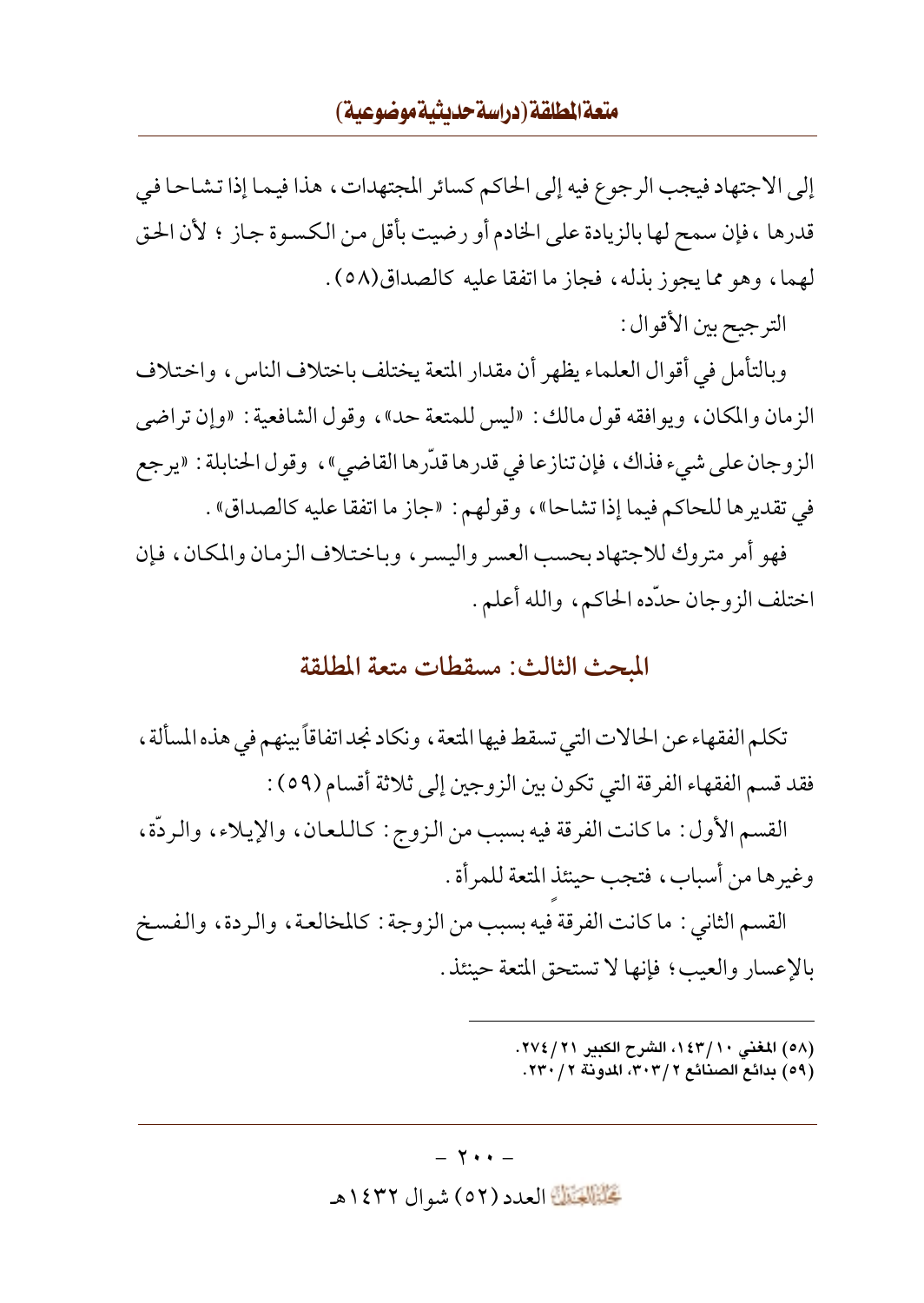القسم الثالث : إن كانت الفرقة من طرف ثالث : كالمرضعة أو أي شخص آخر ؛ فتستحق المرأة المتعة أيضاً .

قال الكسائي رحمه الله : فكل فرقة جاءت من قبل الزوج قبل الدخول في نكاح لا تسمية فيه فتوجب المتعة ؛ لأنها توجب نصف المسمى في نكاح فيه تسمية ، والمتعة عوض عنه؛ كردة الزوج وإبانة الإسلام، وكل فرقة جاءت من قبل المرأة فلا متعة لها(٦٠) .

وقال الآبي : واللعان لا متعة فيه ؛ لأنه فسخ، ومن اختلعت من زوجها بعوض دفعته له فلا متعة لها ؛ لأنها المختارة لفراقه ومعارضة عليه فلا ألم لها(٦١) .

ويقول الشيرازي : وإن وقعت الفرقة بغير طلاق نظرت ، فإن كانت بالموت لم تجب لها المتعة ؛ لأن النكاح قدتم بالموت وبلغ منتهاه ، فلم تجب لها متعة ، وإن كانت بسبب من جهة أجنبيّ كالرضاع، فحكمه حكم الطلاق في الأقسام الثلاثة، لأنها بمنزلة الطلاق في تنصيف المهر ، فكانت كالطلاق في المتعة ، وإن كانت بسبب من جهة الزوج كالإسلام والردة واللعان فحكمه حكم الطلاق في الأقسام الثلاثة ، لأنها فرقة حصلت من جهته ، فأشبهت الطلاق، وإن كانت بسبب من جهة الزوجة، كالإسلام والردة والرضاع والفسخ بالإعسار والعيب بالزوجين جميعاً لم تجب لها المتعة ، لأن المتعة وجبت لها لما يلحقها من الابتذال بالعقد وقلة الرغبة فيها بالطلاق، وقد حصل ذلك بسبب من جهتها فلم تجب(٦٢) .

وقال في (مغنى المحتاج): وإن كانت الفرقة بسبب الزوج؛ كردته ولعانه وإسلامه، أو من أجنبي؛ كإرضاع، حكمها كالطلاق في إيجاب المتعة وعدمه(٦٣).

- (٦٠) بدائع الصنائع ٣٠٣/٢.
- (٦١) جواهر الإكليل ٢١٥/١.
- (٦٢) المجموع ١٥/ ٢٦٥. (٦٣) مغنى المحتاج ٢٤١/٢.
- 

#### $- Y \cdot 1 -$

تَحَلَّمُ الْعَدَدِ (٥٢) شوال ١٤٣٢هـ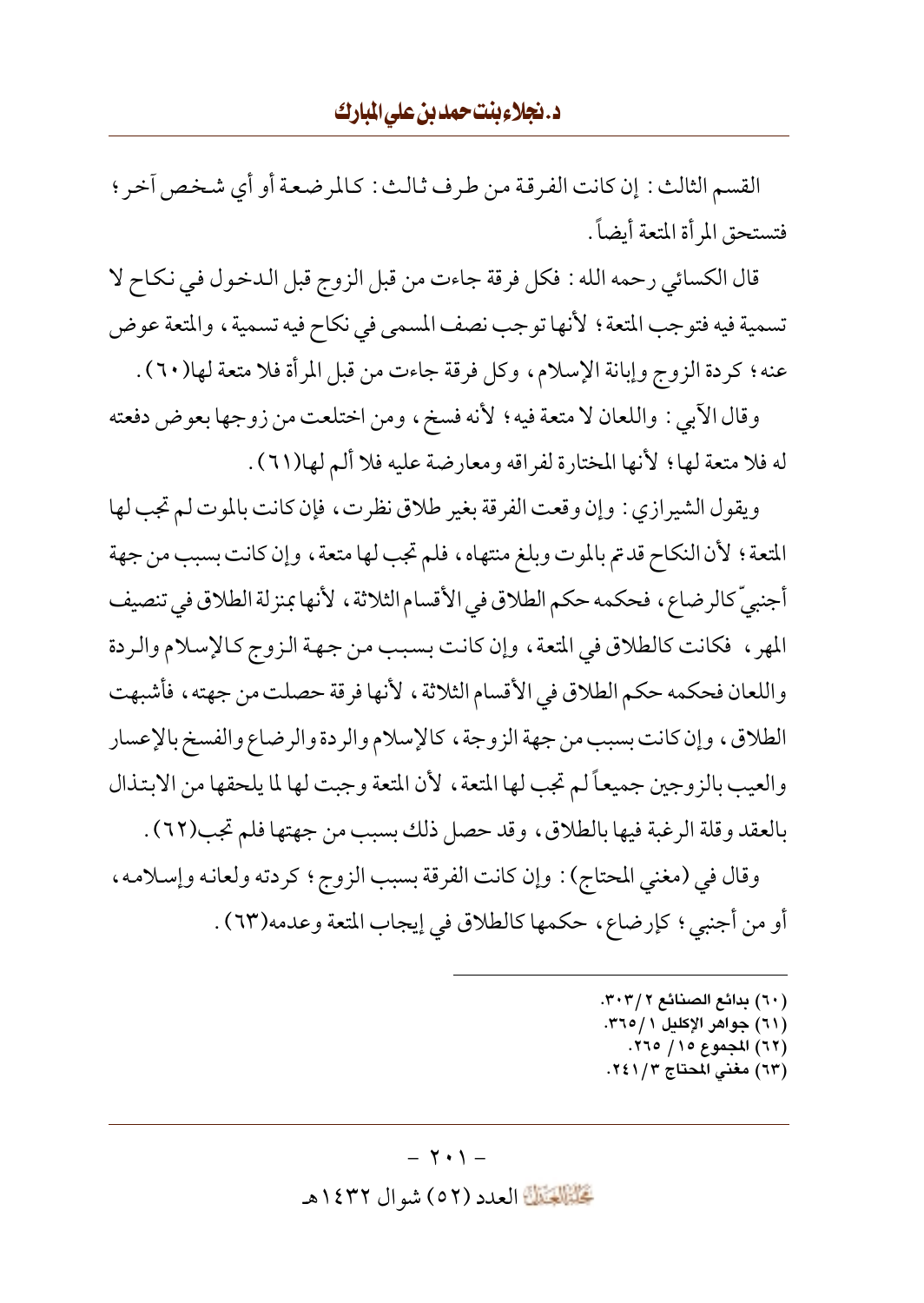وقال ابن قدامة : وكل فرقة يتنصف بها المسمى توجب المتعة إذا كانت مفوضية ، وما يسقط به المسمى من الفرقة كاختلاف الدين والفسخ بالرضاع ونحوه إذا جاء من قبلها لا تجب په متعة(٦٤).

#### الخاتمة

وفي الختام أذكر أهم النتائج التي انتهيت إليها في هذا البحث؛ وهي : ١ – أن متعة المطلقة من مظاهر عناية الشريعة الإسلامية بحقوق المرأة . ٢- المتعة هي : الانتفاع مدة من الوقت . ٣- أن الطلاق هو : حل عقد النكاح . ٤- أن متعة المطلقة في الاصطلاح هي : المال الذي يدفعه الرجل لمطلقته تعويضاً عما لحقها من ضرر في فرقة لم تكن المتسببة فيها . ٥- أن الأحاديث الواردة في البحث عن متعة المطلقة أربعة أحاديث : - حديث في الصحيحين . - وحديث في صحيح البخاري . - وحديث في سنن ابن ماجه إسناده ضعيف . - وحديث في سنن البيهقي حسن لغيره . ٦- أن الآثار الواردة في البحث عن متعة المطلقة ثمانية آثار : منها أربعة آثار صحيحة ، وأثران حسنان لغير هما، وأثران ضعيفان . ٧- أن التراجم الواردة في البحث ستة تراجم :

(٦٤) المغنى ١١/ ١٤٢.

#### $- Y \cdot Y -$

تَحَلَّمُوا الْعَدَدِ (٥٢) شو ال ١٤٣٢هـ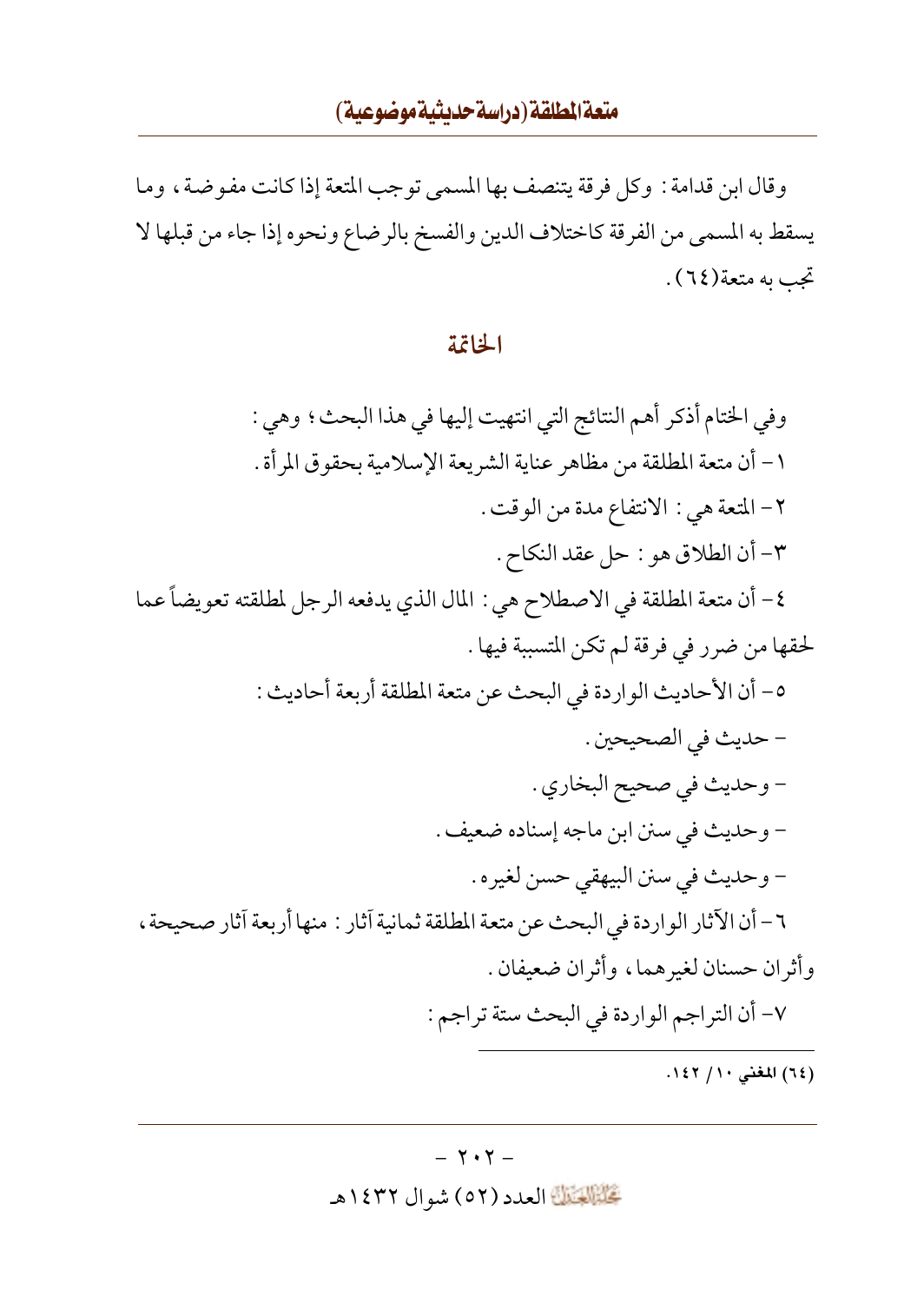ولاتجب لغيرها.

## $-7.7 -$

كَتَنْتَلَهُ العدد (٥٢) شوال ١٤٣٢هـ